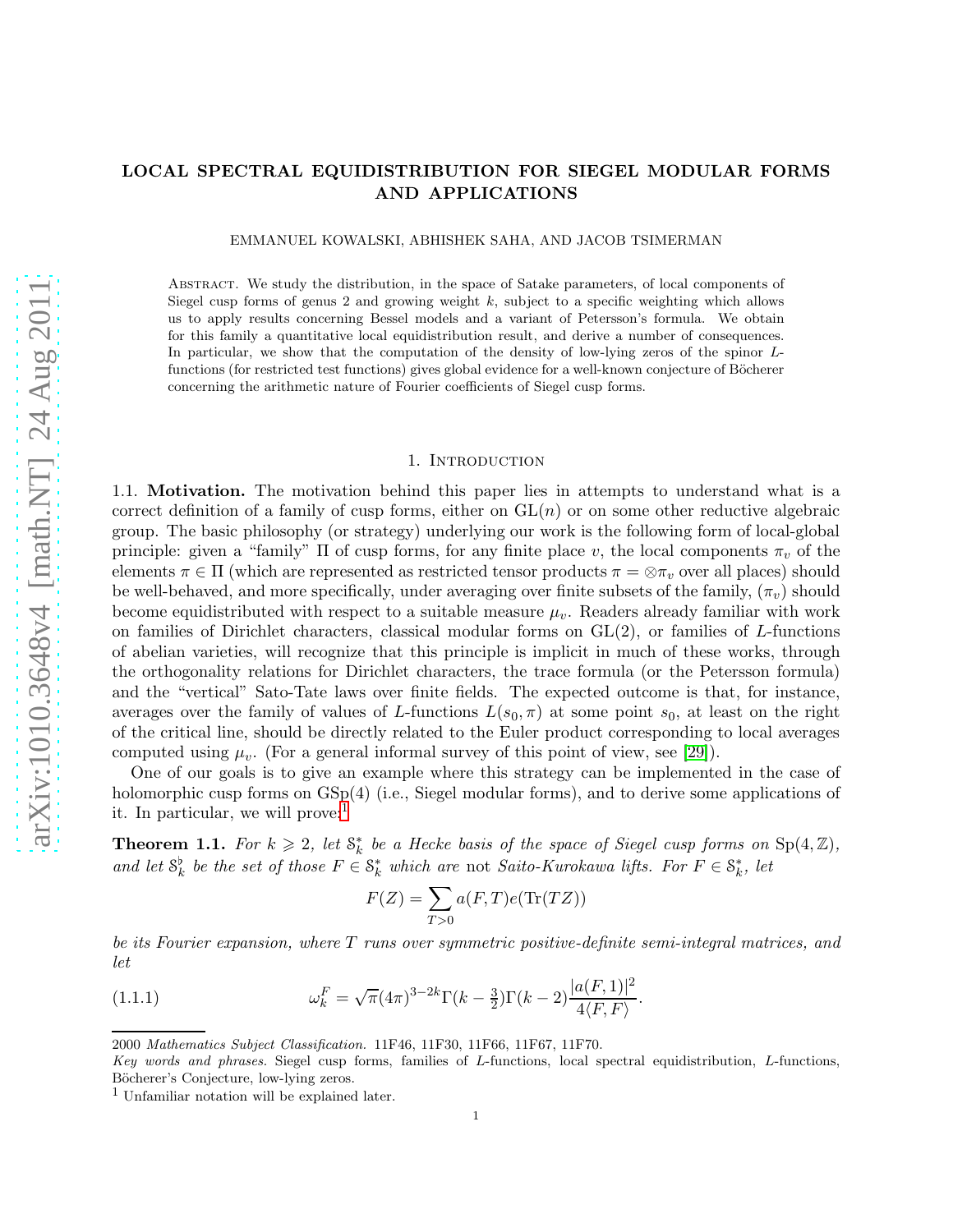Let  $L(F, s)$  denote the finite part of the spin L-function of F, an Euler product of degree 4 over primes with local factors of the form

$$
L_p(F,s) = (1 - a_p p^{-s})^{-1} (1 - b_p p^{-s})^{-1} (1 - a_p^{-1} p^{-s})^{-1} (1 - b_p^{-1} p^{-s})^{-1}, \qquad a_p, \ b_p \in (\mathbb{C}^\times)^2.
$$

<span id="page-1-2"></span>Then, for any  $s \in \mathbb{C}$  such that  $\text{Re}(s) > 1$ , we have

(1.1.2) 
$$
\lim_{k \to +\infty} \sum_{F \in S_{2k}^{\flat}} \omega_{2k}^{F} L(F, s) = \zeta(s + \frac{1}{2}) L(\chi_4, s + \frac{1}{2}),
$$

where  $\zeta(s)$  denotes the Riemann zeta function and  $L(\chi_4, s)$  is the L-function associated to the unique Dirichlet character of conductor 4. For  $s \neq 3/2$ , one can replace  $S_{2k}^{\flat}$  with  $S_{2k}^{\ast}$ .

More generally, for all primes p there exist measures  $\mu_p$  on  $(\mathbb{C}^{\times})^2$ , which are in fact supported on  $(S^1)^2$ , with the following property: for any irreducible r-dimensional representation  $\rho$  of  $GSp(4,\mathbb{C})$ , let  $L(F, \rho, s)$  denote the associated Langlands L-function, an Euler product of degree  $r \geqslant 1$  over primes with local factors of the form

$$
L_p(F, \rho, s) = \prod_{i=1}^r (1 - Q_i(a_p, b_p) p^{-s})^{-1}, \qquad a_p, \ b_p \in (\mathbb{C}^\times)^2.
$$

where  $Q_i(x, y)$  is a polynomial in x, y,  $x^{-1}$ ,  $y^{-1}$ . Then for any  $s \in \mathbb{C}$  such that  $\text{Re}(s) > s_0$ , with  $s_0$  depending on  $\rho$ , we have

<span id="page-1-1"></span>(1.1.3) 
$$
\lim_{k \to +\infty} \sum_{F \in S_{2k}^*} \omega_{2k}^F L(F, \rho, s) = \prod_p \int \prod_{i=1}^r (1 - Q_i(a, b) p^{-s})^{-1} d\mu_p(a, b),
$$

where the right-hand side converges absolutely.

The weight  $\omega_k^F$  which is introduced in this theorem is natural because of our main tool, which is a (rather sophisticated) extension of the classical Petersson formula to the case of Siegel modular forms of genus 2; see Propositions [3.3](#page-17-0) and [3.6.](#page-25-0) In fact, we can work with more general weights  $\omega_{k,d,\Lambda}^F$  (as defined in the next section) which involve averages of  $a(F,T)$  over positive definite T with a fixed discriminant.

The quantitative local equidistribution leads naturally to a result on the distribution of low-lying zeros:

<span id="page-1-0"></span>**Theorem 1.2** (Low-lying zeros). Let  $\varphi : \mathbb{R} \to \mathbb{R}$  be an even Schwartz function such that the Fourier transform

$$
\hat{\varphi}(t) = \int_{\mathbb{R}} \varphi(x) e^{-2i\pi xt} dx
$$

has compact support contained in  $[-\alpha, \alpha]$ , where  $\alpha < 4/15$ . For  $F \in \mathcal{S}_{2k}^*$ , assume the Riemann Hypothesis: the zeros of  $L(F, s)$  in the critical strip  $0 < \text{Re}(s) < 1$  are of the form

$$
\rho=\frac{1}{2}+i\gamma
$$

with  $\gamma \in \mathbb{R}$ . Define

$$
D_{\varphi}(F) = \sum_{\rho} \varphi\left(\frac{\gamma}{\pi} \log k\right),\,
$$

where  $\rho$  ranges over the zeros of  $L(F, s)$  on the critical line, counted with multiplicity.

Then we have

(1.1.4) 
$$
\lim_{k \to +\infty} \sum_{F \in \mathcal{S}_{2k}^*} \omega_{2k}^F D_{\varphi}(F) = \int_{\mathbb{R}} \varphi(x) d\sigma_{Sp}(x),
$$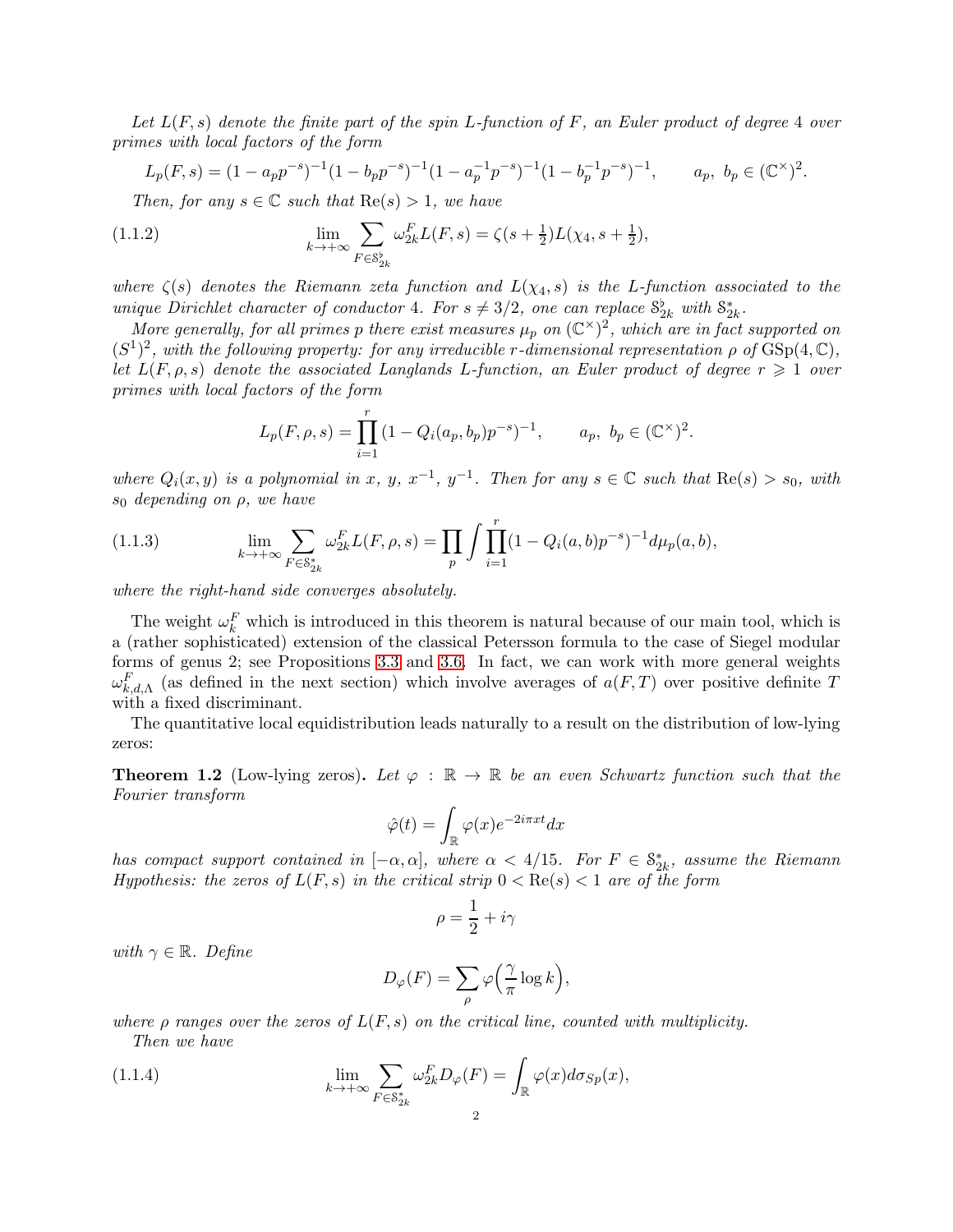where  $\sigma_{Sp}$  is the "symplectic symmetry" measure given by

$$
d\sigma_{Sp} = dx - \frac{\delta_0}{2}, \qquad \delta_0 \text{ Dirac mass at } 0.
$$

This result raises interesting questions concerning the notion of "family" of cusp forms, especially from the point of view of the notion of symmetry type that has arisen from the works of Katz-Sarnak [\[25\]](#page-44-1). Indeed, the limit measure above is the one that arises from symplectic symmetry types, i.e., from the distribution of eigenvalues close to 1 of symplectic matrices of large size, when renormalized to have averaged spacing equal to 1. In general, it is expected that some cusp forms will exhibit this symmetry when some kind of infinite symplectic group occurs as "monodromy" group" for the family, in the way that generalizes the Chebotarev and Deligne equidistribution theorems.

We do not believe that this is the case here, and rather expect that the limit measure in the theorem is due in part to the presence of the weight  $\omega_{2k}^F$  used in the averages involved. Precisely, we expect that the correct symmetry type, without weight, is *orthogonal*, in the sense that for  $\varphi$ with support in  $]-1,1[$ , we should have<sup>[2](#page-2-0)</sup>

<span id="page-2-1"></span>(1.1.5) 
$$
\frac{1}{|\mathcal{S}_{2k}^*|} \sum_{F \in \mathcal{S}_{2k}^*} D_{\varphi}(F) \longrightarrow \int_{\mathbb{R}} \varphi(x) d\sigma_O(x)
$$

where  $d\sigma_O(x) = dx + \frac{\delta_0}{2}$  $\frac{20}{2}$  is the corresponding measure for eigenvalues close to 1 of orthogonal matrices.

Intuitively, this should be related to the fact that the point  $1/2$  is a critical special value – in the sense of Deligne – for the spin L-functions of cusp forms  $F \in \mathcal{S}_k^*$  (whereas 1/2 is not for real quadratic characters for example, which are the typical example where symplectic symmetry is expected), similar to the special role of the eigenvalue 1 for orthogonal matrices, but not for symplectic ones.

Now the natural question is why should the weight  $\omega_{2k}^F$  have such an effect? (This is especially true because it may look, at first, just like an analogue of the weight involving the Petersson norm of classical modular forms which has been used very frequently without exhibiting any such behavior, e.g., in the works of Iwaniec, Luo and Sarnak [\[24\]](#page-44-2) and Duenez-Miller [\[11\]](#page-43-0).)

The point is that this weight  $\omega_k^F$  itself contains arithmetic information related to central L-values of the Siegel cusp forms. Indeed, we will see in Section [5.4](#page-36-0) that Theorem [1.2](#page-1-0) can be interpreted convincingly – assuming an orthogonal symmetry as in  $(1.1.5)$  – as evidence for a beautiful conjecture of Böcherer (see  $[3]$  or  $[19, \text{Intr.}]$ ) which suggests in particular a relation of the type

(1.1.6) 
$$
|a(F,1)|^2 \simeq L(F,1/2)L(F \times \chi_4,1/2)
$$

(where the  $\simeq$  sign means equality up to non-zero factors "unrelated to central critical values"; this version of the conjecture is that proposed by Furusawa and Martin  $[16, \S1, (1.4)]$ . We therefore consider that Theorem [1.2](#page-1-0) provides suggestive global evidence towards these specific variants of Böcherer's conjecture. Note that, at the current time, this conjecture is not rigorously known for any cusp form in  $\mathcal{S}^*_{2k}$  which is not a Saito-Kurokawa lift.

Remark 1.3. One can easily present analogues of the phenomenon in Theorem [1.2,](#page-1-0) as we understand it, in the setting of random matrices. For instance, if  $\mu_n$  denotes the probability Haar measure on  $SO_{2n}(\mathbb{R})$ , one may consider the measures

<span id="page-2-2"></span>
$$
d\nu_n(g) = c_n \det(1 - g) d\mu_n(g),
$$

<span id="page-2-0"></span><sup>&</sup>lt;sup>2</sup> We do not try to predict whether odd or even orthogonal symmetry should occur; these could be distinguished most simply by computing the 2-level density for test functions with restricted support as done in [\[33\]](#page-44-3) for classical modular forms (one can also attempt to study the low-lying zeros for test functions with support larger than  $]-1,1[$ , as done in [\[24\]](#page-44-2).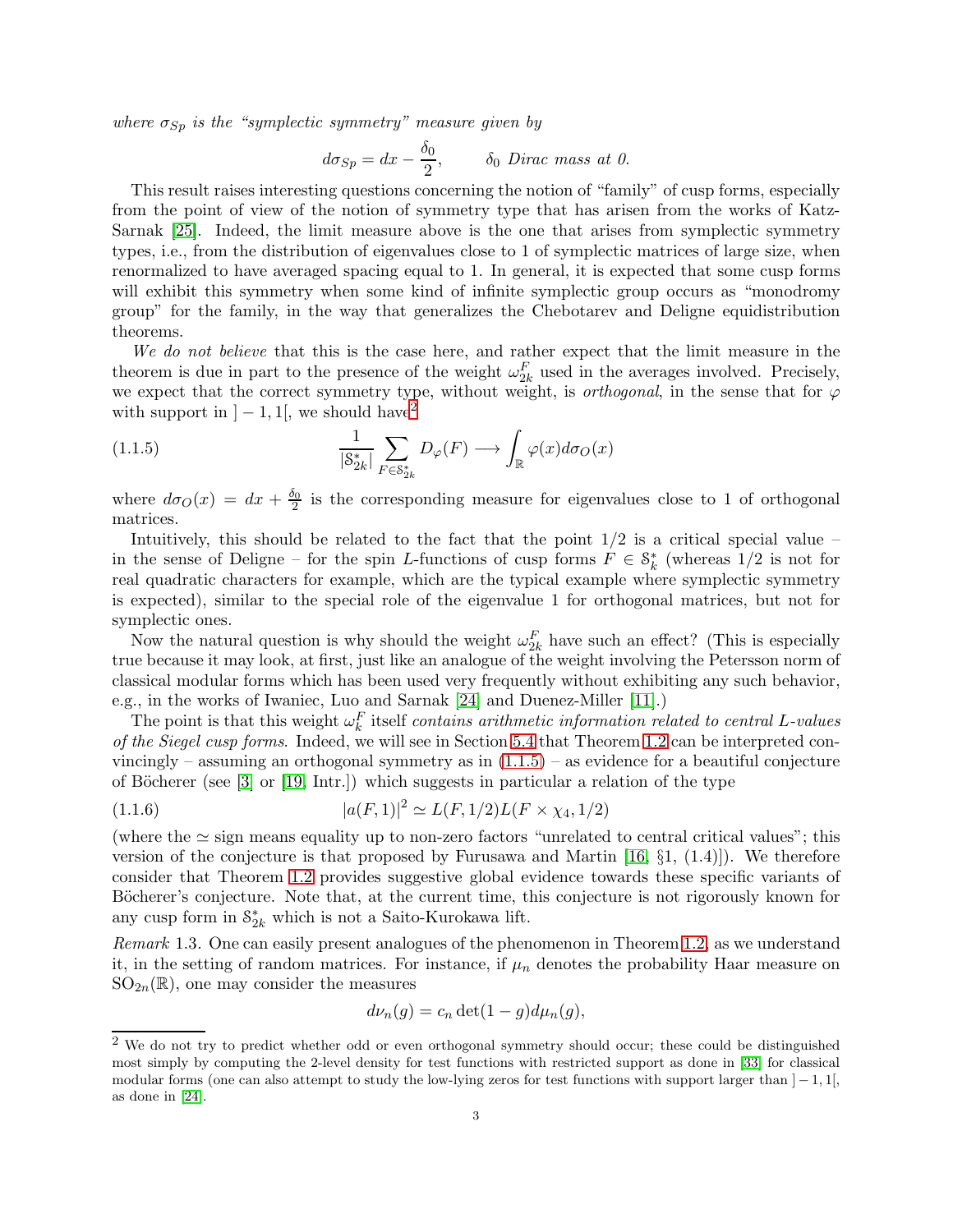where  $c_n > 0$  is the constant that ensures that  $\nu_n$  is a probability measure.<sup>[3](#page-3-0)</sup> The distribution of the low-lying eigenvalues of  $g \in SO_{2n}(\mathbb{R})$ , when computed using this measure, will clearly differ from that arising from Haar measure (intuitively, by diminishing the influence of matrices with an eigenvalue close to 1, the factor  $det(1-q)$  will produce a repulsion effect similar to what happens for symplectic matrices.)

Readers familiar with the case of GL(2)-modular forms but not with Siegel modular forms (or with their representation-theoretic interpretation) may look at the Appendix where we discuss briefly the analogies and significant differences between our results and some more elementary  $GL(2)$ -versions.

For orientation, we add the following quick remarks: (1) the spin L-function of  $F \in \mathcal{S}_{2k}^*$  has analytic conductor (see [\[23,](#page-44-4) p. 95] for the definition) of size  $k^2$ ; (2) the cardinality of  $S^*_{2k}$  (i.e., the dimension of  $S_{2k}$ ) is of order of magnitude  $k^3$  (see, e.g., [\[27,](#page-44-5) Cor. p. 123] for the space  $\mathcal{M}_{2k}$  of all Siegel modular forms of weight 2k, and [\[27,](#page-44-5) p. 69] for the size of the "correction term"  $\mathcal{M}_{2k}/\mathcal{S}_{2k}$ ); (3) as already mentioned, the spin L-function is self-dual with functional equation involving the sign +1 for all  $F \in \mathcal{S}_{2k}^*$ .

Apart from the treatment of low-lying zeros, we do not "enter the critical strip" in this paper. However, we hope to come back to the problem of extending Theorem [1.1](#page-0-1) to averages at points inside the critical strip, and we may already remark that, if a statement like  $(1.1.6)$  is valid, the weight already involves some critical values of L-functions (in fact, of an L-function of degree 8.

<span id="page-3-2"></span>1.2. Local equidistribution statement. In order to state our main result on local spectral equidistribution of Siegel modular forms, we begin with some preliminary notation concerning cuspidal automorphic representations of  $G(\mathbb{A}) = GSp(4, \mathbb{A})$ .

Let  $\pi$  be a cuspidal automorphic representation of  $G(\mathbb{A})$ , which we assume to be unramified at all finite places and with trivial central character. It is isomorphic to a restricted tensor product  $\pi = \otimes_v \pi_v$  where, for all places,  $\pi_v$  is an irreducible admissible unitary representation of the local group  $G(\mathbb{Q}_n)$ .

By our assumption  $\pi_p$  is unramified for all primes p and so the natural underlying space for local equidistribution at p (when considering families) is the set  $X_p$  of unramified unitary infinitedimensional irreducible representations of  $G(\mathbb{Q}_p)$  with trivial central character. This set has a natural topology, hence a natural  $\sigma$ -algebra.

We now proceed quite concretely to give natural coordinates on  $X_p$  from which the measurable structure is obvious. By [\[7\]](#page-43-4), any  $\pi_p \in X_p$  can be identified with the unique unramified constituent of a representation  $\chi_1 \times \chi_2 \times \sigma$  induced from a character of the Borel subgroup which is defined as follows using unramified (not necessarily unitary!) characters  $\chi_1$ ,  $\chi_2$ ,  $\sigma$  of  $\mathbb{Q}_p^{\times}$ :

$$
\begin{pmatrix} a_1 & * & * & * \\ & a_2 & * & * \\ & & \lambda a_1^{-1} & * \\ & & & * & \lambda a_2^{-1} \end{pmatrix} \mapsto \chi_1(a_1) \chi_2(a_2) \sigma(\lambda).
$$

Having trivial central character means that

<span id="page-3-1"></span>
$$
\chi_1 \chi_2 \sigma^2 = 1,
$$

and since the characters are unramified, it follows that  $\pi_p$  is characterized by the pair  $(a, b)$  =  $(\sigma(p), \sigma(p)\chi_1(p)) \in \mathbb{C}^* \times \mathbb{C}^*$ . The classification of local representations of  $G(\mathbb{Q}_p)$  (see for instance [\[38,](#page-44-6) Proposition 3.1]) implies that the local parameters satisfy

$$
(1.2.1) \t\t 0 < |a|, |b| \leq \sqrt{p}.
$$

<span id="page-3-0"></span> $3$  In fact, although this seems irrelevant, a computation with the moments of characteristic polynomials of orthogonal matrices shows that  $c_n = 1/2$  for all n.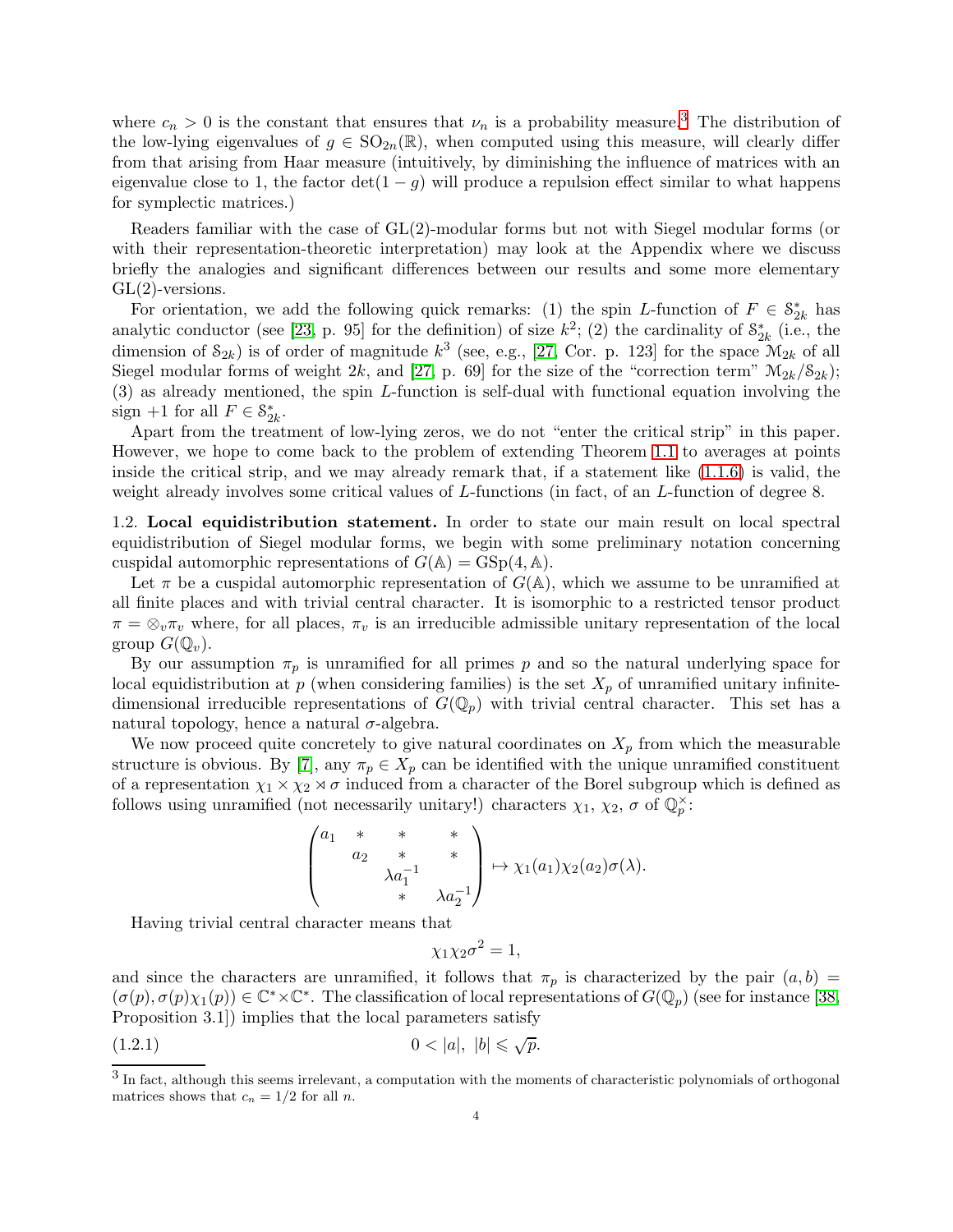There are some identifications between the representations associated to different  $(a, b)$ , coming from the Weyl  $W$  group of order 8 generated by the transformations

<span id="page-4-0"></span>
$$
(1.2.2) \t(a, b) \mapsto (b, a), \t(a, b) \mapsto (a^{-1}, b), \t(a, b) \mapsto (a, b^{-1}).
$$

We will denote by  $Y_p$  the quotient of the set of  $(a, b)$  satisfying the upper-bounds [\(1.2.1\)](#page-3-1), modulo the action of W. This has the quotient topology and quotient  $\sigma$ -algebra, and we identify  $X_p$  with a subset of  $Y_p$  using the parameters  $(a, b)$  described above. We will also denote by  $X \subset X_p$  the subset of tempered representations; under the identification of  $X_p$  with a subset of  $Y_p$ , the set X corresponds precisely to  $|a| = |b| = 1$ . Note that this subset is indeed independent of p.

In applications to L-functions, the local-global nature of automorphic representations is reflected not only in the existence of local components, but in their "independence" (or product structure) when p varies. To measure this below, we will also need to consider, for any finite set of primes  $S$ , the maps

$$
\pi\mapsto (\pi_p)_{p\in \boldsymbol{S}}
$$

which have image in the space

$$
X_{\boldsymbol{S}}=\prod_{p\in \boldsymbol{S}}X_p
$$

and can be identified with a subset of

$$
Y_{\boldsymbol{S}} = \prod_{p \in \boldsymbol{S}} Y_p.
$$

Now we come back to Siegel modular forms. Let  $S_k = S_k(Sp(4,\mathbb{Z}))$  be the space of Siegel cusp forms of degree 2, level 1 and weight k. By adélization (as described in more detail in the next section), there is a cuspidal automorphic representation  $\pi_F$  canonically attached to F; the assumption that the level is 1 and there is no nebentypus means that  $\pi_F$  is unramified at finite places with trivial central character, as above. Thus we have local components  $\pi_p(F) \in X_p$  and corresponding parameters  $(a_p, b_p) \in Y_p$  for every prime p.

The generalized Ramanujan conjecture has been proved in this setting by Weissauer [\[50\]](#page-44-7): it states that, if F is not a Saito-Kurokawa lift (these forms are defined in  $[13]$  for example; at the beginning of Section [5.2,](#page-31-0) we recall the description in terms of L-functions), we have  $\pi_p(F) \in X$  for all p, i.e.,  $|a_p| = |b_p| = 1$ . On the other hand, if F is a Saito-Kurokawa lift, then  $|a| = 1$  and

$$
\{|b|, |b|^{-1}\} = \{p^{1/2}, p^{-1/2}\}.
$$

Remark 1.4. Partly because our paper is meant to explore the general philosophy of families of cusp forms, we will not hesitate to use this very deep result of Weissauer when this helps in simplifying our arguments. But it will be seen that the proof of the local equidistribution property itself does not invoke this result, and it seems quite likely that, with some additional work, it could be avoided in most, if not all, of the applications (in similar questions of local equidistribution for classical Maass cusp forms on GL(2), one can avoid the unproved Ramanujan-Petersson conjecture).

Denote by  $S_k^*$  any fixed Hecke-basis of  $S_k$ . Although this is not known to be unique, the averages we are going to consider turn out to be independent of this choice. In fact, all final results could be phrased directly in terms of automorphic representations, avoiding such a choice (at least seemingly).

We next proceed to define our way of weighting the cusp forms in  $\mathcal{S}_k^*$ . This generalizes the  $\omega_k^F$  in the statement of the first theorem, and the reader may assume below that the parameters introduced are  $d = 4$  and  $\Lambda = 1$ .

Let  $d > 0$  be a positive integer such that  $-d$  is a fundamental discriminant of an imaginary quadratic field (i.e., one of the following holds:  $(1)$  d is congruent to 3 (mod 4) and is square-free; or (2)  $d = 4m$  where m is congruent to 1 or 2 (mod 4) and m is square-free). Let Cl<sub>d</sub> denote the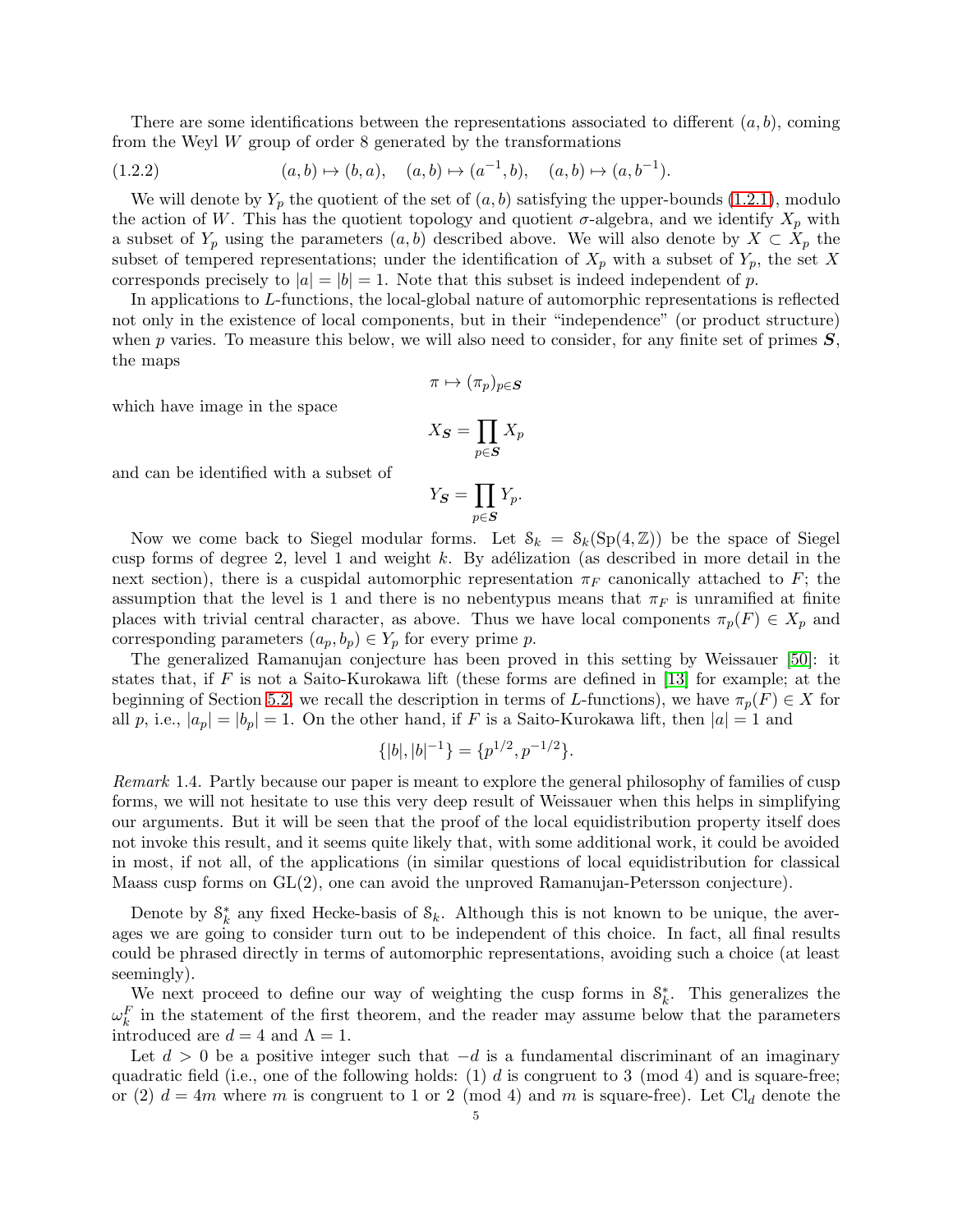ideal class group of this field,  $h(-d)$  denote the class number, i.e., the cardinality of Cl<sub>d</sub>, and w(-d) denote the number of roots of unity. Finally, fix a character  $\Lambda$  of Cl<sub>d</sub>.

There is a well-known natural isomorphism, to be recalled more precisely in Section [2.2,](#page-10-0) between  $\text{Cl}_d$  and the  $\text{SL}(2,\mathbb{Z})$ -equivalence classes of primitive semi-integral two by two positive definite matrix with determinant equal to  $d/4$ . By abuse of notation, we will also use  $Cl_d$  to denote the set of equivalence classes of such matrices.

Define normalizing factors

$$
c_{k,d} = \left(\frac{d}{4}\right)^{\frac{3}{2}-k} \frac{4c_k}{w(-d)h(-d)},
$$

where

$$
c_k = \frac{\sqrt{\pi}}{4} (4\pi)^{3-2k} \Gamma(k - \frac{3}{2}) \Gamma(k - 2).
$$

We note that, using Dirichlet's class number formula, one can also write

$$
c_{k,d} = \left(\frac{d}{4}\right)^{1-k} \frac{4\pi c_k}{w(-d)^2 L(1, \chi_d)}
$$

where  $\chi_d$  is the real primitive Dirichlet character associated to the extension  $\mathbb{Q}(\sqrt{-d})$ . Now, for each  $F \in \mathcal{S}_k^*$ , we have a Fourier expansion

$$
F(Z) = \sum_{T>0} a(F,T)e(\text{Tr}(TZ)),
$$

where T runs over positive definite symmetric semi-integral matrices of size 2:

$$
T = \begin{pmatrix} a & b/2 \\ b/2 & c \end{pmatrix}
$$

with  $(a, b, c) \in \mathbb{Z}$ . It follows easily from the modularity property that  $a(F, T)$  depends only on the equivalence class of T modulo  $SL(2, \mathbb{Z})$ . In fact, when k is even,  $a(F, T)$  depends only on the equivalence class of T modulo  $GL(2, \mathbb{Z})$ .

We now let

$$
\omega_{k,d,\Lambda}^F = c_{k,d} \cdot d_{\Lambda} \cdot \frac{|a(d,\Lambda;F)|^2}{\langle F, F \rangle}
$$

where we put

<span id="page-5-0"></span>
$$
d_{\Lambda} = \begin{cases} 1 & \text{if } \Lambda^2 = 1, \\ 2 & \text{otherwise.} \end{cases}
$$

and

(1.2.3) 
$$
a(d, \Lambda; F) = \sum_{c \in \text{Cl}_d} \overline{\Lambda(c)} a(F, c),
$$

a quantity which is well-defined in view of the invariance of Fourier coefficients under  $SL(2, \mathbb{Z})$ .

Remark 1.5. We will often consider  $(d, \Lambda)$  to be fixed, and simplify the notation by writing  $\omega_k^F$ only. Note that if  $d = 4$  and  $\Lambda = 1$ , the weight  $\omega_k^F$  is the same as the one defined in Theorem [1.1.](#page-0-1)

Next, we define the local spectral measures associated to the family  $S_k^*$ ; we will show that they become equidistributed as  $k \to +\infty$  over even integers. Let S be a finite set of primes. We have the components  $\pi_{\mathbf{S}}(F) = (\pi_p(F))_{p \in \mathbf{S}} \in X_{\mathbf{S}}$ , and we define the measure  $\nu_{\mathbf{S},k}$  on  $X_{\mathbf{S}}$  by

$$
d\nu_{\mathbf{S},k} = d\nu_{\mathbf{S},k,d,\Lambda} = \sum_{F \in \mathcal{S}^*_{k}} \omega_{k,d,\Lambda}^F \delta_{\pi_{\mathbf{S}}(F)}
$$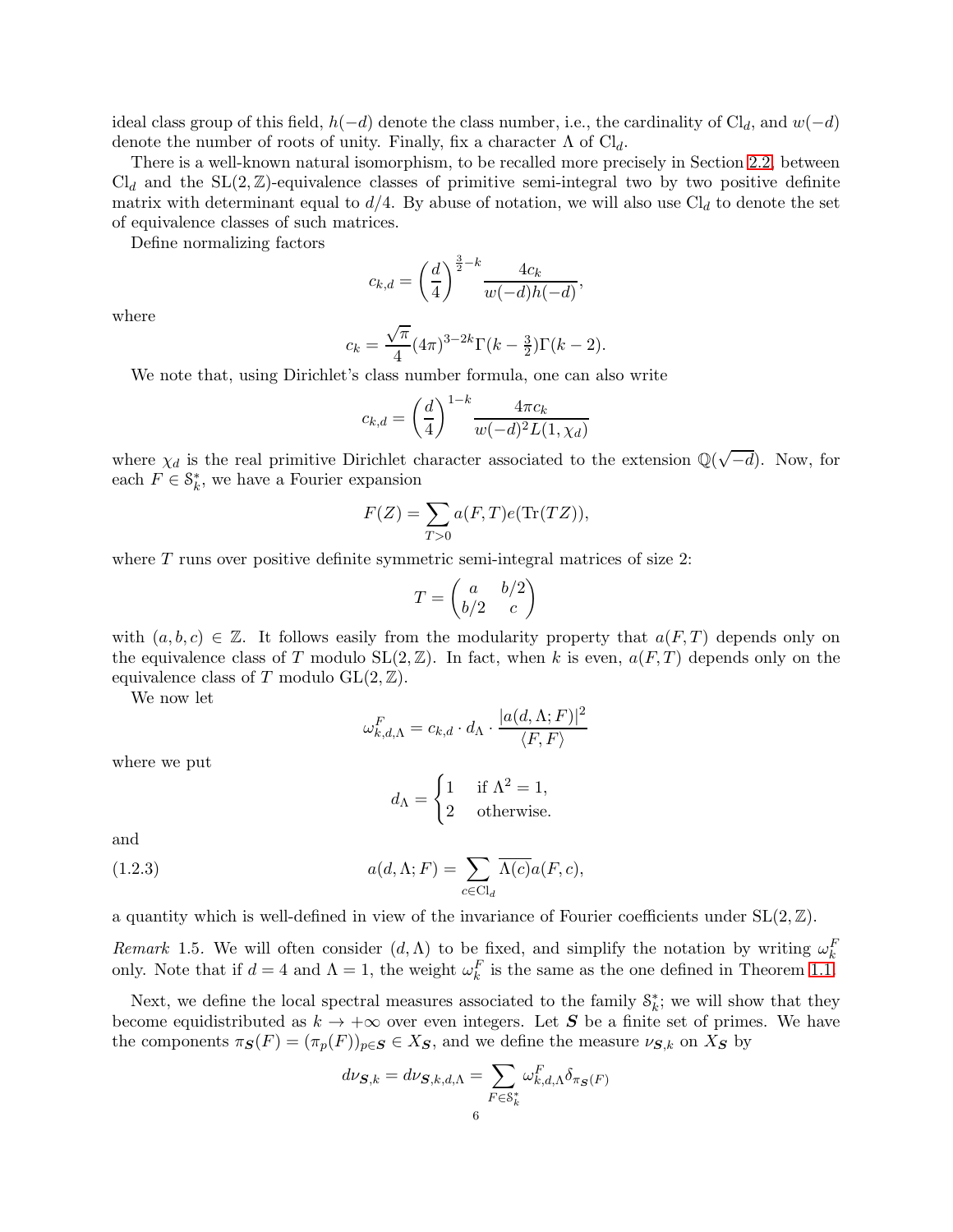where  $\delta_{\bullet}$  is the Dirac mass at the given point. As we will see, the normalization used has the effect that  $\nu_{\mathbf{S},k}$  is asymptotically a probability measure on  $X_{\mathbf{S}}$ : we will show that

$$
\lim_{k \to +\infty} \nu_{\mathbf{S},2k}(X_{\mathbf{S}}) = 1.
$$

The local equidistribution problem — which can clearly be phrased for very general families of cusp forms — is to determine if these measures have limits as  $k \to +\infty$ , to identify their limit, to see in particular if the limit for a given S is the product of the limits for the subsets  $\{p\}, p \in S$ (corresponding to independence of the restrictions), and finally  $-$  if possible  $-$  to express the resulting equidistribution in quantitative terms.

To state our theorem, we now define the limiting measures. First of all, we define a generalized Sato-Tate measure  $\mu$  on each  $X_p$  by first taking the probability Haar measure on the space of conjugacy classes of the compact unitary symplectic group USp(4), then pushing this to a probability measure on  $X$  by means of the map

$$
\begin{pmatrix} e^{i\theta_1} & & & \\ & e^{i\theta_2} & & \\ & & & e^{-i\theta_1} & \\ & & & & e^{-i\theta_2} \end{pmatrix} \mapsto (e^{i\theta_1}, e^{i\theta_2}) \in X, \qquad (\theta_1, \theta_2) \in [0, \pi]^2, \quad \theta_1 \le \theta_2,
$$

and finally extending it to  $X_p$  by defining it equal to 0 outside X.

<span id="page-6-0"></span>In terms of the coordinates  $(\theta_1, \theta_2)$  on X, the resulting measure  $\mu$  is explicitly given by

(1.2.4) 
$$
d\mu(\theta_1, \theta_2) = \frac{4}{\pi^2} (\cos \theta_1 - \cos \theta_2)^2 \sin^2 \theta_1 \sin^2 \theta_2 d\theta_1 d\theta_2
$$

from the Weyl integration formula [\[14\]](#page-43-6). We can also interpret this measure as coming in the same way from conjugacy classes of the unitary spin group  $\mathrm{USpin}(5, \mathbb{C})$ , because of the "exceptional" isomorphism"  $Sp(4) \simeq Spin(5)$ .

For each finite set of primes S, and d,  $\Lambda$  as above, we now define the measure  $\mu_S = \mu_{S,d,\Lambda}$  on  $X_{\mathbf{S}}$  by the formula

$$
d\mu_{\boldsymbol{S}} = \bigotimes_{p \in \boldsymbol{S}} d\mu_{p,d,\Lambda}
$$

where, for a single prime, we have

$$
d\mu_{p,d,\Lambda} = \left(1 - \left(\frac{-d}{p}\right)\frac{1}{p}\right)\Delta_p^{-1}d\mu
$$

(recall that  $\mu$  is defined on  $X_p$ , but has support on X only; the same is therefore true of  $\mu_S$ ) and the density functions  $\Delta_p = \Delta_{p,d,\Lambda}$  are given by

<span id="page-6-1"></span>(1.2.5) 
$$
\Delta_p(\theta_1, \theta_2) = \begin{cases} \left( (1 + \frac{1}{p})^2 - \frac{4 \cos^2 \theta_1}{p} \right) \left( (1 + \frac{1}{p})^2 - \frac{4 \cos^2 \theta_2}{p} \right) & \text{if } p \text{ inert,} \\ \left( (1 - \frac{1}{p})^2 + \frac{1}{p} (2 \cos \theta_1 \sqrt{p} - \lambda_p) \right) \frac{2 \cos \theta_1}{\sqrt{p}} - \lambda_p \right) & \text{if } p \text{ split,} \\ \times \left( (1 - \frac{1}{p})^2 + \frac{1}{p} (2 \cos \theta_2 \sqrt{p} - \lambda_p) \right) \frac{2 \cos \theta_2}{\sqrt{p}} - \lambda_p \right) & \text{if } p \text{ split,} \\ \left( 1 - \frac{2 \lambda_p \cos \theta_1}{\sqrt{p}} + \frac{1}{p} \right) \left( 1 - \frac{2 \lambda_p \cos \theta_2}{\sqrt{p}} + \frac{1}{p} \right) & \text{if } p \text{ ramified,} \end{cases}
$$

where the behavior of primes refers to the field  $\mathbb{Q}(\sqrt{-d})$ , and in the second and third cases, we put

$$
\lambda_p = \sum_{N(\mathfrak{p})=p} \Lambda(\mathfrak{p}),
$$

the sum over the (one or two) prime ideals of norm  $p$  in  $\mathbb{Q}(\sqrt{-d})$ .

Although we have written down this concrete, but unenlightening, expression, there is a more intrinsic definition of these measures  $\mu_p = \mu_{p,d,\Lambda}$  and this will in fact be the way they will naturally occur (and the way we will prove the results): they are precisely what Furusawa and Shalika [\[18\]](#page-43-7) call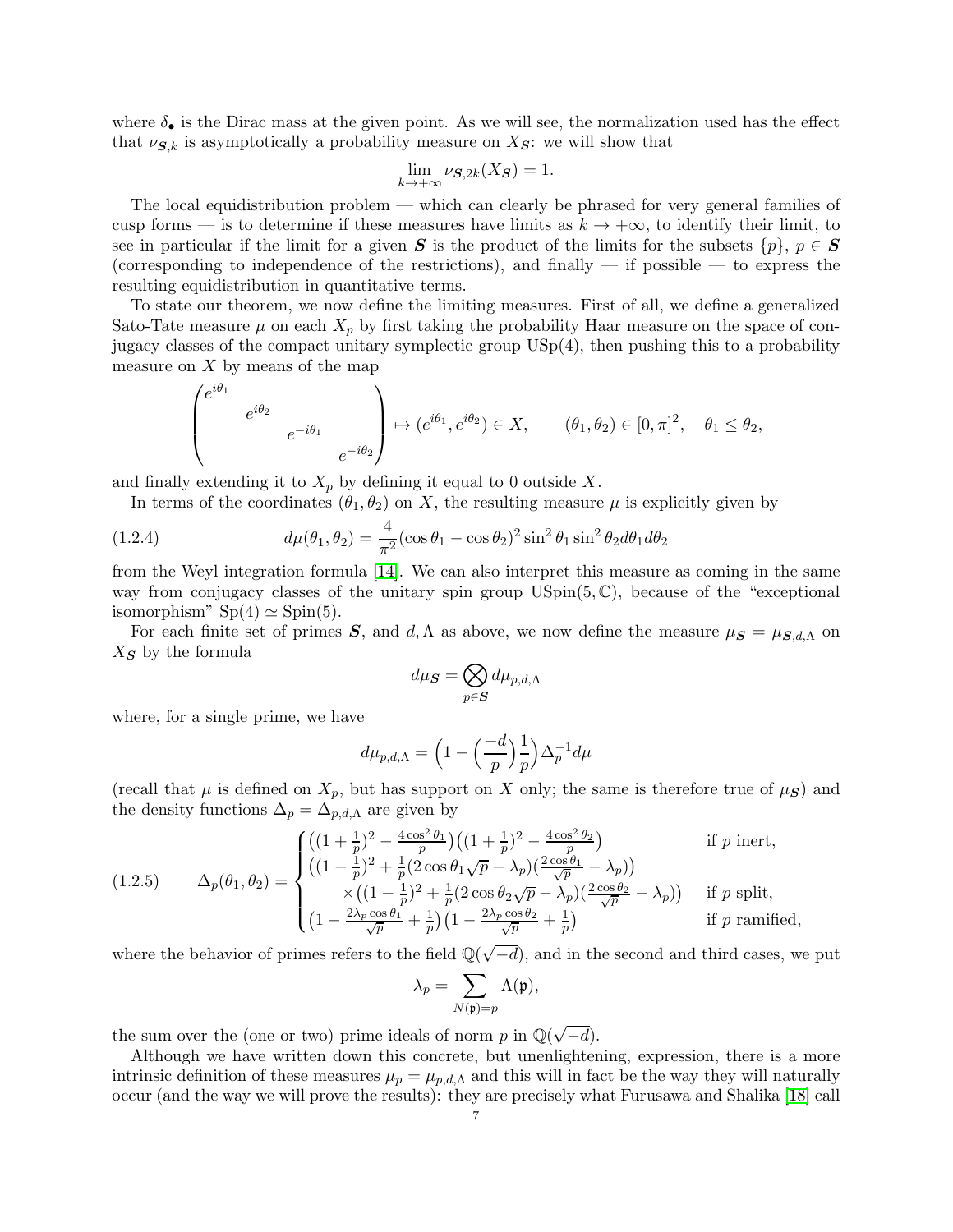the Plancherel measure for the local Bessel model associated to the data  $(d, \Lambda)$ . In particular, this description shows that they are probability measures, which is not quite obvious from the definition. On the other hand, the following property, which is of great relevance to global applications, is immediate: as  $p \to +\infty$ , the measures  $\mu_p$  converge weakly to the measure  $\mu$ , which has a grouptheoretic interpretation.

Our local equidistribution result can now be stated:

<span id="page-7-0"></span>**Theorem 1.6** (Local equidistribution and independence). Fix any d,  $\Lambda$  as above. For any finite set of primes S, the measures  $\nu_{S,k}$  on  $X_S$  converge weak- $*$  to  $\mu_S$  as  $k \to +\infty$  over even integers, *i.e.*, for any continuous function  $\varphi$  on Y<sub>S</sub>, we have

$$
\lim_{k \to +\infty} \sum_{F \in \mathcal{S}_{2k}^*} \omega_{2k}^F \varphi((a_p(F), b_p(F))_{p \in S}) = \int_{Y_S} \varphi(x) d\mu_S(x).
$$

In particular, if

$$
\varphi((y_p)_{p \in \mathcal{S}}) = \prod_{p \in \mathcal{S}} \varphi_p(y_p)
$$

is a product function, we have

$$
\lim_{k \to +\infty} \sum_{F \in \mathcal{S}_{2k}^*} \omega_{2k}^F \varphi((a_p(F), b_p(F))_{p \in S}) = \prod_{p \in S} \int_{Y_p} \varphi_p(x) d\mu_p(x).
$$

Moreover, assume  $\varphi$  is of product form, and that  $\varphi_p$  is a Laurent polynomial in  $(a, b, a^{-1}, b^{-1})$ , invariant under the action of the group W given by  $(1.2.2)$ , and of total degree  $d_p$  as a polynomial in  $(a + a^{-1}, b + b^{-1})$ , then we have

<span id="page-7-1"></span>
$$
(1.2.6)\qquad \sum_{F\in\mathcal{S}_{2k}^*}\omega_{2k}^F\varphi((a_p(F),b_p(F))_{p\in\mathcal{S}})=\int_{Y_{\mathcal{S}}}\varphi(x)d\mu_{\mathcal{S}}(x)+O\Big(k^{-2/3}L^{1+\varepsilon}\|\varphi\|_{\infty}\Big)
$$

for any  $\varepsilon > 0$ , where

$$
L = \prod_{p \in S} p^{d_p},
$$

and  $\|\varphi\|_{\infty}$  is the maximum of  $|\varphi|$  on  $X^{|\mathcal{S}|} \subset Y_{\mathcal{S}}$ . The implied constant depends only on d and  $\varepsilon$ .

Remark 1.7. It is possible to extend our results to odd  $k$ . However, this requires a slightly different definition of the weights  $\omega_k^F$ . For simplicity, we only consider k even in this paper.

Remark 1.8. In a recent preprint, Sug Woo Shin [\[47\]](#page-44-8) has proved a related result. In Shin's work, the weights  $\omega_k^F$  are not present; instead the cusp forms are counted with the natural weight 1. Using the trace formula, he proves a qualitative result that for suitable families of cusp forms on connected reductive groups over totally real fields, there is local equidistribution at a given place; when the level grows the sum of the point measures associated to the forms of fixed level converges towards the Plancherel measure on the unitary dual of the local group.

In fact, from the viewpoint of automorphic representations on reductive groups, our result is essentially a (quantitative) *relative trace formula* analogue of what Shin (and others before him, such as DeGeorge-Wallach [\[9\]](#page-43-8), Clozel [\[8\]](#page-43-9), Savin [\[45\]](#page-44-9), Serre [\[46\]](#page-44-10), Sauvageot [\[44\]](#page-44-11)) did using the trace formula.

We expect that the methods of this paper would suffice to prove the equidistribution result for Siegel modular forms of level N coprime to the set of places  $S$  as  $N + k \to \infty$ . It would also be interesting to see if our results can be generalized to the case of automorphic forms on the split special orthogonal groups, using the formulas for the Bessel model there from [\[6\]](#page-43-10) (at least qualitatively). We hope to treat these questions elsewhere.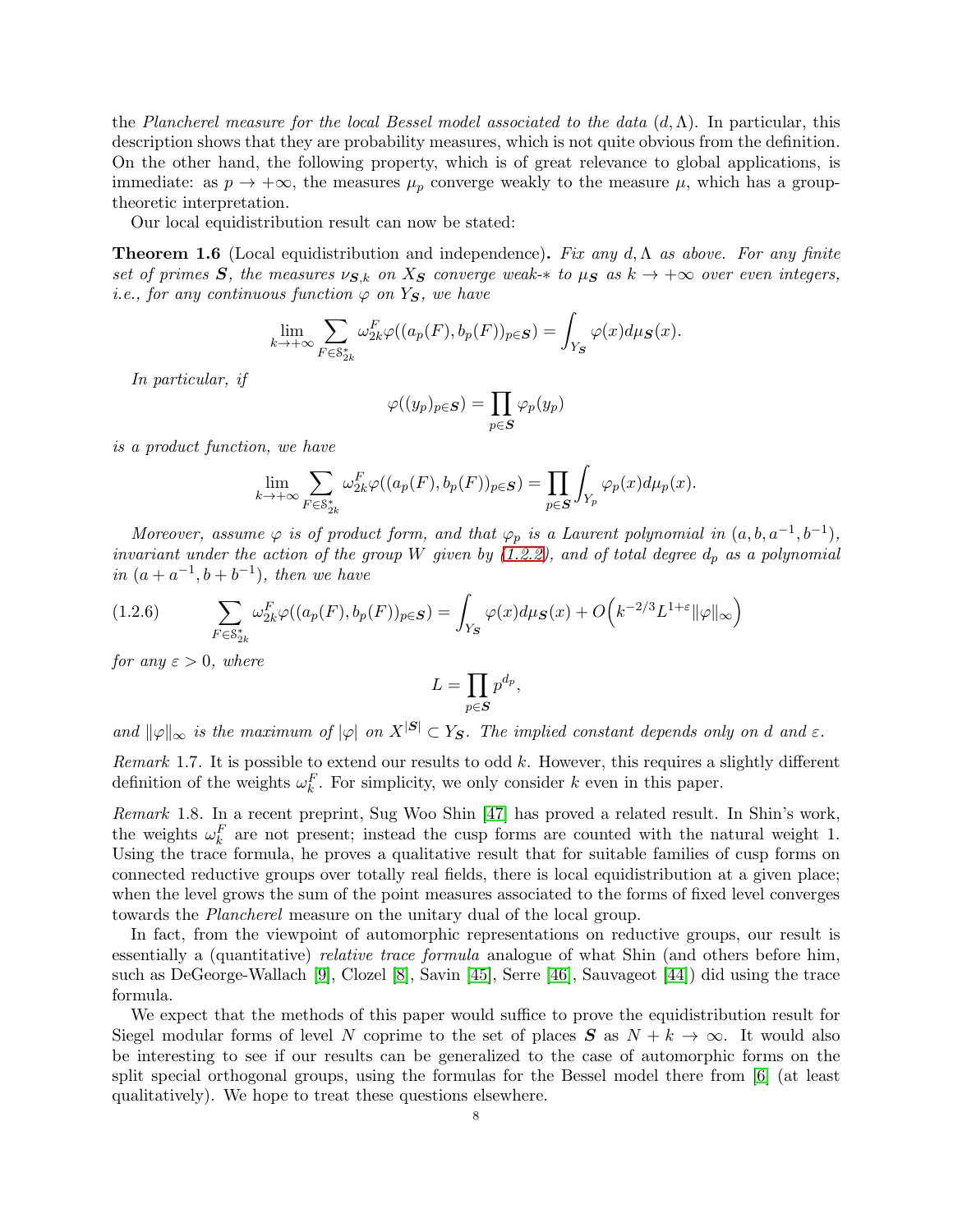We briefly explain the structure of this paper. In Chapter [2,](#page-9-0) we introduce the Bessel model, explain its relation to the Fourier coefficients and derive a result relating the Fourier coefficients to Satake parameters. In Chapter [3](#page-16-0) we recall the definition of Poincaré series in this context and derive a Petersson-type quantitative orthogonality formula for the Siegel cusp forms (this involves nontrivial adaptations of the method of Kitaoka [\[26\]](#page-44-12)). In Chapter [4,](#page-28-0) we put the above results together to deduce our main theorem (Theorem [1.6\)](#page-7-0) on local equidistribution. Finally, in Chapter [5,](#page-30-0) we prove Theorems [1.1](#page-0-1) and [1.2](#page-1-0) as well as provide several other applications of the results of the previous chapters.

Acknowledgements. We would like to thank Masaaki Furusawa for forwarding us a copy of the relevant part of his ongoing work [\[17\]](#page-43-11), and for some helpful suggestions. Thanks also to a referee for prompting us to give a more thorough explanation of the behavior of Theorem [1.2.](#page-1-0)

1.3. Notation. We introduce here some notation used in the paper.

- The symbols  $\mathbb{Z}, \mathbb{Z}_{\geq 0}, \mathbb{Q}, \mathbb{R}, \mathbb{C}, \mathbb{Z}_p$  and  $\mathbb{Q}_p$  have the usual meanings. A denotes the ring of adèles of Q. For a complex number  $z, e(z)$  denotes  $e^{2\pi i z}$ .
- For any commutative ring R and positive integer n,  $M(n, R)$  denotes the ring of n by n matrices with entries in R and  $GL(n, R)$  denotes the group of invertible matrices in  $M(n, R)$ . If  $A \in M(n, R)$ , we let <sup>t</sup>A denote its transpose. We use  $R^{\times}$  to denote  $GL(1, R)$ .
- For matrices A and B, we use  $A[B]$  to denote  ${}^{t}BAB$ , whenever the matrices are of compatible sizes.
- We say that a symmetric matrix in  $M(n,\mathbb{Z})$  is semi-integral if it has integral diagonal entries and half-integral off-diagonal ones.
- Denote by  $J_n$  the  $2n$  by  $2n$  matrix given by

$$
J_n = \begin{pmatrix} 0 & I_n \\ -I_n & 0 \end{pmatrix}.
$$

We use  $J$  to denote  $J_2$ .

• For a positive integer n, define the algebraic group  $GSp(2n)$  over  $\mathbb Z$  by

$$
GSp(2n, R) = \{ g \in GL(2n, R) | {}^t g J_n g = \mu_n(g) J_n, \mu_n(g) \in R^\times \}
$$

for any commutative ring R.

Define Sp(2n) to be the subgroup of  $GSp(2n)$  consisting of elements  $g_1 \in GSp(2n)$  with  $\mu_n(g_1) = 1.$ 

The letter G will always stand for  $GSp(4)$ . The letter Γ will always stand for the group  $Sp(4,\mathbb{Z})$ .

• The Siegel upper-half space is defined by

 $\mathbb{H}_n = \{ Z \in M_n(\mathbb{C}) | Z = {}^t Z, \text{ Im}(Z) \text{ is positive definite} \}.$ 

For

$$
g = \begin{pmatrix} A & B \\ C & D \end{pmatrix} \in G(\mathbb{R}),
$$

and  $Z \in \mathbb{H}_2$ , we denote

$$
J(g, Z) = CZ + D.
$$

• For a prime p, the maximal compact subgroup  $K_p$  of  $G(\mathbb{Q}_p)$  is defined by

$$
K_p = G(\mathbb{Q}_p) \cap \mathrm{GL}(4,\mathbb{Z}_p).
$$

• For a quadratic extension  $\mathcal K$  of  $\mathbb Q$  and  $p$  a prime, define  $\mathcal K_p = \mathcal K \otimes_{\mathbb Q} \mathbb Q_p$ ; we let  $\mathbb Z_{\mathcal K}$  denote the ring of integers of  $\mathcal K$  and  $\mathbb{Z}_{\mathcal K,p}$  its p-closure in  $\mathcal K_p$ .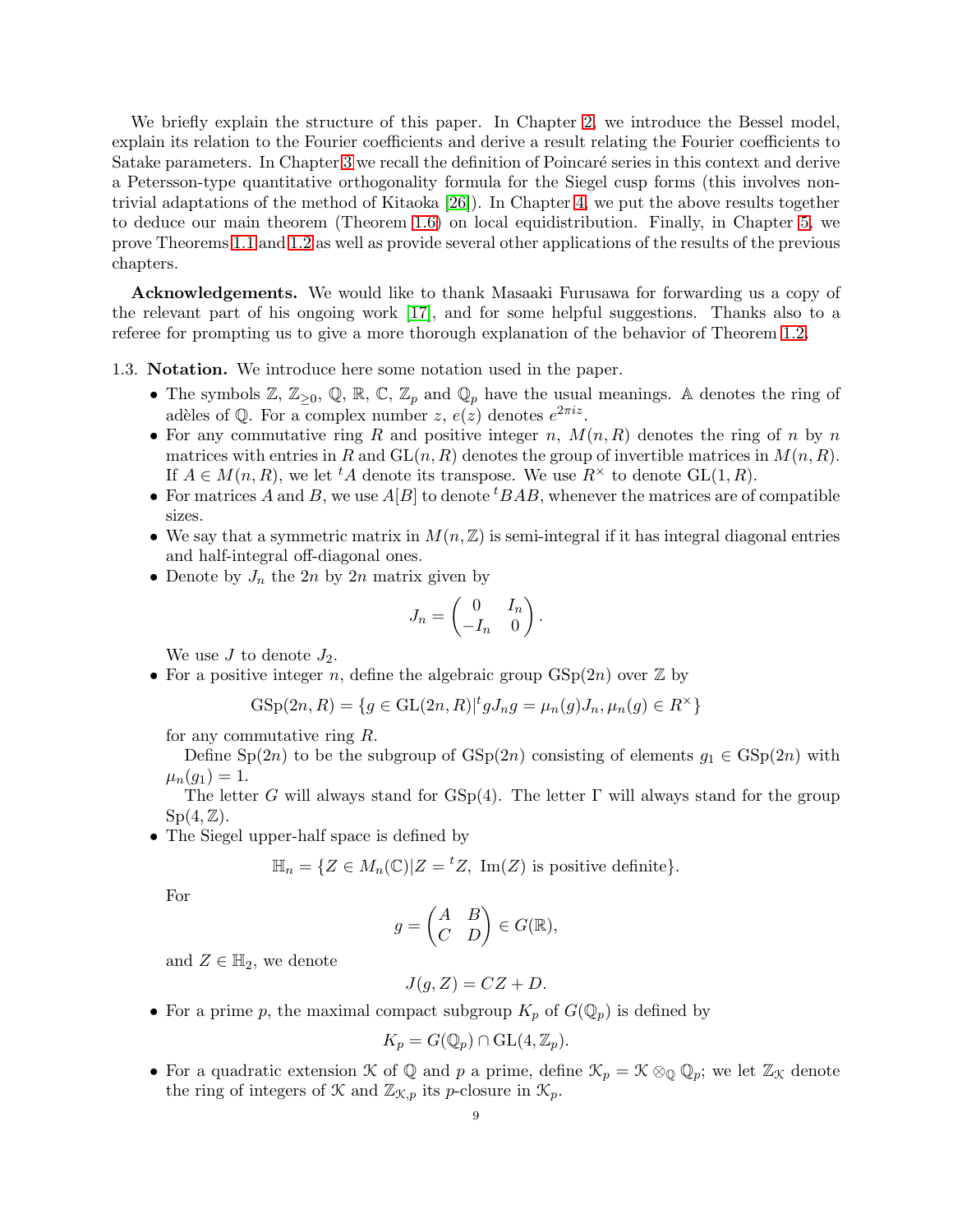## 2. Bessel models

<span id="page-9-0"></span>2.1. Global Bessel models. We recall the definition of the Bessel model of Novodvorsky and Piatetski-Shapiro [\[35\]](#page-44-13) following the exposition of Furusawa [\[15\]](#page-43-12).

Let  $S \in M_2(\mathbb{Q})$  be a symmetric matrix.<sup>[4](#page-9-1)</sup> Define disc(S) =  $-4 \det(S)$  and put  $d = - \operatorname{disc}(S)$ . For

$$
S = \begin{pmatrix} a & b/2 \\ b/2 & c \end{pmatrix},
$$

we define the element

<span id="page-9-2"></span>
$$
\xi = \xi_S = \begin{pmatrix} b/2 & c \\ -a & -b/2 \end{pmatrix}.
$$

Let  $\mathcal K$  denote the subfield  $\mathbb Q(\sqrt{-d})$  of  $\mathbb C$ . We always identify  $\mathbb Q(\xi)$  with  $\mathcal K$  via

(2.1.1) 
$$
\mathbb{Q}(\xi) \ni x + y\xi \mapsto x + y\frac{\sqrt{-d}}{2} \in \mathcal{K}, \ x, y \in \mathbb{Q}.
$$

We define a Q-algebraic subgroup  $T = T_S$  of  $GL(2)$  by

(2.1.2) 
$$
T = \{g \in GL(2)|^{t} gSg = det(g)S\},\
$$

so that it is not hard to verify that  $T(\mathbb{Q}) = \mathbb{Q}(\xi)^{\times}$ . We identify  $T(\mathbb{Q})$  with  $\mathcal{K}^{\times}$  via [\(2.1.1\)](#page-9-2). We can also consider  $T$  as a subgroup of  $G$  via

(2.1.3)  $T \ni g \mapsto \begin{pmatrix} g & 0 \\ 0 & \det(g) \end{pmatrix}$ 0 det(g)  ${}^{t}g^{-1}$  $\Big) \in G.$ 

Let us further denote by  $U$  the subgroup of  $G$  defined by

<span id="page-9-3"></span>
$$
U = \{u(X) = \begin{pmatrix} 1_2 & X \\ 0 & 1_2 \end{pmatrix} | {}^t X = X \},
$$

and by R be subgroup  $R = TU$  of G.

Let  $\psi = \prod_v \psi_v$  be a character of A such that

- The conductor of  $\psi_p$  is  $\mathbb{Z}_p$  for all (finite) primes p,
- $\psi_{\infty}(x) = e(x)$ , for  $x \in \mathbb{R}$ ,
- $\bullet \ \psi|_{\mathbb{Q}} = 1.$

We define the character  $\theta = \theta_S$  on  $U(\mathbb{A})$  by

<span id="page-9-4"></span>
$$
\theta(u(X)) = \psi(\text{Tr}(S(X))).
$$

Let  $\Lambda$  be a character of  $T(\mathbb{A})/T(\mathbb{Q})$  such that  $\Lambda | \mathbb{A}^{\times} = 1$ . Via  $(2.1.1)$  we can think of  $\Lambda$  as a character of  $\mathcal{K}^{\times}(\mathbb{A})/\mathcal{K}^{\times}$  such that  $\Lambda|\mathbb{A}^{\times} = 1$ . Denote by  $\Lambda \otimes \theta$  the character of  $R(\mathbb{A})$  defined by  $(\Lambda \otimes \theta)(tu) = \Lambda(t)\theta(u)$  for  $t \in T(\mathbb{A})$  and  $u \in U(\mathbb{A})$ .

Let  $\pi$  be an automorphic cuspidal representation of  $G(\mathbb{A})$  with trivial central character and  $V_{\pi}$ be its space of automorphic forms. For  $\Phi \in V_{\pi}$ , we define a function  $B_{\Phi}$  on  $G(\mathbb{A})$  by

(2.1.4) 
$$
B_{\Phi}(h) = \int_{R(\mathbb{Q})Z_G(\mathbb{A})\backslash R(\mathbb{A})} \overline{(\Lambda \otimes \theta)(r)} \Phi(rh) dr.
$$

The C-vector space of functions on  $G(\mathbb{A})$  spanned by  $\{B_{\Phi}|\Phi \in V_{\pi}\}\$  is called the *global Bessel* space of type  $(S, \Lambda, \psi)$  for  $\pi$ ; it is invariant under the regular action of  $G(\mathbb{A})$  and when the space is non-zero, the corresponding representation is a model of  $\pi$ . Thus one says that  $\pi$  has a global Bessel model of type  $(S, \Lambda, \psi)$  if this global Bessel space is non-zero, i.e., if there exists  $\Phi \in V_\pi$  such that  $B_{\Phi} \neq 0$ .

<span id="page-9-1"></span><sup>&</sup>lt;sup>4</sup> The notation conflicts a bit with the sets of primes  $S$ , but we hope that the boldface font of the latter and the context will prevent any confusion.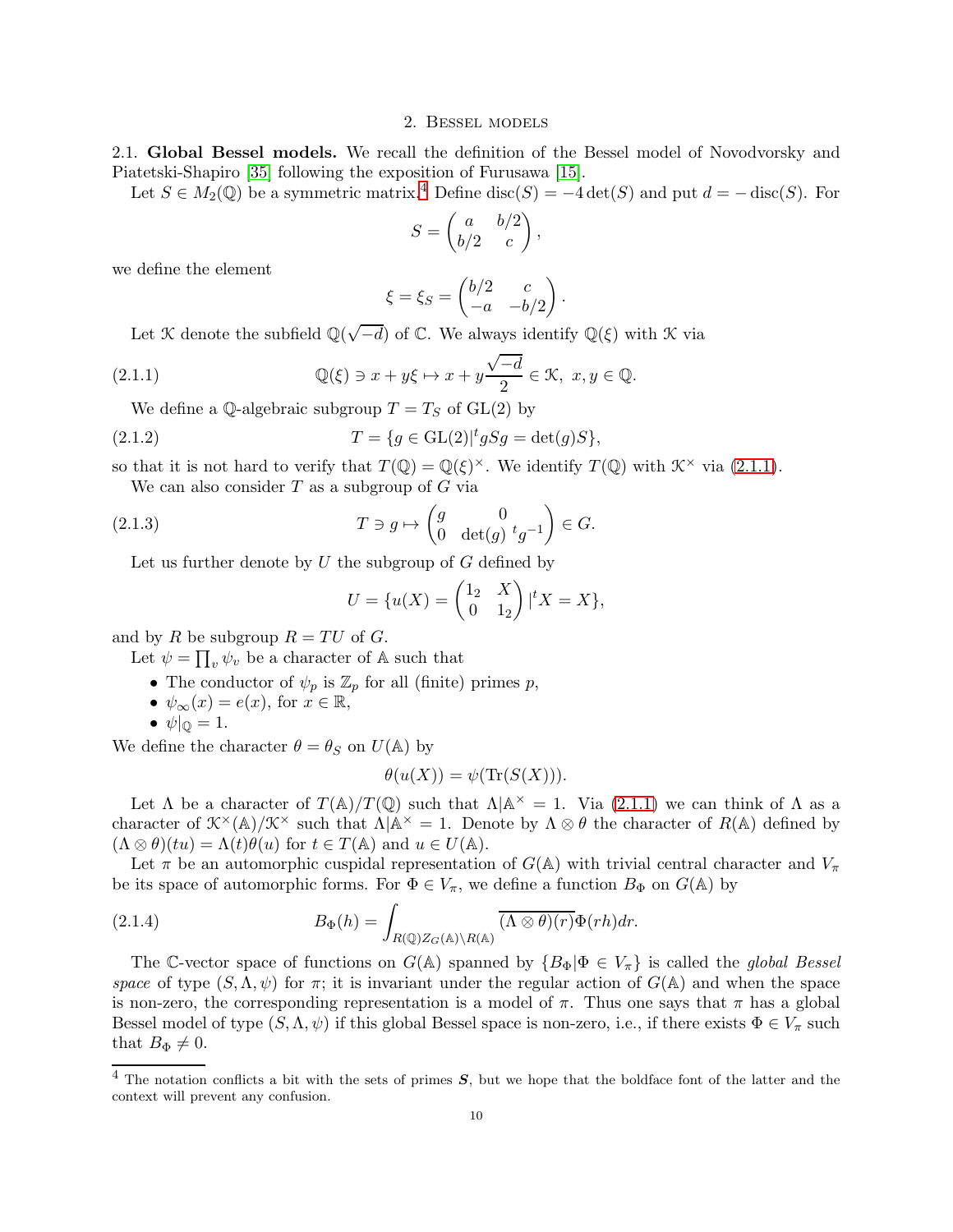<span id="page-10-0"></span>2.2. The classical interpretation. Let us now suppose that  $\Phi$ ,  $\pi$  come from a classical Siegel cusp form  $F$ . More precisely, for a positive integer  $N$ , define

$$
\Gamma^*(N) := \{ g \in \Gamma : g \equiv \begin{pmatrix} * & 0 & 0 & 0 \\ 0 & * & 0 & 0 \\ 0 & 0 & * & 0 \\ 0 & 0 & 0 & * \end{pmatrix} \pmod{N} \}.
$$

We say that  $F \in \mathcal{S}_k(\Gamma^*(N))$  if it is a holomorphic function on  $\mathbb{H}_2$  which satisfies

$$
F(\gamma Z) = \det(J(\gamma, Z))^k F(Z)
$$

for  $\gamma \in \Gamma^*(N)$ ,  $Z \in \mathbb{H}_2$ , and vanishes at the cusps. It is well-known that F has a Fourier expansion

$$
F(Z) = \sum_{T>0, T \in \mathcal{L}} a(F, T) e(\text{Tr}(TZ)),
$$

where  $e(z) = \exp(2\pi i z)$  and T runs through all symmetric positive-definite matrices of size two in a suitable lattice L (depending on N). If  $N = 1$ , then L is just the set of symmetric, semi-integral matrices. Also, recall that  $\mathcal{S}_k(\Gamma^*(1))$  is denoted simply by  $\mathcal{S}_k$ .

We define the adélization  $\Phi_F$  of F to be the function on  $G(\mathbb{A})$  defined by

(2.2.1) 
$$
\Phi_F(\gamma h_\infty k_0) = \mu_2(h_\infty)^k \det(J(h_\infty, iI_2))^{-k} F(h_\infty(i))
$$

where  $\gamma \in G(\mathbb{Q}), h_{\infty} \in G(\mathbb{R})^+$  and

$$
k_0\in \prod_{p\nmid N}K_p\prod_{p\mid N}K_p^N
$$

where

<span id="page-10-1"></span>
$$
K_p^N = \{ g \in G(\mathbb{Z}_p) : g \equiv \begin{pmatrix} * & 0 & 0 & 0 \\ 0 & * & 0 & 0 \\ 0 & 0 & * & 0 \\ 0 & 0 & 0 & * \end{pmatrix} \pmod{N} \}
$$

is the local analogue of  $\Gamma^*(N)$ . Then  $\Phi_F$  is a well-defined function on the whole of  $G(\mathbb{A})$  by strong approximation, and is an automorphic form.

We now assume  $N = 1$ . Let d be a positive integer such that  $-d$  is the discriminant of the imaginary quadratic field  $\mathbb{Q}(\sqrt{-d})$ . Define

(2.2.2) 
$$
S = S(-d) = \begin{cases} \begin{pmatrix} \frac{d}{4} & 0 \\ 0 & 1 \end{pmatrix} & \text{if } d \equiv 0 \pmod{4}, \\ \begin{pmatrix} \frac{1+d}{4} & \frac{1}{2} \\ \frac{1}{2} & 1 \end{pmatrix} & \text{if } d \equiv 3 \pmod{4}. \end{cases}
$$

<span id="page-10-2"></span>Define the groups  $R, T, U$  as in the previous section.

Put  $\mathcal{K} = \mathbb{Q}(\sqrt{-d})$ . Recall that Cl<sub>d</sub> denotes the ideal class group of  $\mathcal{K}$ . Let  $(t_c)$ ,  $c \in Cl_d$ , be coset representatives such that

(2.2.3) 
$$
T(\mathbb{A}) = \coprod_c t_c T(\mathbb{Q}) T(\mathbb{R}) \Pi_{p < \infty} (T(\mathbb{Q}_p) \cap \text{GL}_2(\mathbb{Z}_p)),
$$

with  $t_c \in \prod_{p<\infty} T(\mathbb{Q}_p)$ . We can write

$$
t_c = \gamma_c m_c \kappa_c
$$

with  $\gamma_c \in \text{GL}(2,\mathbb{Q}), m_c \in \text{GL}^+(2,\mathbb{R}), \text{ and } \kappa_c \in \Pi_{p<\infty} \text{GL}(2,\mathbb{Z}_p).$ The matrices

$$
S_c = \det(\gamma_c)^{-1} \, \left( \,^t \gamma_c \right) S \gamma_c
$$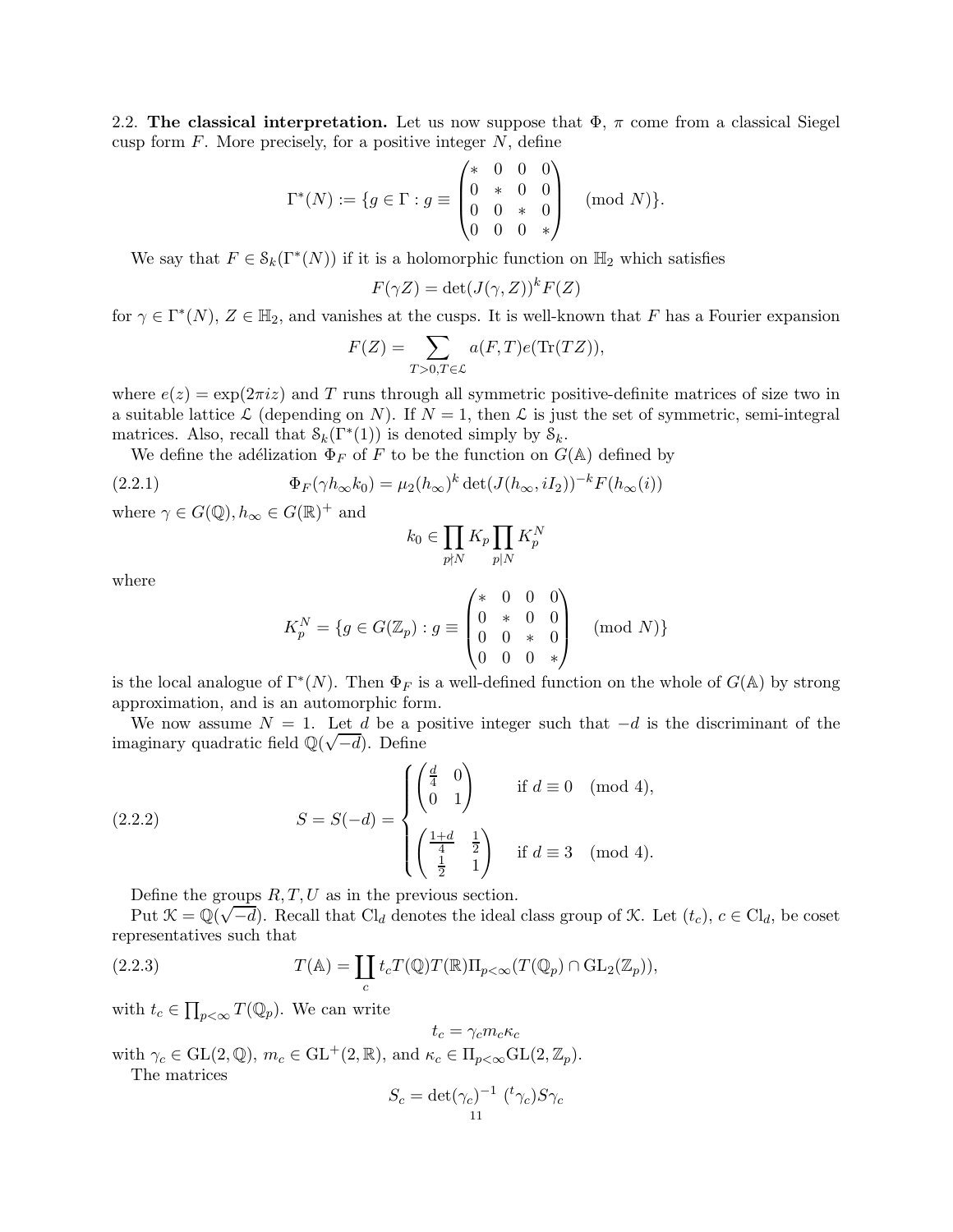have discriminant  $-d$ , and form a set of representatives of the  $SL(2,\mathbb{Z})$ -equivalence classes of primitive semi-integral positive definite matrices of discriminant  $-d$ .

Choose  $\Lambda$  a character of  $T(\mathbb{A})/T(\mathbb{Q})T(\mathbb{R})((\Pi_{p<\infty}T(\mathbb{Z}_p)),$  which we identify with an ideal class character of  $\mathbb{Q}(\sqrt{-d})$ .

Next, for any positive integer  $N$ , define (this is a certain ray class group)

$$
\mathrm{Cl}_d(N) = T(\mathbb{A})/T(\mathbb{Q})T(\mathbb{R})\Pi_{p<\infty}(T(\mathbb{Q}_p) \cap K_p^{(0)}(N)),
$$

where  $K_p^{(0)}(N)$  is the subgroup of  $GL_2(\mathbb{Z}_p)$  consisting of elements that are congruent to a matrix of the form

<span id="page-11-0"></span>
$$
\begin{pmatrix} * & 0 \\ * & * \end{pmatrix} \pmod{N}.
$$

As before, we can take coset representatives  $(t_{c'})$ ,  $c' \in \text{Cl}_d(N)$ , such that

(2.2.4) 
$$
T(\mathbb{A}) = \coprod_{c'} t_{c'} T(\mathbb{Q}) T(\mathbb{R}) \Pi_{p < \infty} (T(\mathbb{Q}_p) \cap K_p^{(0)}(N)),
$$

with  $t_{c'} \in \prod_{p<\infty} T(\mathbb{Q}_p)$ , and write

$$
t_{c'}=\gamma_{c'}m_{c'}\kappa_{c'}
$$

with  $\gamma_{c'} \in \text{GL}(2, \mathbb{Q}), m_{c'} \in \text{GL}^+(2, \mathbb{R}), \text{ and } \kappa_{c'} \in \Pi_{p<\infty} K_p^{(0)}(N).$ 

Define the matrices

$$
S_{c'} = \det(\gamma_{c'})^{-1} (t' \gamma_{c'}) S \gamma_{c'}.
$$

For each pair of positive integers L, M, define the element  $H(L, M) \in G(\mathbb{A})$  by

<span id="page-11-3"></span>
$$
H(L,M)_{\infty} = 1, \qquad H(L,M)_p = \begin{pmatrix} LM^2 & & & \\ & LM & & \\ & & 1 & \\ & & & M \end{pmatrix}
$$

for each prime  $p < \infty$ . Note that  $H(1, 1) = 1$ .

For any symmetric matrix T, we let  $T^{L,M}$  denote the matrix

(2.2.5) 
$$
T^{L,M} = \begin{pmatrix} L & \\ & L \end{pmatrix} \begin{pmatrix} M & \\ & 1 \end{pmatrix} T \begin{pmatrix} M & \\ & 1 \end{pmatrix}.
$$

<span id="page-11-1"></span>Define the quantity  $B(L, M; \Phi_F)$  by

$$
(2.2.6) \tB(L,M; \Phi_F) = B_{\Phi}(H(L,M)) = \int_{R(\mathbb{Q})Z_G(\mathbb{A})\backslash R(\mathbb{A})} \overline{(\Lambda \otimes \theta)(r)} \Phi_F(rH(L,M)) dr.
$$

The next proposition proves an important relation which expresses the quantity  $B(L, M; \Phi_F)$ in terms of Fourier coefficients. The proof is fairly routine, but to our best knowledge it has not appeared in print before.

<span id="page-11-2"></span>**Proposition 2.1.** Let  $F \in \mathcal{S}_k$  have the Fourier expansion

$$
F(Z) = \sum_{T>0} a(F,T)e(\text{Tr}(TZ)).
$$

Then we have

$$
B(L, M; \Phi_F) = r \cdot e^{-2\pi \text{Tr}(S)} (LM)^{-k} \frac{1}{|\text{Cl}_d(M)|} \sum_{c \in \text{Cl}_d(M)} \overline{\Lambda(c)} a(F, S_c^{L,M}).
$$

where r is a non-zero constant depending only on the normalization used for the Haar measure on R.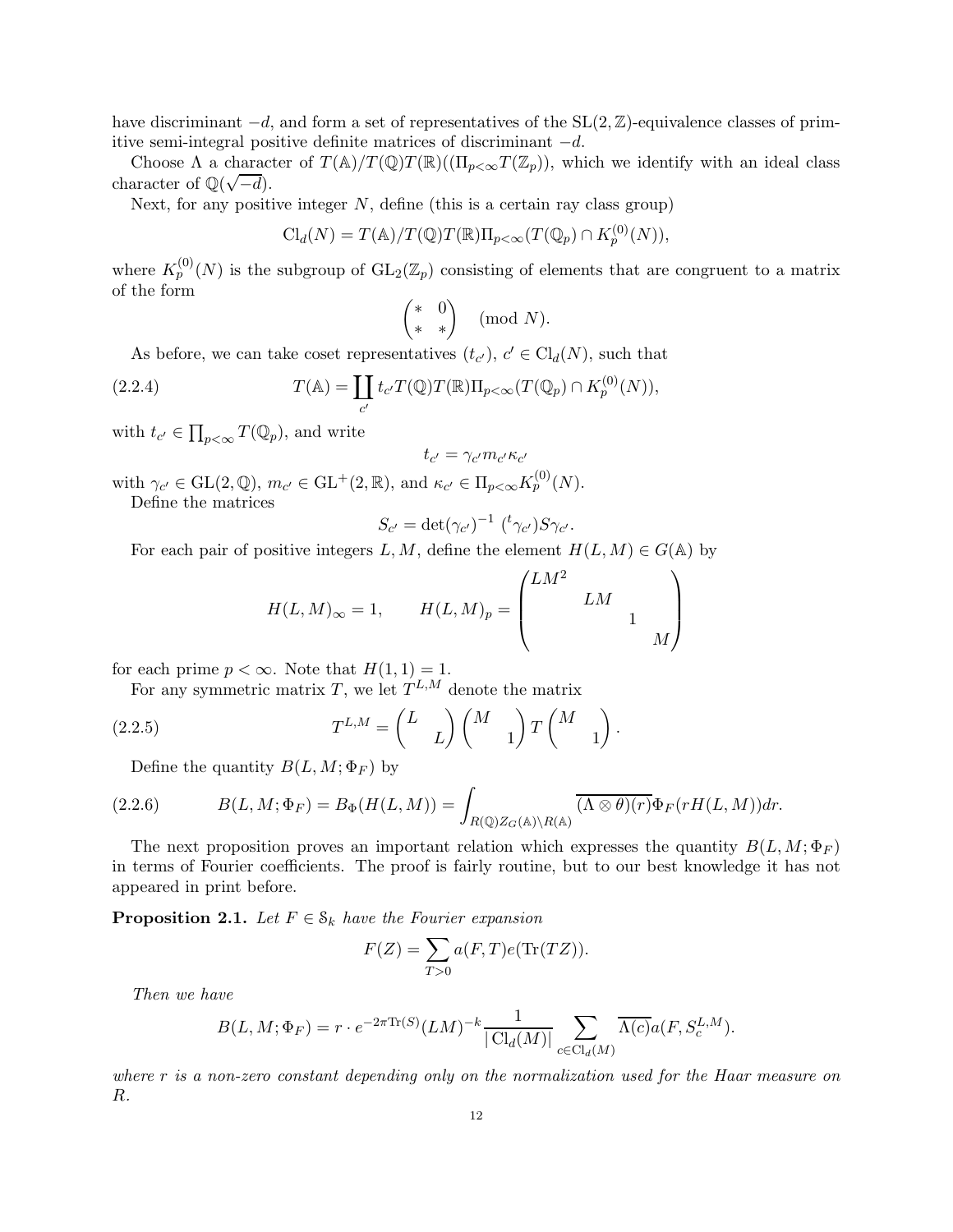*Proof.* For the purpose of this proof, we shorten  $H(L, M)$  to H whenever convenient. Note that

$$
B(L, M; \Phi_F) = B(1, 1; \Phi_F^{L, M})
$$

where the automorphic form  $\Phi_F^{L,M}$  is given by

$$
\Phi_F^{L,M}(g) = \Phi_F(gH).
$$

Define

$$
H_{\infty} = \begin{pmatrix} LM^2 & & \\ & LM & \\ & & 1 & \\ & & & M \end{pmatrix} \in G(\mathbb{R})^+,
$$

and define the Siegel modular form

(2.2.7) 
$$
F'(Z) = (LM)^{-k} F(H_{\infty}^{-1}Z),
$$

which is in  $\mathcal{S}_k(\Gamma^*(LM^2))$ , as one can easily show.

Let  $\Phi_{F'}$  be the adélization of F' as defined by [\(2.2.1\)](#page-10-1). We claim that  $\Phi_F^{L,M} = \Phi_{F'}$ . To see this, since both functions are right invariant under the group

<span id="page-12-0"></span>
$$
\prod_{p\nmid LM^2} K_p \prod_{p|LM^2} K_p^{LM^2},
$$

it is enough to show that  $\Phi_F^{L,M}(g_\infty) = \Phi_{F'}(g_\infty)$  for  $g_\infty \in G(\mathbb{R})^+$ . This is shown by the following computation:

$$
\Phi_F^{L,M}(g_{\infty}) = \Phi_F(g_{\infty}H)
$$
  
=  $\Phi_F(H_{\infty}^{-1}g_{\infty})$   
=  $\mu_2(H_{\infty}^{-1}g_{\infty})^k \det(J(H_{\infty}^{-1}g_{\infty}, iI_2))^{-k}F(H_{\infty}^{-1}g_{\infty}(i))$   
=  $(LM)^{-k}\mu_2(g_{\infty})^k \det(J(g_{\infty}, iI_2))^{-k}F(H_{\infty}^{-1}g_{\infty}(i))$   
=  $\Phi_{F'}(g_{\infty}).$ 

Hence we are left with the problem of evaluating  $B(1, 1; \Phi_{F'})$ . Note that  $\Phi_{F'}$  is right invariant under  $K_p^{(0)}(M)$  (where we think of  $GL_2$  as a subgroup of  $GSp_4$  via  $(2.1.3)$ ). Using  $(2.2.4)$ , the same arguments as in [\[42,](#page-44-14) Prop. 2.8.5], give us

$$
B(1,1; \Phi_{F'}) = e^{-2\pi \text{Tr}(S)} \frac{1}{|\text{Cl}_d(M)|} \sum_{c \in \text{Cl}_d(M)} \overline{\Lambda(c)} a(F', S_c)
$$

for a suitably normalized Haar measure, where  $a(F',T)$  denotes the Fourier coefficients of F'. Using [\(2.2.7\)](#page-12-0), one can easily check that

$$
a(F', S_c) = (LM)^{-k} a(F, S_c^{L,M}),
$$

and this completes the proof.

Remark 2.2. In an earlier preprint version of this paper, we had claimed such a result with a sum over c in Cl<sub>d</sub> instead of Cl<sub>d</sub>(M). This was incorrect (when  $M \neq 1$ ); the mistake in the proof was to assume that  $\Phi_{F'}$  is invariant under the bigger subgroup  $GL_2(\mathbb{Z}_p)$  when arguing as in [\[42,](#page-44-14) Prop. 2.8.5].

Remark 2.3. The above result is one of the three crucial ingredients that are required for the proof of the asymptotic Petersson-type formula (Proposition [3.6\)](#page-25-0) which forms the technical heart of this paper. The other two ingredients are Sugano's formula (Theorem [2.5\)](#page-14-0) and the asymptotic orthogonality for Poincare series (Proposition [3.3\)](#page-17-0).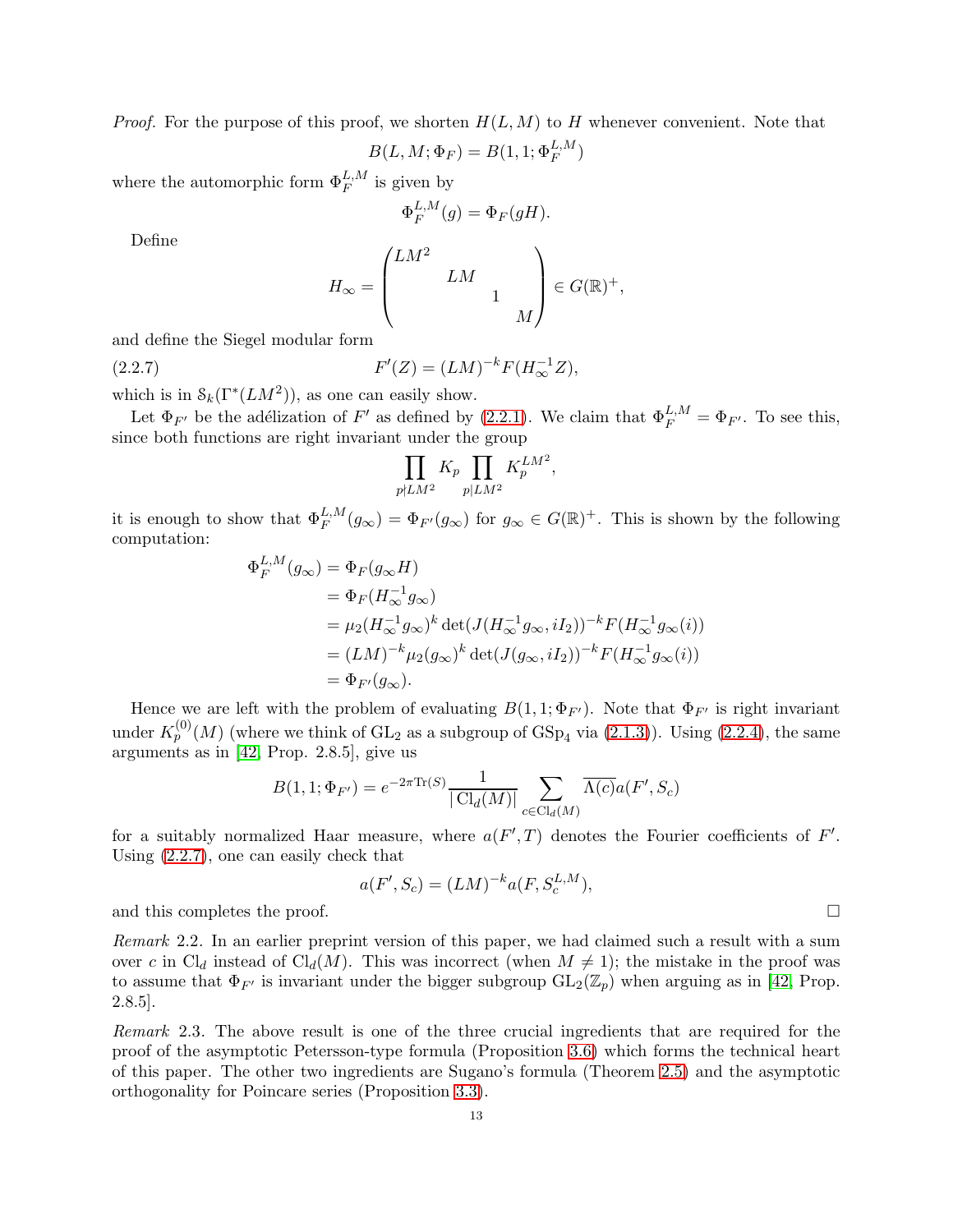2.3. Local Bessel models and Sugano's formula. Let  $\pi = \otimes_v \pi_v$  be an irreducible automorphic cuspidal representation of  $G(A)$  with trivial central character and  $V_{\pi}$  be its space of automorphic forms. We assume that  $\pi$  is unramified at all finite places. Let S be a positive definite, symmetric, semi-integral matrix such that  $-d = -4 \det(S)$  is the discriminant of the imaginary quadratic field  $\mathcal{K} = \mathbb{Q}(\sqrt{-d})$ . Let  $\psi$ ,  $\Lambda$  be defined as in the previous Section. Define the groups  $R, T, U$  as before and the Bessel function  $B_{\Phi}$  on  $G(\mathbb{A})$  as in [\(2.1.4\)](#page-9-4), for a function  $\Phi = \prod_{v} \Phi_{v}$  which is a pure tensor in  $\pi$ .

For a finite prime p, we use  $\left(\frac{\mathcal{K}}{n}\right)$  $\left(\frac{X}{p}\right)$  to denote the Legendre symbol; thus  $\left(\frac{X}{p}\right)$  $\frac{\mathcal{K}}{p}$  equals -1, 0 or 1 depending on whether the prime is inert, ramified or split in  $K$ . In the latter two cases, we use  $p_K$ to denote an element of  $\mathcal{K}_p = \mathcal{K} \otimes_{\mathbb{Q}} \mathbb{Q}_p$  such that  $N_{\mathcal{K}/\mathbb{Q}}(p_{\mathcal{K}}) \in p\mathbb{Z}_p^{\times}$ .

Outside  $v = \infty$ , the local representations are unramified spherical principal series. Therefore, by the uniqueness of the Bessel model for  $G$ , due to Novodvorsky and Piatetski-Shapiro [\[35\]](#page-44-13), we have

(2.3.1) 
$$
B_{\Phi}(g) = B_{\Phi}(g_{\infty}) \prod_{p} B_{p}(g_{p})
$$

where  $B_p$  is a local Bessel function on  $G(\mathbb{Q}_p)$ , the definition of which we will now recall.

*Remark* 2.4. If the global Bessel space is zero, then both sides of  $(2.3.1)$  are zero. In particular,  $(2.3.1)$  remains valid regardless of whether our choice of S and  $\Lambda$  ensures a non-zero Bessel model.

To describe the local Bessel function  $B_p$  for a prime p, let B be the space of locally constant functions  $\varphi$  on  $G(\mathbb{Q}_p)$  satisfying

<span id="page-13-0"></span>
$$
\varphi(tuh) = \Lambda_p(t)\theta_p(u)\varphi(h), \text{ for } t \in T(\mathbb{Q}_p), u \in U(\mathbb{Q}_p), h \in G(\mathbb{Q}_p).
$$

Then by Novodvorsky and Piatetski-Shapiro [\[35\]](#page-44-13), there exists a unique subspace  $\mathcal{B}(\pi_p)$  of B such that the right regular representation of  $G(\mathbb{Q}_p)$  on  $\mathcal{B}(\pi_p)$  is isomorphic to  $\pi_p$ . Let  $B_p$  be the unique  $K_p$ -fixed vector in  $\mathcal{B}(\pi_p)$  such that  $B_p(1) = 1$ . Therefore we have

(2.3.2) 
$$
B_p(tuhk) = \Lambda_p(t)\theta_p(u)B_p(h),
$$

for  $t \in T(\mathbb{Q}_p), u \in U(\mathbb{Q}_p), h \in G(\mathbb{Q}_p), k \in K_p$ .

Let  $h_p(l,m) \in G(\mathbb{Q}_p)$  be the matrix defined as follows:

$$
h_p(l,m):=\begin{pmatrix}p^{l+2m}&&\\&p^{l+m}&&\\&&1&\\&&&p^m\end{pmatrix}.
$$

As explained in [\[15\]](#page-43-12), the local Bessel function  $B_p$  is completely determined by its values on  $h_p(l,m)$ . An explicit formula for  $B_p(h_p(l,m))$  in terms of the Satake parameters is stated in [\[6\]](#page-43-10). This formula can be neatly encapsulated in a generating function, due to Sugano [\[48\]](#page-44-15), which we now explain.

Because  $\pi_p$  is spherical, as recalled earlier, it is the unramified constituent of a representation  $\chi_1 \times \chi_2 \times \sigma$  induced from a character of the Borel subgroup associated to unramified characters  $\chi_1, \chi_2, \sigma$  of  $\mathbb{Q}_p^{\times}$ , and because it has trivial central character (since  $\pi$  does) we have  $\chi_1 \chi_2 \sigma^2 = 1$ . Let us put  $(a_p, b_p) = (\sigma(p), \sigma(p)\chi_1(p)) \in Y_p$ , and as in the definition of the measure  $\mu_p$ , let

$$
\lambda_p = \sum_{\substack{x \in \mathcal{K}_p^{\times}/\mathbb{Z}_{\mathcal{X},p}^{\times} \\ N(x) = p}} \Lambda_p(x),
$$

where the number of terms in the sum is  $1 + \left(\frac{\mathcal{K}}{n}\right)^2$  $\frac{\mathcal{K}}{p}$ . 14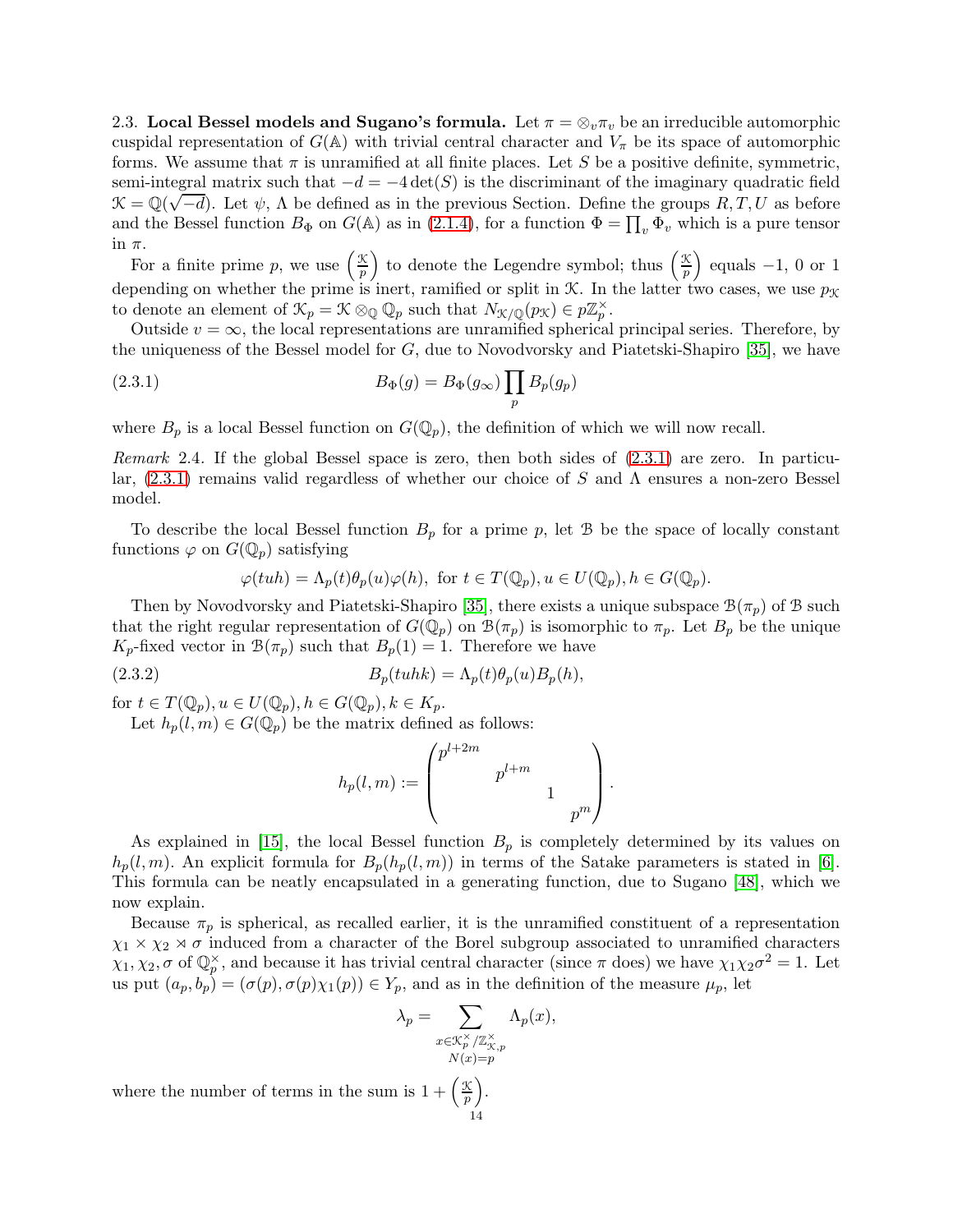The next Theorem is due to Sugano [\[48,](#page-44-15) p. 544] (the reader may also consult [\[15,](#page-43-12) (3.6)]).

<span id="page-14-0"></span>**Theorem 2.5** (Sugano). Let  $\pi$  be an unramified spherical principal series representation of  $G(\mathbb{Q}_p)$ with associated local parameters  $(a, b) \in Y_p$  and spherical Bessel function  $B_p$  as above. Then we have

(2.3.3) 
$$
B_p(h_p(l,m)) = p^{-2m - \frac{3l}{2}} U_p^{l,m}(a,b)
$$

where for each  $l, m \geq 0$ , the function

<span id="page-14-1"></span>
$$
U_p^{l,m}(a,b) = U_p^{l,m}(a,b; \mathcal{K}_p, \Lambda_p)
$$

is a Laurent polynomial in  $\mathbb{C}[a, b, a^{-1}, b^{-1}]$ , invariant under the action of the Weyl group [\(1.2.2\)](#page-4-0), which depends only on p,  $\left(\frac{\mathcal{K}}{n}\right)$  $\frac{\mathcal{K}}{p}$  and  $\lambda_p$ .

More precisely, the generating function

(2.3.4) 
$$
C_p(X,Y) = C_p(X,Y;a,b) = \sum_{l \ge 0} \sum_{m \ge 0} U_p^{l,m}(a,b) X^m Y^l
$$

is a rational function given by

(2.3.5) 
$$
C_p(X,Y) = \frac{H_p(X,Y)}{P_p(X)Q_p(Y)}
$$

where

$$
P_p(X) = (1 - abX)(1 - ab^{-1}X)(1 - a^{-1}bX)(1 - a^{-1}b^{-1}X),
$$
  
\n
$$
Q_p(Y) = (1 - aY)(1 - bY)(1 - a^{-1}Y)(1 - b^{-1}Y),
$$
  
\n
$$
H_p(X, Y) = (1 + XY^2)(M_1(X)(1 + X) + p^{-1/2}\lambda_p\sigma(a, b)X^2)
$$
  
\n
$$
- XY(\sigma(a, b)M_1(X) - p^{-1/2}\lambda_pM_2(X)) - p^{-1/2}\lambda_pP_p(X)Y + p^{-1}\left(\frac{\mathcal{K}}{p}\right)P_p(X)Y^2,
$$

in terms of auxiliary polynomials given by

$$
\sigma(a,b) = a + b + a^{-1} + b^{-1}, \qquad \tau(a,b) = 1 + ab + ab^{-1} + a^{-1}b + a^{-1}b^{-1},
$$
  
\n
$$
M_1(X) = 1 - \left(p - \left(\frac{\mathcal{K}}{p}\right)\right)^{-1} \left(p^{1/2}\lambda_p\sigma(a,b) - \left(\frac{\mathcal{K}}{p}\right)\left(\tau(a,b) - 1\right) - \lambda_p^2\right)X - p^{-1}\left(\frac{\mathcal{K}}{p}\right)X^2,
$$
  
\n
$$
M_2(X) = 1 - \tau(a,b)X - \tau(a,b)X^2 + X^3.
$$

Remark 2.6. For instance, we note that

<span id="page-14-2"></span>
$$
U_{p}^{0,0}(\boldsymbol{a},\boldsymbol{b})=1
$$

and that

(2.3.6) 
$$
U_p^{1,0}(a,b) = \sigma(a,b) - p^{-1/2}\lambda_p = a + b + a^{-1} + b^{-1} - p^{-1/2}\lambda_p.
$$

<span id="page-14-3"></span>We also note that taking  $X = 0$  leads to the simple formula

(2.3.7) 
$$
\sum_{l\geq 0} U_p^{l,0}(a,b)Y^l = \frac{1 - p^{-\frac{1}{2}}\lambda_p Y + p^{-1}\left(\frac{\mathcal{K}}{p}\right)Y^2}{Q_p(Y)},
$$

which we will use later on. The formula for  $Y = 0$  is more complicated, but we note (also for further reference) that it implies the formula

<span id="page-14-4"></span>
$$
(2.3.8) \tU_p^{0,1}(a,b) = \tau(a,b) - \left(p - \left(\frac{\mathcal{K}}{p}\right)\right)^{-1} \left(p^{1/2}\lambda_p \sigma(a,b) - \left(\frac{\mathcal{K}}{p}\right)(\tau(a,b) - 1) - \lambda_p^2\right).
$$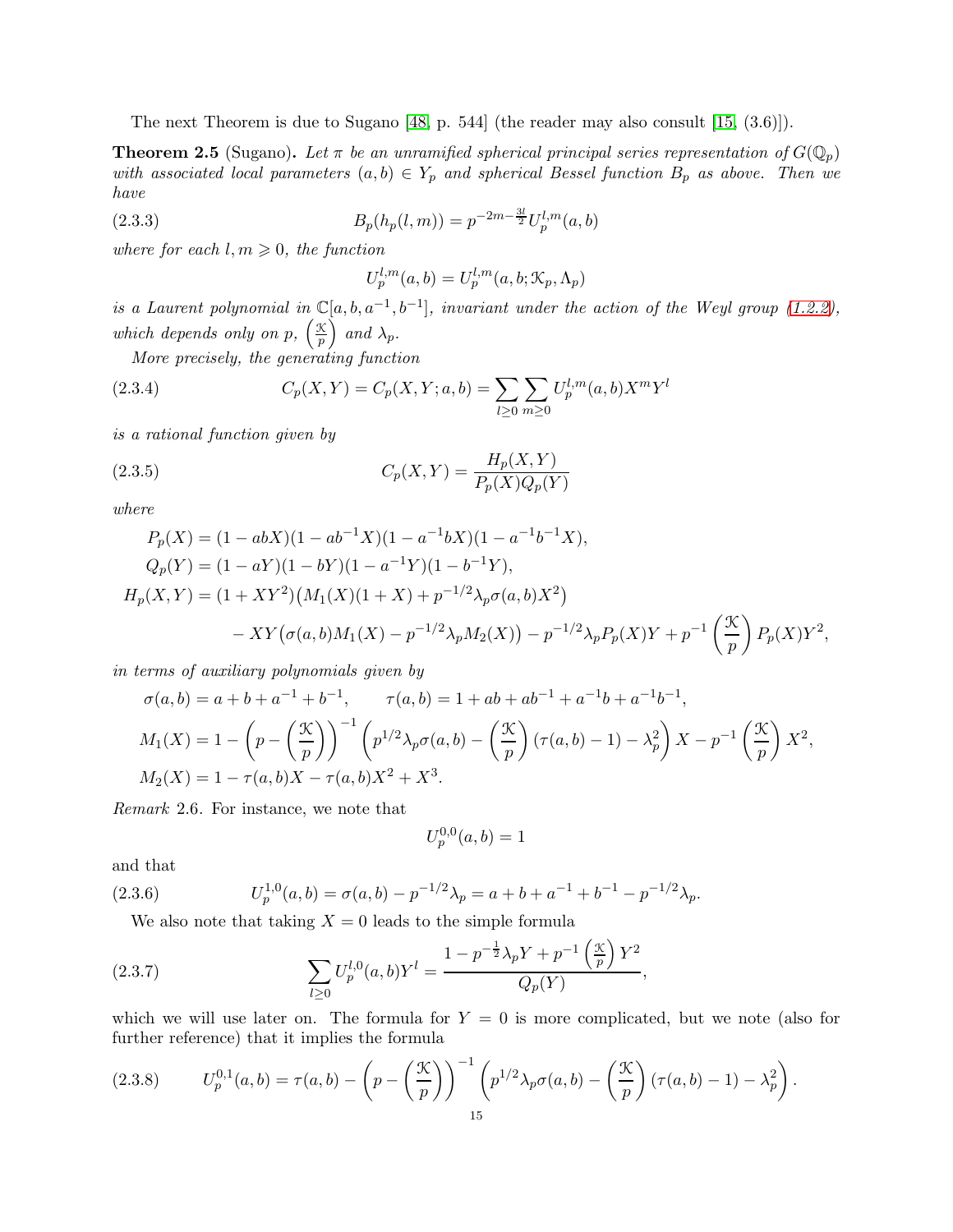As was the case for the definition of the measures  $\mu_p$ , we have written down a concrete formula. These are not very enlightening by themselves (though we will use the special cases above), and the intrinsic point of view is that of Macdonald polynomials [\[32\]](#page-44-16) associated to a root system. In particular, this leads to the following important fact:

<span id="page-15-0"></span>**Proposition 2.7.** Let  $(d, \Lambda)$  be as before. For any fixed prime p, the functions

$$
(a,b)\mapsto U_p^{l,m}(a,b)
$$

where l, m run over non-negative integers, form a basis of the space of Laurent polynomials in  $\mathbb{C}[a, b, a^{-1}, b^{-1}]$  which are invariant under the group W generated by the three transformations above.

Moreover, any such Laurent polynomial  $\varphi$  which has total degree d as polynomial in the variables  $(a+a^{-1},b+b^{-1})$  can be represented as a combination of polynomials  $U_p^{l,m}(a,b)$  with  $l+2m \leqslant d$ .

*Proof.* Because of Theorem [2.5,](#page-14-0) we can work with the Bessel functions  $B_p(h_p(l,m))$  instead. But as shown in detail in [\[17,](#page-43-11) §3], these unramified Bessel functions are (specializations of) Macdonald polynomials associated to the root system of  $G$ , in the sense of [\[32\]](#page-44-16). By the theory of Macdonald polynomials, these unramified Bessel functions form a basis for the Laurent polynomials in two variables that are symmetric under the action of the Weyl group W.

The last statement, concerning the  $U_p^{l,m}$  occurring in the decomposition of  $\varphi$  of bidegree  $(d,d)$ , can be easily proved by induction from the corresponding fact for the coefficients (say  $\tilde{U}_{l,m}(a, b)$ ) of the simpler generating series

$$
\frac{1}{P_p(X)Q_p(Y)} = \sum_{l,m \geq 0} \tilde{U}_{l,m}(a,b)X^mY^l,
$$

for which the stated property is quite clear. (It is also a standard fact about the characters of representations of USp(4, C), since  $\sigma(a, b)$  and  $\tau(a, b)$  are the characters of the two fundamental representations acting on a maximal torus.)

<span id="page-15-1"></span>**Lemma 2.8.** Let  $(d, \Lambda)$  be as before. Let S be a finite set of primes and  $(l_p)$ ,  $(m_p)$  be tuples of non-negative integers, indexed by S. There exists an absolute constant  $C \geq 0$  such that for every  $(x_p)_{p \in \mathbf{S}} = (a_p, b_p) \in X^{\mathbf{S}}$ , i.e., parameters of tempered representations, we have

$$
\left| \prod_{p \in S} U_p^{l_p, m_p}(a_p, b_p) \right| \leq C^{|S|} \prod_{p \in S} (l_p + 3)^3 (m_p + 3)^3.
$$

*Proof.* It is enough to prove this when  $S = \{p\}$  is a single prime, and  $l_p = l$ ,  $m_p = m \ge 0$ . Then by Sugano's formula, the polynomial  $U_p^{l,m}(a, b)$  is a linear combination of at most 14 polynomials of the type arising in the expansion of the denominator only, i.e., of

$$
\frac{1}{P_p(X)Q_p(Y)},
$$

and moreover the coefficients in this combination are absolutely bounded as  $p$  varies (they are either constants or involve quantities like  $p^{-1/2}$ ).

Expanding in geometric series and using  $|a| = 1$ ,  $|b| = 1$ , the coefficient of  $X^m Y^l$  in the expansion of the denominator is a product of the coefficient of  $X^m$  and that of  $Y^l$ ; each of them is a sum, with coefficient  $+1$ , of  $\leq (m+3)^3$  (resp.  $(l+3)^3$ ) terms of size  $\leq 1$ . The result follows from this.  $\square$ 

Remark 2.9. Sugano's formula explicitly computes the Bessel function in terms of Satake parameters in the case of an unramified representation. The other case where an explicit formula for the Bessel function at a finite place is known is when  $\pi_p$  is Steinberg, see [\[41\]](#page-44-17), [\[37\]](#page-44-18).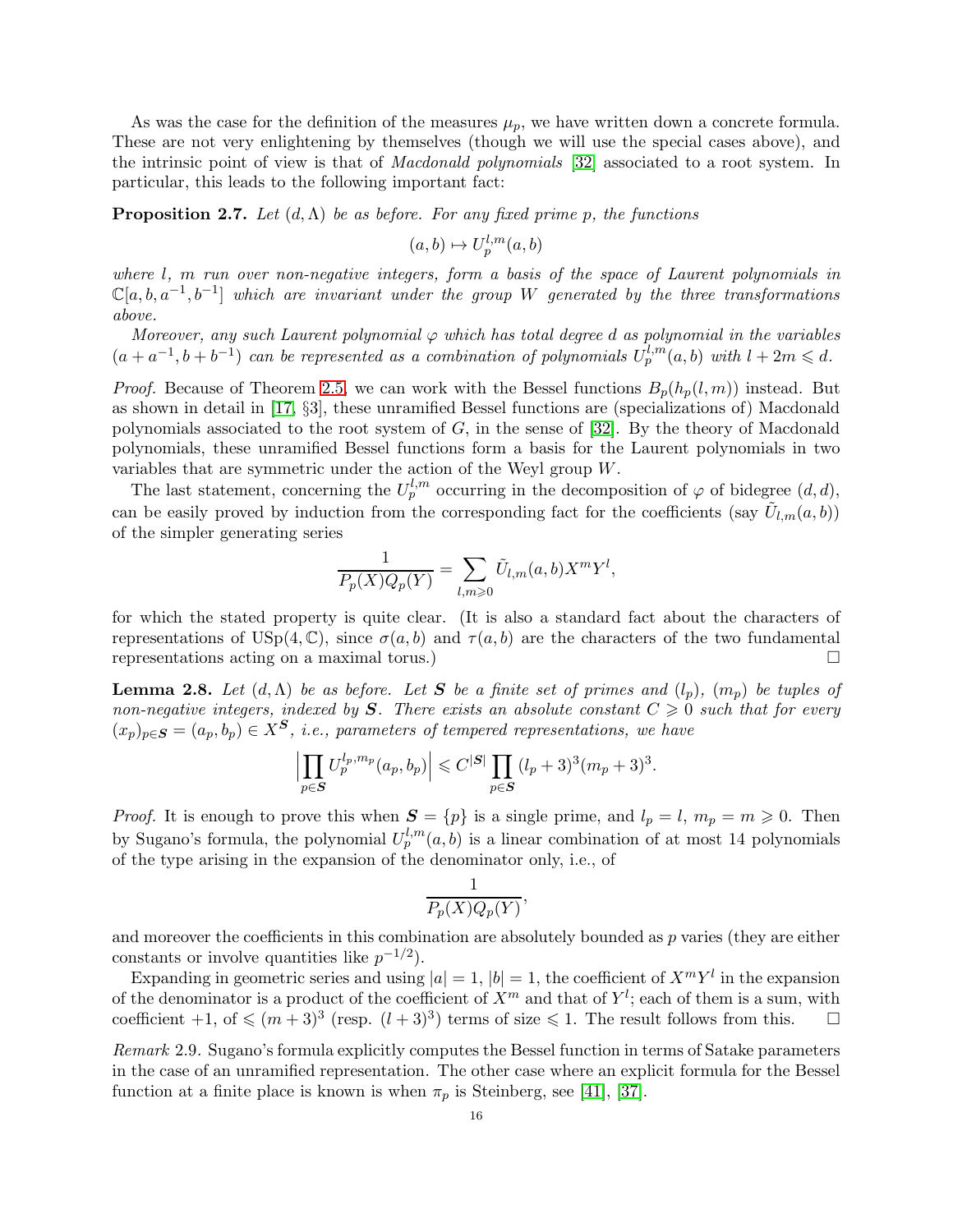2.4. The key relation. We consider now Siegel modular forms again. Let

$$
F(Z) = \sum_{T>0} a(F,T)e(\text{Tr}(TZ)) \in \mathcal{S}_k
$$

be an eigenfunction for all the Hecke operators. Define its adélization  $\Phi_F(q)$  by [\(2.2.1\)](#page-10-1). This is a function on  $G(\mathbb{Q})\backslash G(\mathbb{A})$  and we may consider the representation of  $G(\mathbb{A})$  generated by it under the right-regular action. Because we do not have strong multiplicity one for  $G$ , we can only say that this representation is a multiple of an irreducible representation  $\pi_F$ . However, the unicity of  $\pi_F$ , as an isomorphism class of representations of  $G(\mathbb{A})$ , is enough for our purposes.<sup>[5](#page-16-1)</sup>

We can factor  $\pi_F = \otimes \pi_v(F)$  where the local representations  $\pi_v$  are given by:

$$
\pi_v(F) = \begin{cases} \text{holomorphic discrete series} & \text{if } v = \infty, \\ \text{unramified spherical principal series} & \text{if } v \text{ is finite,} \end{cases}
$$

and we denote by  $(a_p(F), b_p(F)) \in Y_p$ , the local parameters corresponding to the local representation  $\pi_p(F)$  at a finite place.

Let once more d be a positive integer such that  $-d$  is a fundamental discriminant and define S as in [\(2.2.2\)](#page-10-2). Choose an ideal class character  $\Lambda$  of  $\mathcal K$ . Let the additive character  $\psi$ , the groups  $R, T, U$  and the matrices  $S_c, S_{c'}^{L,M}$  be defined as in Section [2.2.](#page-10-0) For positive integers  $L, M$ , define  $B(L, M; \Phi_F)$  by [\(2.2.6\)](#page-11-1). Then, by the uniqueness of the Bessel model (i.e., [\(2.3.1\)](#page-13-0), we have

$$
B(L, M; \Phi_F) = B(1, 1; \Phi_F) \prod_p B_p(h_p(l_p, m_p)) = B(1, 1; \Phi_F) \prod_{p | LM} B_p(h_p(l_p, m_p)),
$$

where  $l_p$  and  $m_p$  are the p-adic valuations of L and M respectively. Now, using Sugano's for-mula [\(2.3.3\)](#page-14-1) and twice Proposition [2.1](#page-11-2) – which has the effect of canceling the constant  $r \neq 0$  that appears in the latter –, we deduce:

<span id="page-16-2"></span>**Theorem 2.10.** Let  $(d, \Lambda)$  be as before, let p be prime and let  $U_p^{l,m}(a, b)$  be the functions defined in Theorem [2.5.](#page-14-0) For any  $F \in \mathbb{S}_{2k}^*$  and integers  $L, M \geq 1$ , we have

$$
\frac{|\mathrm{Cl}_d|}{|\mathrm{Cl}_d(M)|} \sum_{c' \in \mathrm{Cl}_d(M)} \overline{\Lambda(c')} a(F, S_{c'}^{L,M}) = L^{k-\frac{3}{2}} M^{k-2} \sum_{c \in \mathrm{Cl}_d} \overline{\Lambda(c)} a(F, S_c) \prod_{p | LM} U_p^{l_p, m_p}(a_p(F), b_p(F)),
$$

where  $l_p$  and  $m_p$  are the p-adic valuations of L and M respectively.

The point of this key result is that it allows us to study functions of the Satake parameters of  $\pi_F$  using Fourier coefficients of F, although there is no direct identification of Hecke eigenvalues with Fourier coefficients.

<span id="page-16-0"></span>Remark 2.11. This relation holds for every  $\Lambda$ , but we can not remove the sum over c by Fourier inversion because the functions  $U_p^{l_p,m_p}$  depend on  $\Lambda$ .

## 3. POINCARÉ SERIES, PETERSSON FORMULA AND ORTHOGONALITY

The relation given by Theorem [2.10](#page-16-2) between Fourier coefficients of  $F$  on the one hand, and functions of the spectral Satake parameters of  $\pi_F$  on the other, will enable us to deduce equidistribution results for Satake parameters from asymptotics for Fourier coefficients. For this, we need a way to understand averages of Fourier coefficients of Siegel forms  $F$  in a suitable family; this will be provided by a variant of the classical Petersson formula. In order to prove the latter, we follow the standard approach: we consider Poincaré series and study their Fourier coefficients.

<span id="page-16-1"></span><sup>&</sup>lt;sup>5</sup> Added in proof: in a recent preprint, Narita, Pitale and Schmidt show that  $\Phi_F$  does indeed generate an irreducible representation.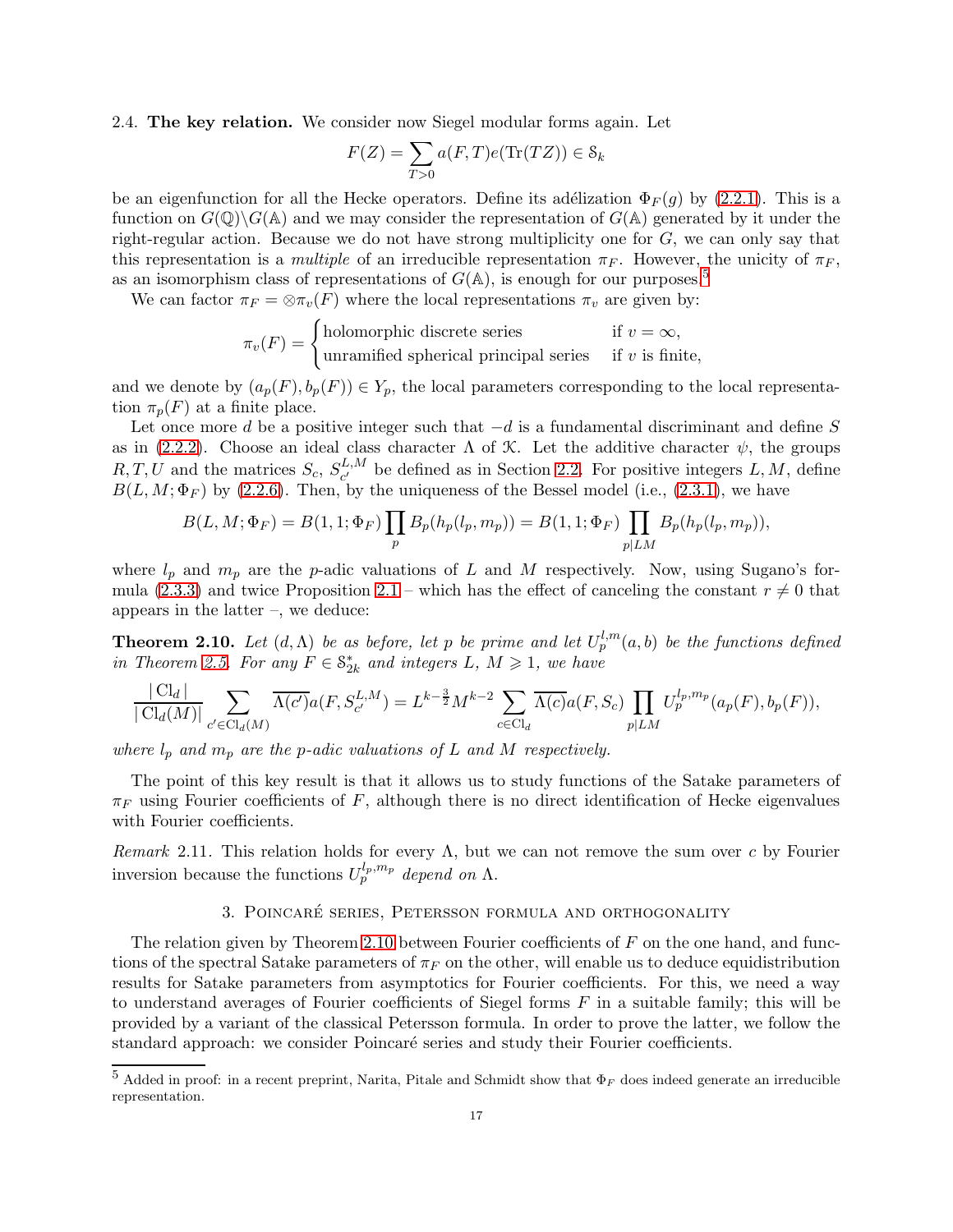3.1. Poincaré series and the Petersson formula. Given a symmetric semi-integral positivedefinite matrix Q of size two, the Q-th Poincaré series of weight k, denoted  $P_{k,Q}$ , is defined as follows:

$$
P_{k,Q}(Z) = \sum_{\gamma \in \Delta \backslash \Gamma} \det(J(\gamma, Z))^{-k} e(\text{Tr}(Q\gamma(Z)))
$$

where  $\Delta$  is the subgroup of  $\Gamma$  consisting of matrices of the form  $\begin{pmatrix} 1 & U \\ 0 & 1 \end{pmatrix}$ , with U symmetric.

It is known that  $P_{k,Q}$  is absolutely and locally uniformly convergent for  $k \geq 6$ , and defines an element of  $\mathcal{S}_k$  (as first proved by Maass). In fact, any Siegel cusp form  $F \in \mathcal{S}_k$  is a linear combination of various  $P_{k,Q}$  (with Q varying). This follows from the basic property of Poincaré series: they represent, in terms of the Petersson inner product, the linear forms on  $\mathcal{S}_k$  given by Fourier coefficients. Precisely, for  $F \in \mathcal{S}_k$  with Fourier expansion

<span id="page-17-1"></span>
$$
F(Z) = \sum_{T>0} a(F,T)e(\text{Tr}(TZ)),
$$

we have the crucial identity

(3.1.1) 
$$
\langle F, P_{k,T} \rangle = 8c_k(\det T)^{-k+3/2}a(F,T),
$$

where

(3.1.2) 
$$
c_k = \frac{\sqrt{\pi}}{4} (4\pi)^{3-2k} \Gamma(k-\frac{3}{2}) \Gamma(k-2).
$$

(see [\[28\]](#page-44-19) or [\[27,](#page-44-5) p. 90] for instance).

We are interested in the limiting behavior of  $a(k; c, c', L, M)$  as  $k \to +\infty$ . The following qualitative result was proved in [\[31\]](#page-44-20):

<span id="page-17-2"></span>**Proposition 3.1** (Asymptotic orthogonality, qualitative version). For L,  $M \geq 1$ ,  $c \in Cl_d$  and  $c' \in \mathrm{Cl}_d(M)$ , let

$$
a(k; c, c', L, M) = a(P_{k,S_c}, S_{c'}^{L, M})
$$

denote the  $S_{c'}^{L,M}$ <sup>L,M</sup>-th Fourier coefficient of the Poincaré series  $P_{k,S_c}$ . Then, we have

$$
a(k;c,c',L,M) \to |\operatorname{Aut}(c)| \cdot \delta(c,c';L;M)
$$

as  $k \to +\infty$  over the even integers. Here

$$
\delta(c, c'; L; M) = \begin{cases} 1 & \text{if } L = 1, M = 1 \text{ and } c \text{ is GL}(2, \mathbb{Z})\text{-}equivalent to } c', \\ 0 & \text{otherwise,} \end{cases}
$$

and  $\vert \text{Aut}(c) \vert$  is the finite group of integral points in the orthogonal group  $O(T)$  of the quadratic form defined by c.

Remark 3.2. Since this will be a subtle point later on, we emphasize that  $\delta(c, c'; L, M) = 1$  when c and c' are invariant under  $GL(2, \mathbb{Z})$ , not under  $SL(2, \mathbb{Z})$ .

This is sufficient for some basic applications, but (for example) to handle the low-lying zeros, we require a quantitative version. We prove the following:

<span id="page-17-0"></span>**Proposition 3.3** (Asymptotic orthogonality, quantitative version). With notation as above, we have

$$
a(k; c, c', L, M) = |\operatorname{Aut}(c)| \cdot \delta(c, c'; L; M) + L^{k-3/2} M^{k-2} A(k; c, c', L, M)
$$

where

$$
A(k;c,c',L,M) \ll L^{1+\varepsilon} M^{3/2+\varepsilon} k^{-2/3}
$$

for any  $\varepsilon > 0$ , the implied constant depending only on  $\varepsilon$  and d.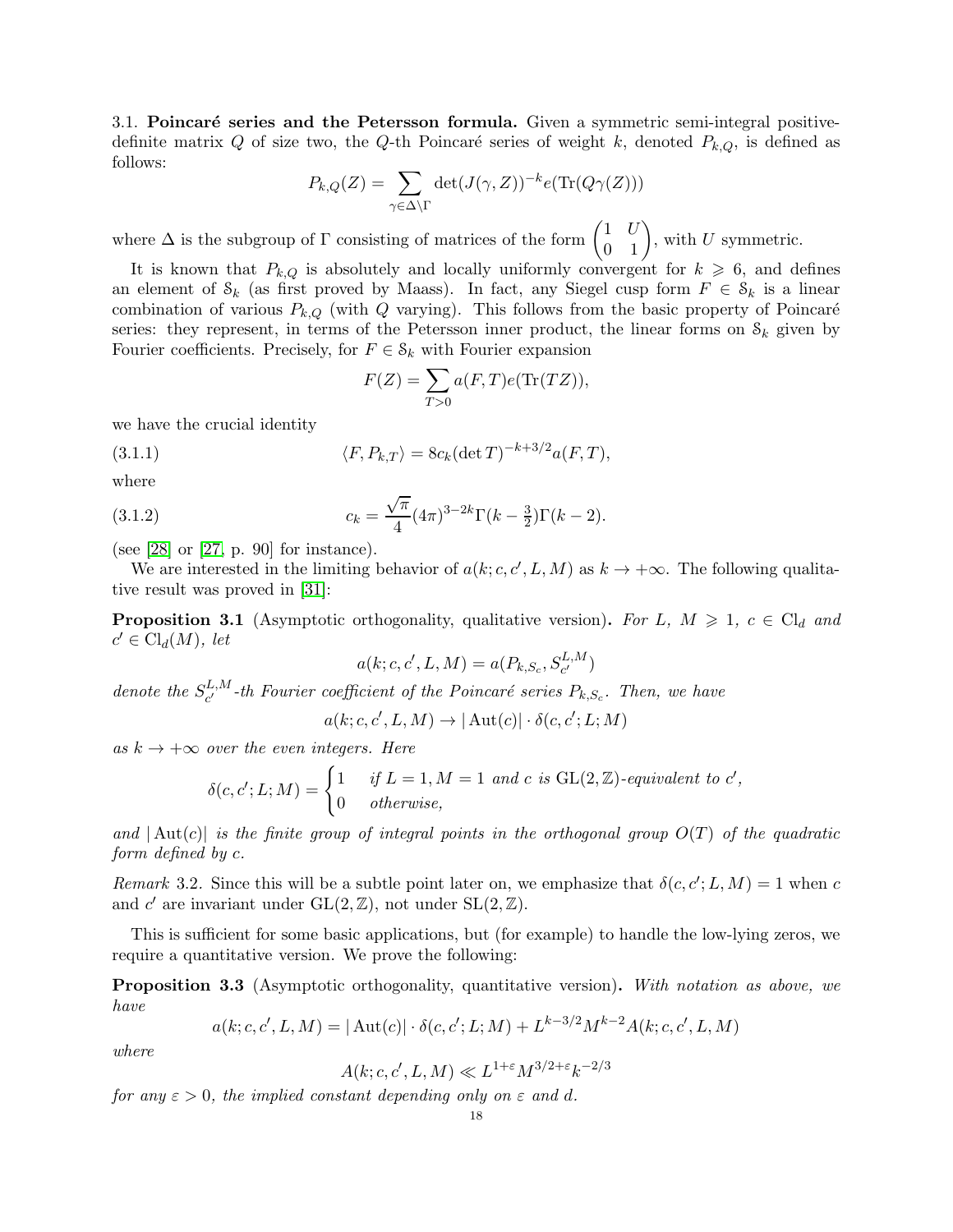In the proof, for conciseness, we will write  $|A|$  for the determinant of a matrix. The basic framework of the argument is contained in the work of Kitaoka [\[26\]](#page-44-12), who proved an estimate for the Fourier coefficients  $a(P_{k,Q},T)$  of Poincaré series for fixed Q and  $k \geq 6$ , in terms of the determinant  $\det(T)$  (and deduced from this an estimate for Fourier coefficients of arbitrary Siegel cusp forms in  $\mathcal{S}_k$ , since the space is spanned by Poincaré series).

However, Kitaoka considered k to be fixed; our goal is to have a uniform estimate in terms of  $L$ , M and k, and this requires more detailed arguments.

In particular, we will require the following quite standard asymptotics for Bessel functions:

<span id="page-18-1"></span>(3.1.3) 
$$
J_k(x) \ll \frac{x^k}{\Gamma(k+1)}, \quad \text{if } k \geq 1, \ 0 \leq x \leq \sqrt{k+1},
$$

<span id="page-18-2"></span>(3.1.4) 
$$
J_k(x) \ll \min(1, xk^{-1})k^{-1/3}
$$
, if  $k \ge 1, x \ge 1$ ,

<span id="page-18-3"></span>(3.1.5) 
$$
J_k(x) \ll \frac{2^k}{\sqrt{x}}, \quad \text{if } k \geq 1, \ x > 0,
$$

where the implied constants are absolute (the first inequality follows from the Taylor expansion of  $J_k(z)$  at  $z = 0$ , the second is [\[24,](#page-44-2) (2.11)], and the third, which is very rough, by combining  $|J_k(x)| \leq 1$  when  $x \leq 2k$ , and, e.g., [\[24,](#page-44-2) (2.11')] for  $x \geq 2k$ .

Proof of Proposition [3.3.](#page-17-0) Let

$$
T = S_{c'}^{L,M}, \qquad Q = S_c,
$$

so that we must consider the T-th Fourier coefficients of  $P_{k,Q}$  (this notation, which clashes a bit with the earlier one for the torus  $T$ , is chosen to be the same as that in [\[26\]](#page-44-12), in order to facilitate references). Before starting, we recall that since we consider  $d$  to be fixed, so is the number of ideal classes, and hence Q varies in a fixed finite set, and may therefore be considered to be fixed. Also note that

(3.1.6) 
$$
\det(T) = dL^2 M^2 / 4,
$$

and we seek estimates involving  $det(T)$ . Thus, compared with Kitaoka, the main difference is the dependency on  $k$ , which we must keep track of. In particular, we modify and sharpen Kitaoka's method, so that any implicit constants that appear depend only on d.

Because we think of  $d$  as fixed, throughout the proof we drop the subscript  $d$  from the symbols  $\langle \xi, \gg, \times \rangle$ . The reader should not be misled into thinking that the implied constants are independent of d.

Since the proof is rather technical, the reader is encouraged to assume first that  $d = 4$ ,  $M = 1$ (so that there is a single class  $c = c'$ , and moreover  $Q = S_c = S_{c'} = 1$ ) and also<sup>[6](#page-18-0)</sup> by [\(2.2.5\)](#page-11-3), T is a simple diagonal matrix

$$
T = \begin{pmatrix} L & 0 \\ 0 & L \end{pmatrix}.
$$

In principle, we now follow the formula for  $a(P_{k,Q}, T)$  which is implicit in [\[26\]](#page-44-12). Given a system of representatives h of Γ<sub>1</sub>(∞)\Γ/Γ<sub>1</sub>(∞), Kitaoka defines certain incomplete Poincaré series  $H_k(M, Z)$ such that

$$
P_{k,Q}(Z) = \sum_{M \in \mathfrak{h}} H_k(M, Z).
$$

Denoting the T-th Fourier coefficient of  $H_k(M, Z)$  by  $h_k(M, T)$ , we have

$$
a(k; c, c', L, M) = a(P_{k,Q}, T) = \sum_{M \in \mathfrak{h}} h_k(M, T).
$$

<span id="page-18-0"></span> $6$  This is the only case needed in Theorem [1.1](#page-0-1) for averaging the spin L-function; however, this is not sufficient for Theorem [1.2,](#page-1-0) although the latter is also concerned only with the spinor L-function.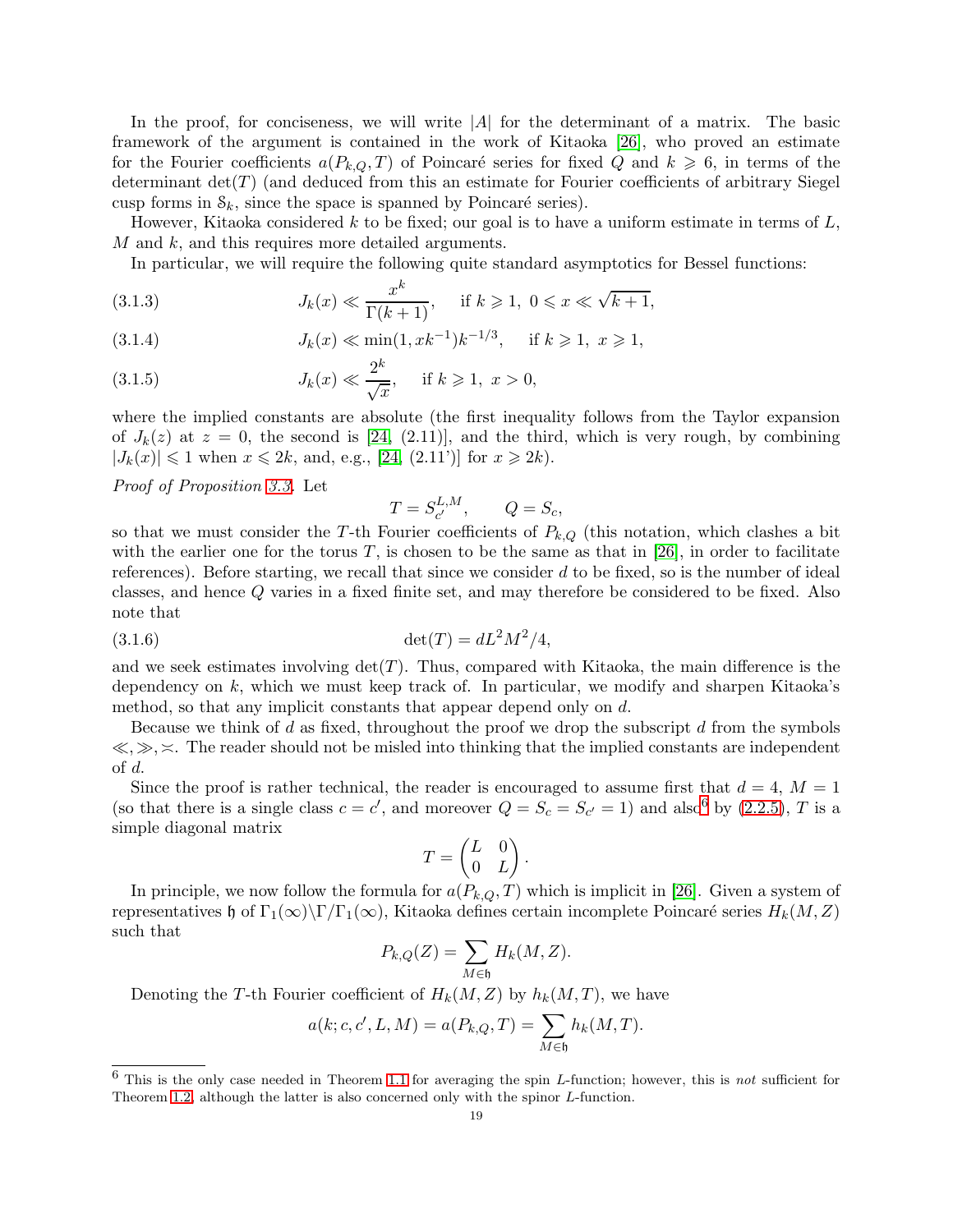We write

$$
M = \begin{pmatrix} A & B \\ C & D \end{pmatrix},
$$

where A, B, C and D are matrices in  $M(2,\mathbb{Z})$ , and we now divide the sum above depending on the rank of C. We denote the component corresponding to rank  $i$  by  $R_i$ , so that

$$
a(P_{k,Q},T) = R_0 + R_1 + R_2.
$$

**Step 1 (rank** 0). First of all, we consider  $R_0$ . By [\[26,](#page-44-12) p. 160] (or direct check), we have

$$
R_0 = \sum_{\substack{U \in \text{GL}(2,\mathbb{Z})\\ UT^tU = Q}} 1,
$$

which is 0 unless T is  $GL(2,\mathbb{Z})$ -equivalent to Q, in which case it is equal to  $|Aut(T)| = |O(T,\mathbb{Z})|$ (where T is viewed as defining a quadratic form and  $O(T)$  is the corresponding orthogonal group). In our case, looking at the determinant we find that  $R_0 = 0$  unless  $L = M = 1$ , and then it is also 0 except if c is  $GL(2, \mathbb{Z})$ -equivalent to c', and is then  $|Aut(c)|$ . In other words, we have

$$
R_0 = |\operatorname{Aut}(c)| \cdot \delta(c, c'; L; M),
$$

and hence, by definition, the remainder is therefore

(3.1.7) 
$$
R_1 + R_2 = L^{k-3/2} M^{k-2} A(k; c, c', L, M),
$$

and — having isolated our main term — we must now estimate the two remaining ones.

Step 2 (rank 1). Following the computations in Kitaoka (specifically, Lemma 4, p. 159, Lemma 1, p. 160, and up to line 2 on p. 163 in  $[26]$ , but keeping track of the dependency on k by keeping the factor  $Q^{3/4-k/2}$  (which Kitaoka considers as part of his implied constant), we find that

<span id="page-19-0"></span>
$$
(3.1.8) \t |R_1| \ll_{\varepsilon} \sum_{c,m \geqslant 1} |T|^{k/2 - 3/4} |Q|^{3/4 - k/2} A(m, T) m^{-1/2 + \varepsilon}(m, c)^{1/2} \Big| J_{k-3/2} \Big( 4\pi \frac{\sqrt{|T||Q|}}{mc} \Big) \Big|
$$

where  $A(m,T)$  is the number of times T, seen as a quadratic form, represents m.

Now recall that  $|Q| = d/4$  and  $|T| = L^2 M^2(d/4)$ , and observe that  $A(m, T) = 0$  unless L divides m and  $A(m,T) = A(m/L, S_c)$  whenever L divides m. It follows that

$$
A(m,T) \ll_{\varepsilon} (m/L)^{\varepsilon}
$$

for any  $\varepsilon > 0$ . Using [\(3.1.8\)](#page-19-0), we get by a very rough estimate that

$$
|R_1| \ll_{\varepsilon} (LM)^{k-\frac{3}{2}} \sum_{\substack{c,m \geqslant 1 \\ L|m}} m^{-1/2+\varepsilon} (m/L)^{\varepsilon} (m, c)^{1/2} \Big| J_{k-3/2} \Big( \pi \frac{LMd}{mc} \Big) \Big|
$$
  

$$
\ll (LM)^{k-\frac{3}{2}} L^{\varepsilon} \sum_{c,m_1 \geqslant 1} m_1^{-1/2+\varepsilon} (m_1, c)^{1/2} \Big| J_{k-3/2} \Big( \pi \frac{Md}{m_1c} \Big) \Big|.
$$

Now we define

$$
\mathcal{R}_1 = \sum_{c,m \ge 1} m^{-1/2 + \varepsilon} (m, c)^{1/2} \Big| J_{k-3/2} \Big( \pi \frac{Md}{mc} \Big) \Big|
$$
  
=  $\mathcal{R}_{11} + \mathcal{R}_{12} + \mathcal{R}_{13},$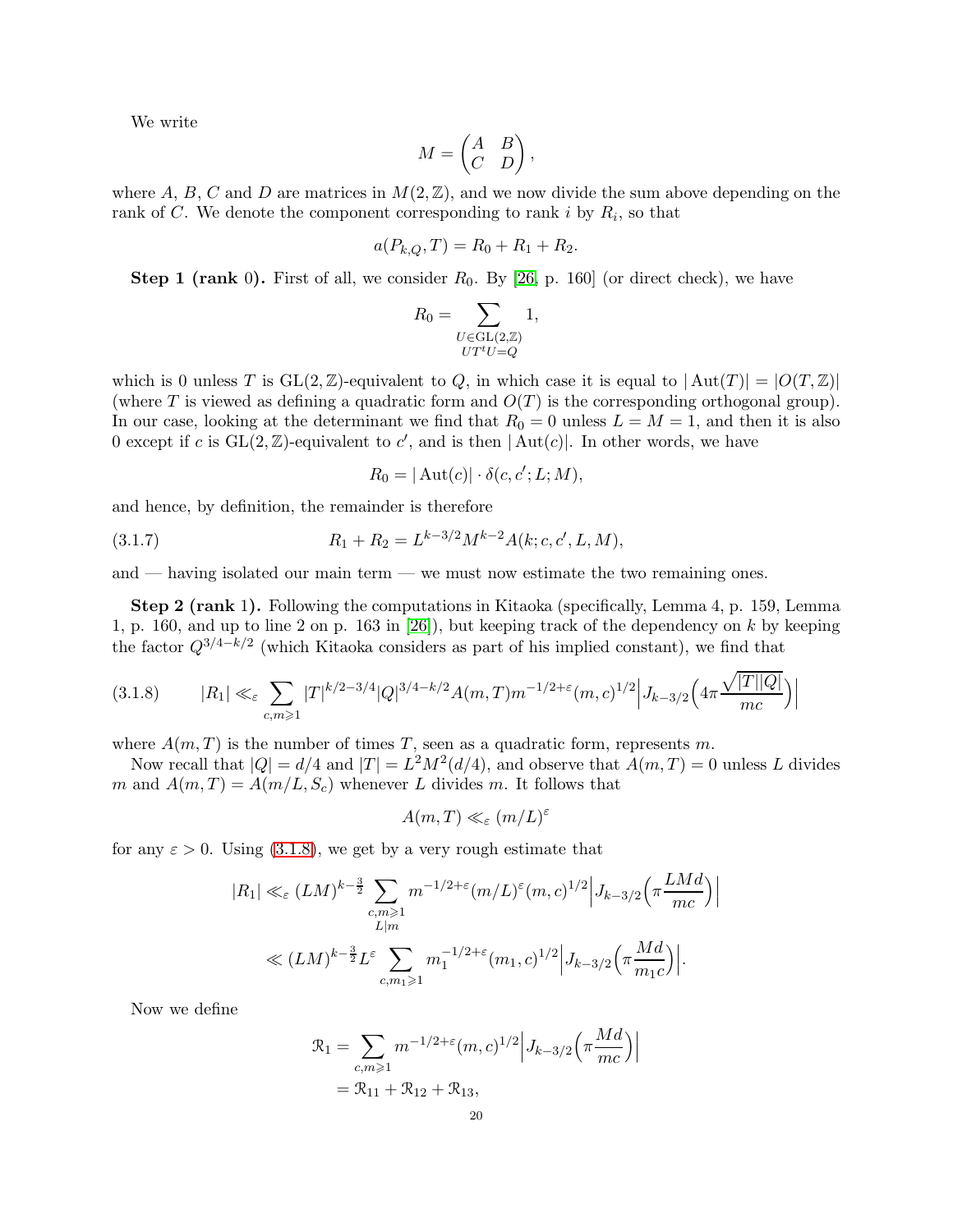where  $\mathcal{R}_{1i}$  corresponds to the sums restricted to

$$
\begin{cases} mc > \pi Md, & \text{if } i = 1\\ \pi Mdk^{-1/2} \leqslant mc \leqslant \pi MD, & \text{if } i = 2\\ mc \leqslant \pi Mdk^{-1/2} & \text{if } i = 3. \end{cases}
$$

For  $i = 1$ , the argument of the Bessel function is  $\leq 1$  and by [\(3.1.3\)](#page-18-1), we find

$$
\mathcal{R}_{11} \ll \frac{1}{\Gamma(k - 3/2)} \sum_{mc > \pi Md} m^{-1/2 + \varepsilon} (m, c)^{1/2} \left(\frac{\pi Md}{mc}\right)^{k - 3/2}.
$$

We can replace the exponent  $k - 3/2$  in the sum with any exponent  $1 + \delta$ , for small  $0 < \delta \leq 1$ (since  $k \geq 6$  anyway), and then we can remove the summation condition, observing that the double series is then convergent, and obtain

$$
\mathcal{R}_{11} \ll M^{1+\varepsilon} k^{-E},
$$

(taking  $\delta$  small enough in terms of  $\varepsilon$ ) for any  $E \geq 1$  and  $\varepsilon > 0$ , where the implied constant depends on  $E, \varepsilon$  and d.

For  $i = 2$ , we use  $(3.1.3)$  and find that

$$
\mathcal{R}_{12} \ll \frac{k^{k/2 - 3/4}}{\Gamma(k - 3/2)} \sum_{cm \le \pi M d} m^{-1/2 + \varepsilon} (m, c)^{1/2} \ll M^{1 + \varepsilon} k^{-E}
$$

for  $E \geq 1$  and  $\varepsilon > 0$  again (by summing over c first and then over m, and by Stirling's formula). Finally, using now [\(3.1.4\)](#page-18-2), we have

$$
\mathcal{R}_{13} \ll_{\varepsilon} k^{-1/3} \sum_{cm < \pi M d k^{-1/2}} m^{-1/2 + \varepsilon} (m, c)^{1/2} \ll k^{-1/3 - 1/2} M^{1 + \varepsilon} = k^{-5/6} M^{1 + \varepsilon},
$$

(summing as for  $\mathcal{R}_{12}$ ).

It follows that

<span id="page-20-0"></span>
$$
\mathcal{R}_1 = \mathcal{R}_{11} + \mathcal{R}_{12} + \mathcal{R}_{13} \ll M^{1+\epsilon} k^{-\frac{5}{6}}
$$

for any  $\varepsilon > 0$ , and so the contribution of rank 1 is bounded by

(3.1.9) 
$$
|R_1| \ll (LM)^{k-\frac{3}{2}} L^{\varepsilon} M^{1+\varepsilon} k^{-\frac{5}{6}}
$$

for any  $\varepsilon > 0$ , where the implied constant depends only on d and  $\varepsilon$ .

**Step 3 (rank 2).** Finally, we deal with the  $R_2$  term, which is much more involved. The relevant set of matrices  $M$  is given by

$$
M \in \left\{ \begin{pmatrix} \star & \star \\ C & D \end{pmatrix} \right\} \subset \text{Sp}(4, \mathbb{Z})
$$

where  $|C| \neq 0$  and D is arbitrary modulo C. Denoting

$$
M_2^*(\mathbb{Z}) = \{ C \in M_2(\mathbb{Z}) \mid |C| \neq 0 \},\
$$

we have then

$$
R_2 = \sum_{C \in M_2^*(\mathbb{Z})} \sum_{D \, (\text{mod } C)} h_k(M, T).
$$

The inner sum was computed by Kitaoka [\[26,](#page-44-12) p. 165, 166]. To state the formula, let

$$
P = P(C) := TQ[^tC^{-1}] = T(^tC^{-1})QC^{-1},
$$

21

and let

$$
(3.1.10) \t\t 0 < s_1 \leqslant s_2
$$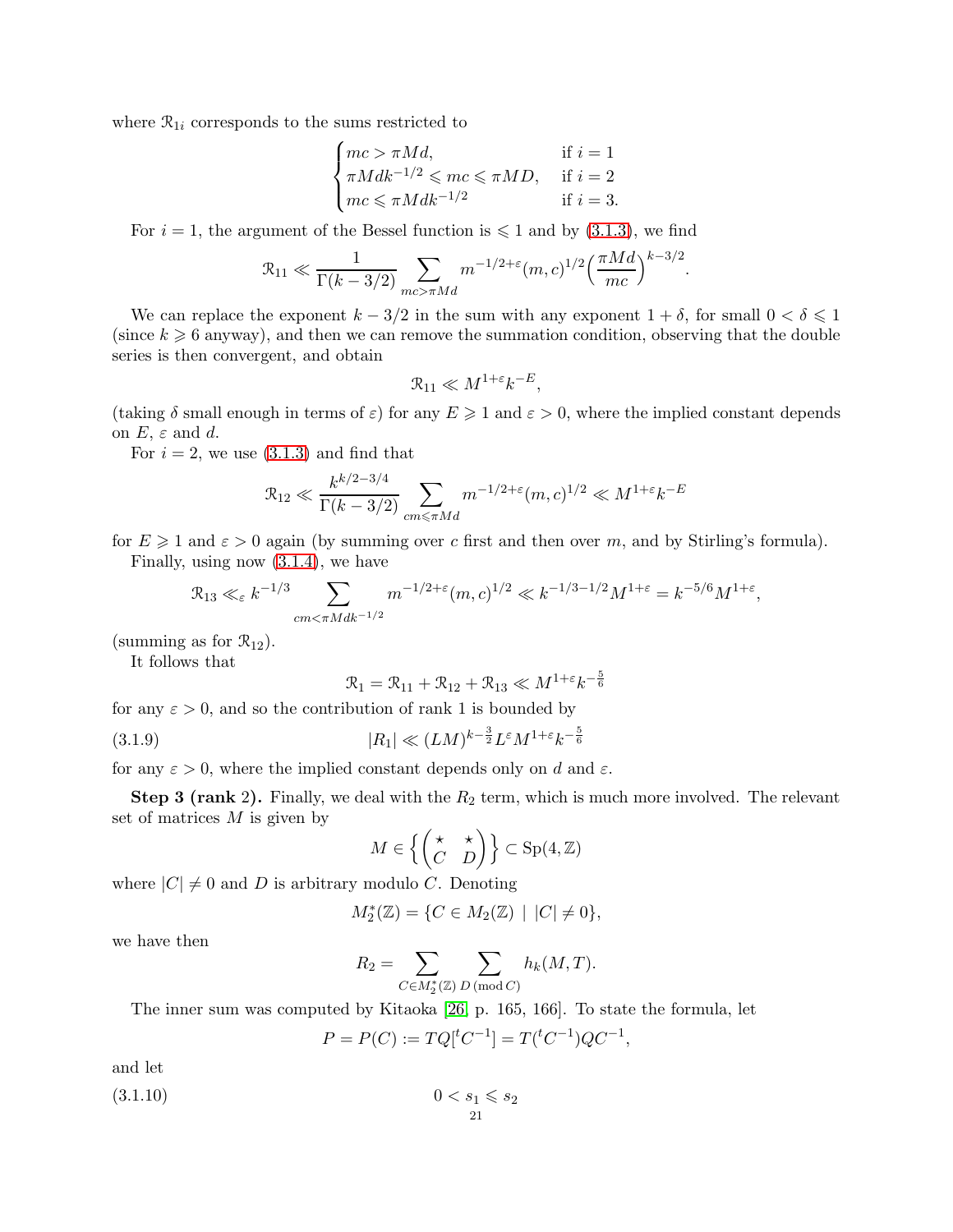be such that  $s_1^2$ ,  $s_2^2$  are the eigenvalues of the positive definite matrix P. Then Kitaoka proved that

(3.1.11) 
$$
\sum_{D \, (\text{mod } C)} h_k(M, T) = \frac{1}{2\pi^4} \left( \frac{|T|}{|Q|} \right)^{k/2 - 3/4} |C|^{-3/2} K(Q, T; C) \mathcal{J}_k(P(C)),
$$

where  $K(Q, T; C)$  is a type of matrix-argument Kloosterman sum (see [\[26,](#page-44-12) §1, p. 150] for the precise definition, which we do not need here), and<sup>[7](#page-21-0)</sup>

<span id="page-21-1"></span>
$$
\mathcal{J}_k(P) = \int_0^{\pi/2} J_{k-3/2}(4\pi s_1 \sin \theta) J_{k-3/2}(4\pi s_2 \sin \theta) \sin \theta d\theta.
$$

We note that

<span id="page-21-2"></span>
$$
|P| = |T||Q||C|^{-2} = (d/4)^2 L^2 M^2 |C|^{-2}.
$$

In order to exploit this formula  $(3.1.11)$ , we must handle the sum over C. For this purpose, we use a parametrization of  $M_2^*(\mathbb{Z})$  in terms of principal divisors: any  $C \in M_2^*(\mathbb{Z})$  can be written uniquely

(3.1.12) 
$$
C = U^{-1} \begin{pmatrix} c_1 & 0 \\ 0 & c_2 \end{pmatrix} V^{-1}
$$

where

 $1 \leq c_1, \quad c_1 \mid c_2, \quad U \in GL(2, \mathbb{Z}) \text{ and } V \in SL(2, \mathbb{Z})/\Gamma^0(c_2/c_1),$ 

where  $\Gamma^{0}(n)$  denotes the congruence subgroup of  $SL(2, \mathbb{Z})$  (conjugate to  $\Gamma_{0}(n)$ ) consisting of matrices

$$
\begin{pmatrix} a & b \\ c & d \end{pmatrix}
$$

with  $n \mid b$ . Note that there is a bijection

<span id="page-21-3"></span>
$$
SL(2,\mathbb{Z})/\Gamma^{0}(n) \simeq \mathbb{P}^{1}(\mathbb{Z}/nZ),
$$

(this is denoted  $S(n)$  in [\[26\]](#page-44-12)) and in particular

(3.1.13) 
$$
|\text{SL}(2,\mathbb{Z})/\Gamma^{0}(n)| = n \prod_{p|n} (1 + p^{-1}) \ll n^{1+\varepsilon}
$$

for any  $\varepsilon > 0$ .

We will first consider matrices where the last three parameters  $\mathbf{c} = (c_1, c_2, V)$  are fixed, subject to the conditions above. The set of such triples is denoted  $\mathcal{V}$ , and for each  $c \in \mathcal{V}$ , we fix (as we can) a matrix  $U_1 \in GL(2,\mathbb{Z})$  such that the matrix

$$
A(\boldsymbol{c}) = A := T \Big[ V \begin{pmatrix} c_1 & \\ & c_2 \end{pmatrix}^{-1} U_1 \Big]
$$

is Minkowski-reduced. This matrix is conjugate to a diagonal matrix  $H = H(c)$  of the form

<span id="page-21-4"></span>
$$
H = \begin{pmatrix} a & \\ & c \end{pmatrix}
$$

with  $a \leq c$ . Computing determinants and using the fact that A is Minkowski-reduced, we note also that we have

(3.1.14) 
$$
(d/4)\frac{L^2M^2}{c_1^2c_2^2} = ac \times s_1^2s_2^2 = (d/4)^2\frac{L^2M^2}{c_1^2c_2^2}
$$

(we recall again that  $d$  is assumed to be fixed).

<span id="page-21-0"></span><sup>7</sup>We have made the change of variable  $t = \sin(\theta)$  for convenience.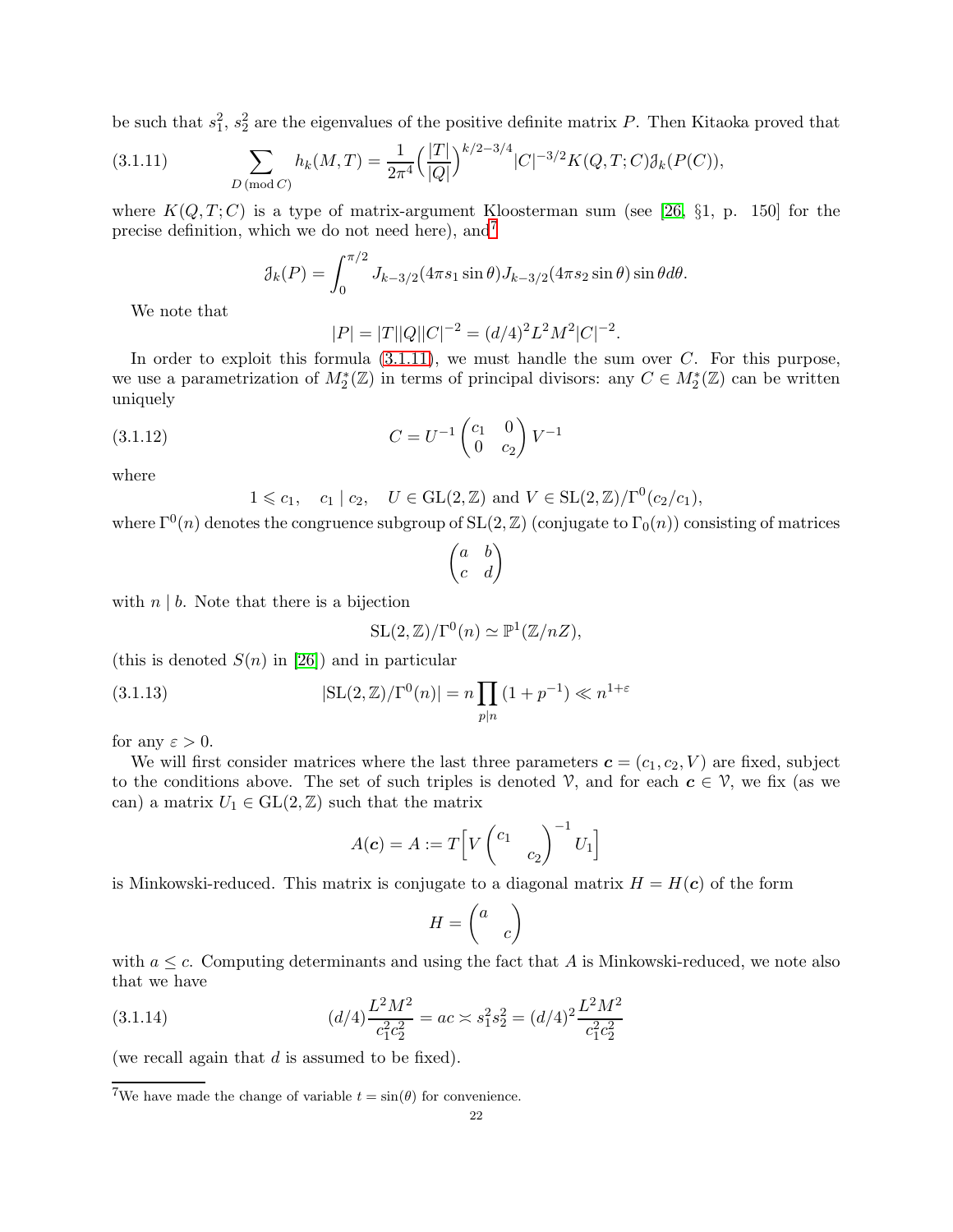For fixed  $c \in V$ , the set of matrices  $C \in M_2^*(\mathbb{Z})$  corresponding to  $c$  can be parameterized in the form

$$
C = U^{-1} U_1^{-1} \begin{pmatrix} c_1 & \\ & c_2 \end{pmatrix} V^{-1},
$$

where U varies freely over  $GL(2,\mathbb{Z})$  (this is a simple change of variable of the last parameter  $U \in GL(2,\mathbb{Z})$  in [\(3.1.12\)](#page-21-2)). As shown in [\[26,](#page-44-12) p. 167], for any such C associated to c, we have also

$$
|P| \asymp |A|, \quad \text{Tr}(P) \asymp \text{Tr}(A[U]) = \text{Tr}(H[U]).
$$

We can now start estimating. First, for a given C parametrized by  $(U, c)$ , Kitaoka proved (see [\[26,](#page-44-12) Prop. 1]) that the Kloosterman sum satisfies

$$
|K(Q, T; C)| \ll c_1^2 c_2^{1/2 + \varepsilon} (c_2, T[v])^{1/2},
$$

for any  $\varepsilon > 0$ , where v is the second column of V and the implied constant depends only on  $\varepsilon$ . Hence by  $(3.1.11)$ , we obtain

$$
\sum_{D \, (\text{mod } C)} h_k(M, T) \ll (LM)^{k - 3/2} c_1^{1/2} c_2^{-1 + \varepsilon} (c_2, T[v])^{1/2} |\mathcal{J}_k(P(C))|.
$$

In order to handle the Bessel integral  $\mathcal{J}_k(P(C))$ , we will partition  $M_2^*(\mathbb{Z})$  in three sets  $\mathcal{C}_1$ ,  $\mathcal{C}_2$ ,  $\mathcal{C}_3$ , according to the relative sizes of the values  $s_1$  and  $s_2$  for the corresponding invariants c. These can be determined from the size of  $\text{Tr}(P)$  and  $|P|$ ; precisely, we let

$$
C_1 = \{C \mid \text{Tr}(P) < 1\},
$$
\n
$$
C_2 = \{C \mid \text{Tr}(P) \ge \max(2|P|, 1)\},
$$
\n
$$
C_3 = \{C \mid 1 \le \text{Tr}(P) < 2|P|\},
$$

and we further denote by  $C_i(c)$  the subsets of  $C_i$  where C is associated with the invariants  $c =$  $(c_1, c_2, V)$ . The following lemma gives the rough size of these sets, or a weighted version that is needed below:

**Lemma 3.4.** With notation as above, for any  $\mathbf{c} = (c_1, c_2, V)$ , we have

<span id="page-22-0"></span>
$$
|\mathcal{C}_1(\boldsymbol{c})| \ll (ac)^{-1/2-\varepsilon},
$$

<span id="page-22-1"></span>(3.1.16) 
$$
\sum_{C \in \mathcal{C}_2(c)} |A|^{1+\delta} (\text{Tr}(A[U]))^{-5/4-\delta} \ll \begin{cases} (ac)^{1/2+\delta-\varepsilon} & \text{if } ac < 1\\ (ac)^{1/4+\varepsilon} & \text{if } ac \ge 1, \end{cases}
$$
  
(3.1.17) 
$$
|\mathcal{C}_3(c)| \ll (ac)^{1/2+\varepsilon},
$$

<span id="page-22-2"></span>for any  $\varepsilon > 0$  and  $\delta > 0$  in the second, where the implied constants depend on  $\delta$  and  $\varepsilon$ .

*Proof.* All these are proved by Kitaoka. Precisely:

- The bound  $(3.1.15)$  comes from [\[26,](#page-44-12) p. 167], using the fact that in that case we have  $a \ll 1$ ;
- The bound  $(3.1.16)$  comes from the arguments of [\[26,](#page-44-12) p. 168, 169] (note that in that case the summation set is infinite); to be more precise, Kitaoka argues with what amounts to taking

$$
\delta = k/2 - 7/4
$$
, so that  $k/2 - 3/4 = 1 + \delta$ ,  $(1 - k)/2 = -5/4 - \delta$ ,

but the only information required (up to [\[26,](#page-44-12) p. 169, line 10]) is the sign and the value of the sum of the two exponents

$$
k/2 - 3/4 + (1 - k)/2 = -1/4 = 1 + \delta + (-5/4 - \delta)
$$

(this is used in [\[26,](#page-44-12) p. 168, line -12]). Hence Kitaoka's argument applies for  $\delta > 0$ .

• The bound  $(3.1.17)$  comes from [\[26,](#page-44-12) p. 168], using the fact that in that case we have  $c \gg 1$ .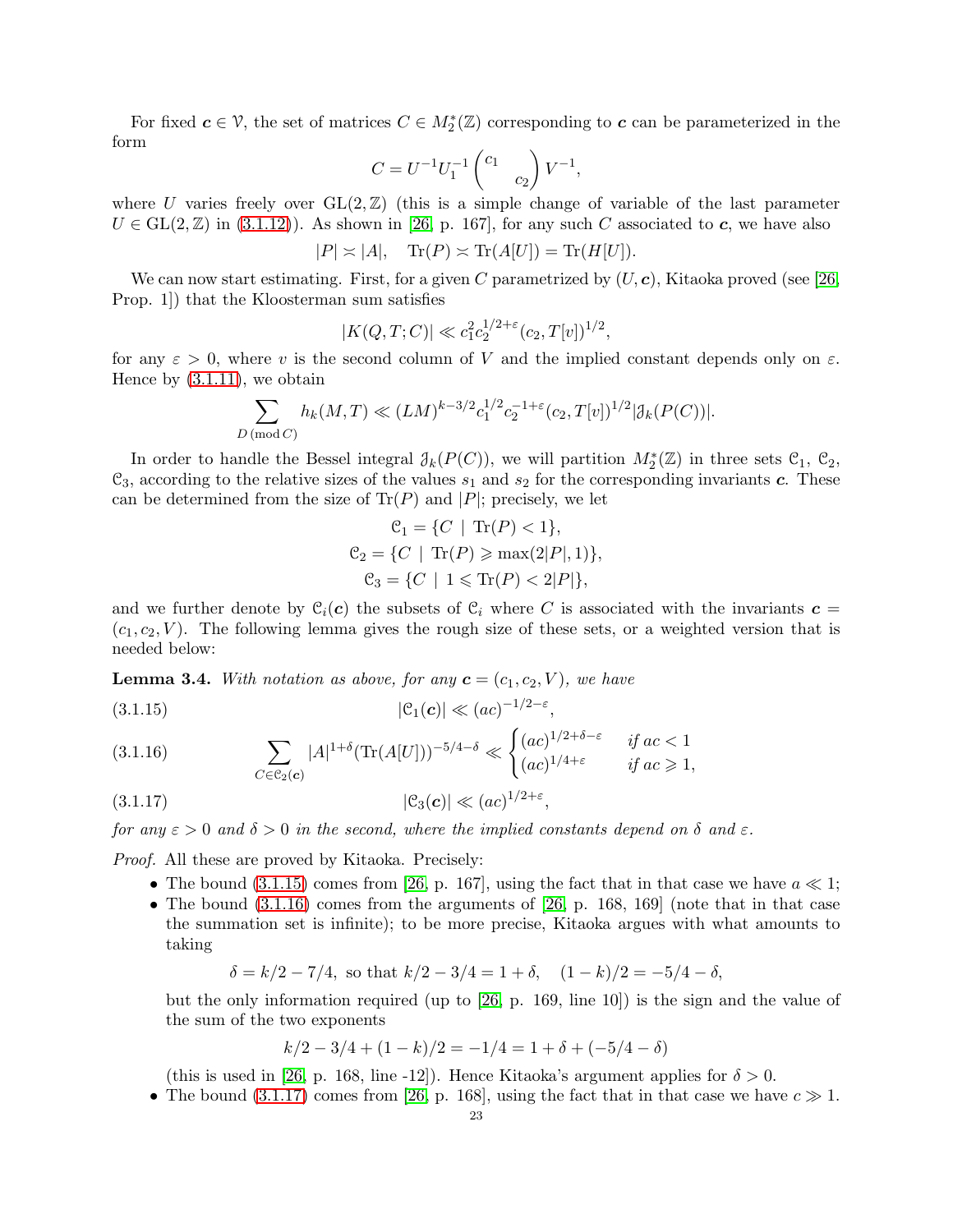As shown also by Kitaoka, we have the following crucial localization properties (see [\[26,](#page-44-12) p. 166]):

- (a) If  $C \in \mathcal{C}_1$ , then  $s_1 \leq 1$  and  $s_2 \leq 1$ ;
- (b) If  $C \in \mathcal{C}_2$ , then  $s_1 \leq 1$  and  $s_2 \gg 1$ , with absolute implied constant;
- (c) If  $C \in \mathcal{C}_3$ , then  $s_1 \gg 1$  and  $s_2 \gg 1$ , with absolute implied constants.

Now, by breaking up the sum over C in  $R_2$  according to the three subsets  $\mathcal{C}_i$ , we can write

$$
|R_2| \ll R_{21} + R_{22} + R_{23}
$$

where, for  $i = 1, 2, 3$ , and any fixed  $\varepsilon > 0$ , we have

$$
R_{2i} \ll (LM)^{k-\frac{3}{2}} \sum_{\mathbf{c} \in \mathcal{V}} c_1^{\frac{1}{2}} c_2^{-1+\varepsilon} (c_2, T[v])^{1/2} \mathcal{R}_{2i}(\mathbf{c}),
$$

for any  $\varepsilon > 0$  with

$$
\mathcal{R}_{2i}(\boldsymbol{c}) = \sum_{C \in \mathcal{C}_i(\boldsymbol{c})} |\mathcal{J}_k(P(C))|,
$$

the implied constant depending only on d and  $\varepsilon$ .

Accordingly, we study each of  $R_{21}$ ,  $R_{22}$ ,  $R_{23}$  separately.

– **Estimation of**  $R_{21}$ . Since we have  $s_1 \leq 1, s_2 \leq 1$ , we use [\(3.1.3\)](#page-18-1); using the superexponential growth of the Gamma function, we obtain easily

$$
|\mathcal{J}_k(P(C))| \ll_{\varepsilon} \frac{(s_1 s_2)^{2+\delta}}{2^k}
$$

for  $C \in \mathcal{C}_1$  and any fixed  $\delta > 0$ . On the other hand, by [\(3.1.15\)](#page-22-0), we have

<span id="page-23-0"></span>
$$
|\mathcal{C}_1(\boldsymbol{c})| \ll (ac)^{-\frac{1}{2}-\epsilon} \ll (s_1s_2)^{-1-2\epsilon},
$$

for any  $\epsilon > 0$ , and taking it small enough we obtain

$$
(3.1.18) \t\t \mathcal{R}_{21}(\mathbf{c}) \ll \frac{(s_1 s_2)^{1+\delta}}{2^k} \ll (LM)^{1+\delta} \frac{(c_1 c_2)^{-1-\delta}}{2^k},
$$

for any fixed  $\delta > 0$ . For fixed  $c_1$ ,  $c_2$  first, we have

$$
\sum_{V \in SL(2,\mathbb{Z})/\Gamma^0(c_2/c_1)} c_1^{\frac{1}{2}} c_2^{-1+\varepsilon}(c_2,T[v])^{1/2} \mathcal{R}_{21}(\mathbf{c}) \ll \frac{(LM)^{1+\delta}}{2^k} \sum_{V} c_1^{-\frac{1}{2}-\delta} c_2^{-2-\delta+\varepsilon}(c_2,T[v])^{1/2}
$$

from which one deduces easily

$$
\sum_{V \in SL(2,\mathbb{Z})/\Gamma^0(c_2/c_1)} c_1^{\frac{1}{2}} c_2^{-1+\varepsilon}(c_2,T[v])^{1/2} \mathcal{R}_{21}(\mathbf{c}) \ll \frac{(LM)^{1+\delta}}{2^k} (c_1c_2)^{-1-\delta+\varepsilon} (c_2/c_1, LM^2)^{1/2}
$$

for any  $\delta > 0$ , possibly different than before (using [\(3.1.13\)](#page-21-3) and [\[26,](#page-44-12) Prop. 2] to handle the gcd; the exponent of  $c_1$  was worsened by  $1/2$  to facilitate the use of this lemma).

Writing  $c_2 = nc_1$ , with  $n \geqslant 1$ , we can finally sum over  $c_1$  and n; the resulting series converge for  $\delta > 0$  and we obtain

<span id="page-23-1"></span>
$$
R_{21} \ll 2^{-k} (LM)^{k - \frac{3}{2} + 1 + \delta} \sum_{c_1, n \geq 1} c_1^{-2} n^{-1 - \delta + \varepsilon} (n, LM^2)^{1/2},
$$

and therefore by taking, e.g.,  $\delta = 2\varepsilon$  (and changing notation), we derive

(3.1.19) 
$$
R_{21} \ll (LM)^{k-\frac{3}{2}} (LM)^{1+\varepsilon} k^{-E}
$$

for any  $\varepsilon > 0$  and  $E \geq 1$ , where the implied constant depends on d, E and  $\varepsilon$ .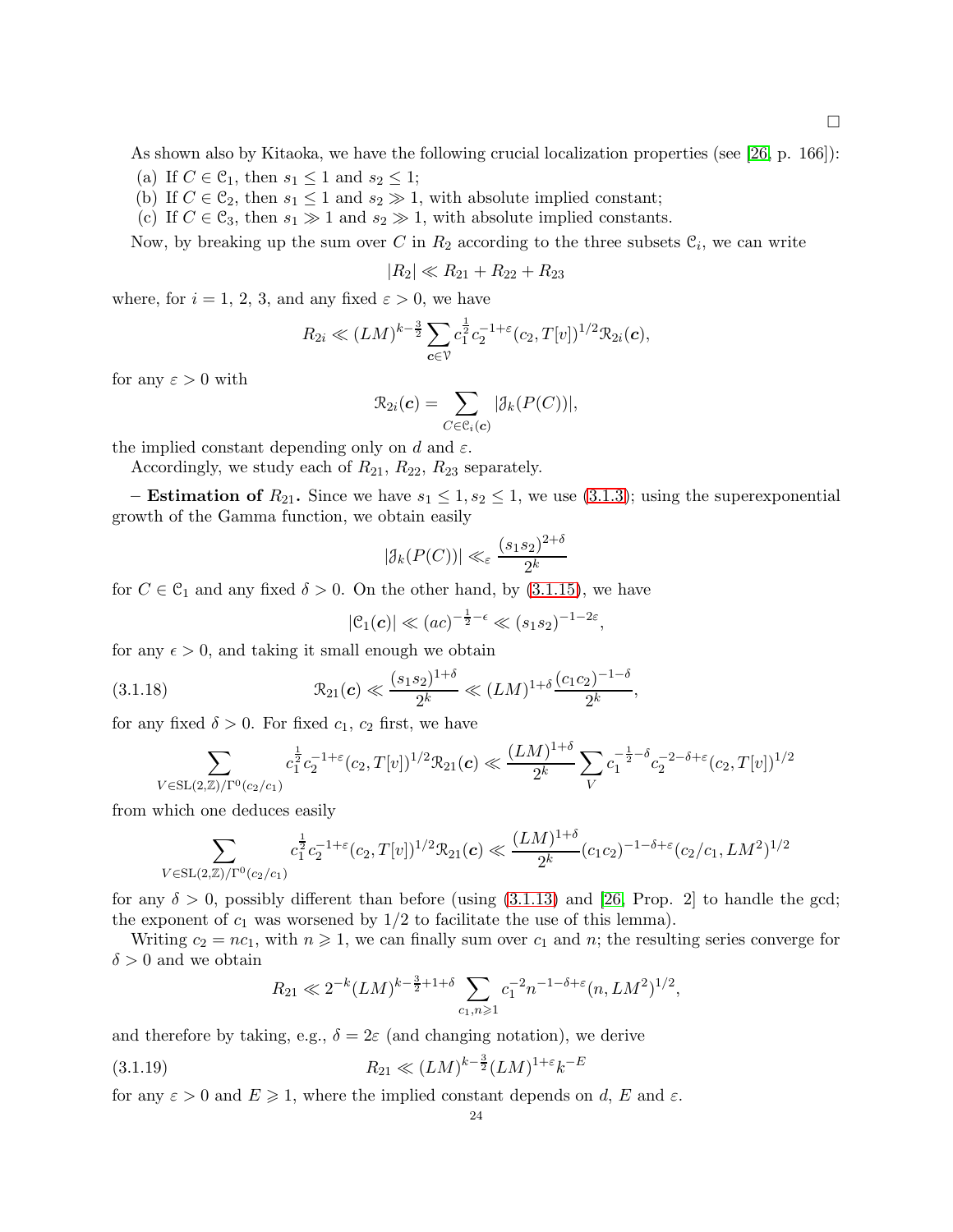– Estimation of  $R_{22}$ . We treat the  $R_{22}$  term next. Using [\(3.1.3\)](#page-18-1) for the Bessel function involving  $s_1$  and  $(3.1.5)$  for the one involving  $s_2$ , and using the fact that

$$
\operatorname{Tr}(A[U]) \asymp \operatorname{Tr}(P) = s_1^2 + s_2^2 \asymp s_2^2
$$

for this term, it is easy to check that

$$
|\mathcal{J}_k(P(C))| \ll \frac{1}{\Gamma(k-3/2)} |A|^{\frac{k}{2}-\frac{3}{4}} (\text{Tr} A[U])^{\frac{1-k}{2}}.
$$

If we write

$$
|A|^{\frac{k}{2}-\frac{3}{4}}(\text{Tr}A[U])^{\frac{1-k}{2}} = |A|^{1+\delta}(\text{Tr}A[U])^{-5/4-\delta}\left(\frac{|A|}{\text{Tr}(A[U])}\right)^{k/2-7/4-\delta}
$$

for any fixed  $\delta > 0$ , and observe that

$$
\frac{|A|}{\text{Tr}(A[U])} \asymp \frac{ac}{s_2^2} \asymp s_1^2 \ll 1,
$$

it follows using the super-exponential growth of the Gamma function that

$$
\mathcal{R}_{22}(\boldsymbol{c}) \ll 2^{-k} \sum_{C \in \mathcal{C}_2(\boldsymbol{c})} |A|^{1+\delta} (\text{Tr} A[U])^{-\frac{5}{4}-\delta}
$$

for any fixed  $\delta > 0$ . By [\(3.1.16\)](#page-22-1), we have

$$
\mathcal{R}_{22}(c) \ll 2^{-k} \times \begin{cases} (ac)^{\frac{1}{2}+\delta-\epsilon} & \text{if } ac < 1, \\ (ac)^{\frac{1}{4}+\epsilon} & \text{if } ac \ge 1, \end{cases}
$$

for any  $\epsilon > 0$  and  $\delta > 0$ .

We take  $\epsilon = \delta/2$  and using [\(3.1.14\)](#page-21-4), we deduce that

$$
R_{22} \ll \frac{(LM)^{k-\frac{3}{2}}}{2^k} \bigg( \sum_{c_1c_2 > d^{1/2}LM/4} \left(\frac{LM}{c_1c_2}\right)^{1+\delta} \sum_{V \in SL(2,\mathbb{Z})/\Gamma^0(c_2/c_1)} c_1^{\frac{1}{2}} c_2^{-1+\varepsilon}(c_2, T[v])^{1/2} + \sum_{c_1c_2 \leq d^{1/2}LM/4} \left(\frac{d^{1/2}LM}{2c_1c_2}\right)^{\frac{1}{2}+\delta} \sum_{V \in SL(2,\mathbb{Z})/\Gamma^0(c_2/c_1)} c_1^{\frac{1}{2}} c_2^{-1+\varepsilon}(c_2, T[v])^{1/2} \bigg)
$$

for any  $\delta > 0$ . In the second sum, we can write trivially

$$
\left(\frac{d^{1/2}LM}{2c_1c_2}\right)^{\frac{1}{2}+\delta}\leq \left(\frac{d^{1/2}LM}{2c_1c_2}\right)^{1+\delta}\ll \left(\frac{LM}{c_1c_2}\right)^{1+\delta}
$$

,

so we end up with

$$
R_{22} \ll \frac{(LM)^{k-\frac{3}{2}}}{2^k} \sum_{c_1|c_2} \left(\frac{LM}{c_1c_2}\right)^{1+\delta} \sum_{V \in SL(2,\mathbb{Z})/\Gamma^0(c_2/c_1)} c_1^{\frac{1}{2}} c_2^{-1+\epsilon}(c_2,T[v])^{1/2}
$$

and now, using the same type of arguments leading from [\(3.1.18\)](#page-23-0) to [\(3.1.19\)](#page-23-1), we see that

(3.1.20) 
$$
R_{22} \ll (LM)^{k-3/2} (LM)^{1+\varepsilon} k^{-E}
$$

for any  $\varepsilon > 0$  and  $E \geq 1$ , the implied constant dependind on d, E and  $\varepsilon$ .

– **Estimation of**  $R_{23}$ . Recall that we have  $1 \ll s_1 \leq s_2$  for  $C \in \mathcal{C}_3$ . We estimate the Bessel integral using

<span id="page-24-0"></span>
$$
|\mathcal{J}_k(P)| \leqslant \Big(\int_{M_1} + \int_{M_2}\Big)\Big|J_{k-3/2}(4\pi s_1 \sin \theta) J_{k-3/2}(4\pi s_2 \sin \theta) \sin \theta\Big| d\theta
$$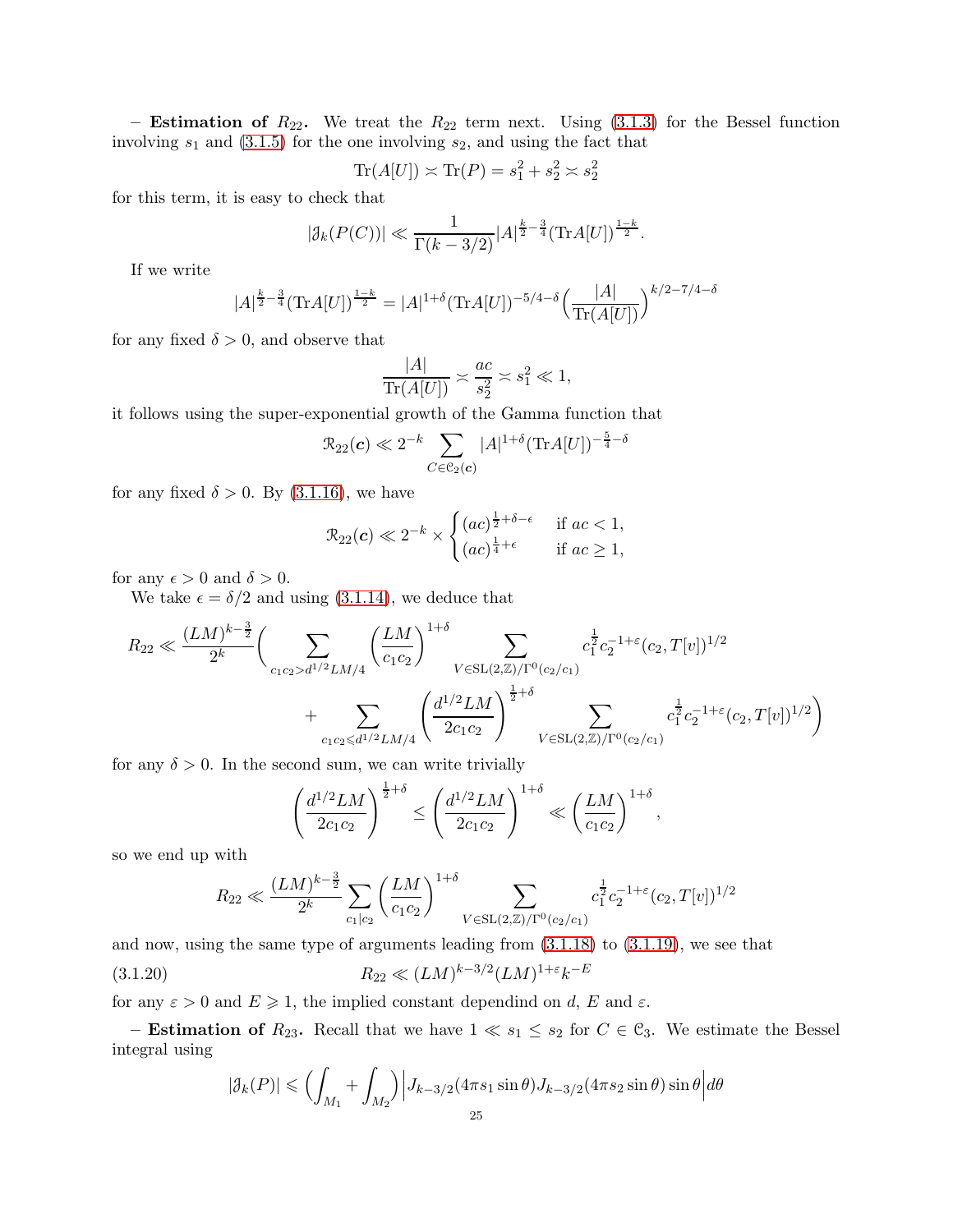where

$$
M_1 = \{ \theta \in [0, \pi/2] \mid 4\pi s_1 \sin \theta \le 1 \},
$$
  

$$
M_2 = \{ \theta \in [0, \pi/2] \mid 1 \le 4\pi s_1 \sin \theta, 1 \le 4\pi s_2 \sin \theta \}.
$$

In the first we use [\(3.1.3\)](#page-18-1) and the super-exponential growth of the Gamma function to write

$$
J_{k-3/2}(4\pi s_1 \sin \theta) \ll 2^{-k} s_1^{\delta}, \quad J_{k-3/2}(4\pi s_2 \sin \theta) \ll 1 \ll s_2^{\delta},
$$

for any  $\delta > 0$ , and in the second we use the estimate [\(3.1.4\)](#page-18-2) to get

$$
J_{k-3/2}(4\pi s_1 \sin \theta) J_{k-3/2}(4\pi s_2 \sin \theta) \ll k^{-2/3},
$$

so that

$$
|\mathcal{J}_k(P(C))| \ll k^{-2/3} + 2^{-k} (s_1 s_2)^{\delta} \ll k^{-2/3} (s_1 s_2)^{\delta}
$$

for any  $\delta > 0$ . It follows that

$$
\mathcal{R}_{23}(\boldsymbol{c}) \ll k^{-2/3} \sum_{C \in \mathcal{C}_3(\boldsymbol{c})} (s_1 s_2)^{\delta},
$$

which, by  $(3.1.17)$  with, e.g.,  $\varepsilon = \delta$ , gives

<span id="page-25-1"></span>
$$
\mathcal{R}_{23}(c) \ll k^{-2/3} (LM)^{1+\delta} (c_1c_2)^{-1-\delta}
$$

for any  $\delta > 0$ . Then the same argument as that following [\(3.1.18\)](#page-23-0) is used to sum over the parameters c, and to deduce

(3.1.21) 
$$
R_{23} \ll (LM)^{k-3/2} (LM)^{1+\varepsilon} k^{-E}
$$

for any  $\varepsilon > 0$  and  $E \ge 1$ , the implied constant depending on d, E and  $\varepsilon$ -

Summarizing, we have

$$
(LM)^{k-3/2}A(k;c,c',L,M) = R_1 + R_2 \ll R_1 + R_{21} + R_{22} + R_{23},
$$

and putting together the estimates  $(3.1.9)$ ,  $(3.1.19)$ ,  $(3.1.20)$ , and  $(3.1.21)$ , we find that we have proved the estimate

$$
A(k;c,c',L,M) \ll L^{1+\varepsilon} M^{3/2+\varepsilon} k^{-2/3}
$$

for  $\varepsilon > 0$ , which was our goal.

Remark 3.5. For later investigations, it may be worth pointing out that the limitation on the error term, as a function on k, arises only from the contributions  $R_1$  and (the second part of)  $R_{23}$ . All other terms decay faster than any polynomial in k as  $k \to +\infty$ .

3.2. A quasi-orthogonality relation for Siegel modular forms. We now put together the results of the previous sections. For every  $k \geq 1$ , we fix a Hecke basis  $S_k^*$  of  $S_k$ . Fix the data  $(d, \Lambda)$ as in Section [1.2](#page-3-2) and let  $\omega_{k,d,\Lambda}^F$  be as defined there; accordingly we have measures  $\nu_{sop,k}$  defined for every finite set of primes  $S$  and weight  $k \geq 1$  using suitable average over  $F \in \mathcal{S}_{k}^{*}$ .

Our main result in this section is:

<span id="page-25-0"></span>**Proposition 3.6.** Let S be a finite set of primes, and  $l = (l_p)$ ,  $m = (m_p)$  be S-tuples of nonnegative integers. Put

$$
L = \prod_{p \in S} p^{l_p}, \qquad M = \prod_{p \in S} p^{m_p}.
$$

Then we have

$$
\int_{X_{\mathcal{S}}} \prod_{p \in \mathcal{S}} U_p^{l_p, m_p}(x_p) d\nu_{\mathcal{S}, k} = \sum_{F \in \mathcal{S}_k^*} \omega_{k, d, \Lambda}^F \prod_{p \in \mathcal{S}} U_p^{l_p, m_p}(a_p(F), b_p(F)) \longrightarrow \delta(l; m)
$$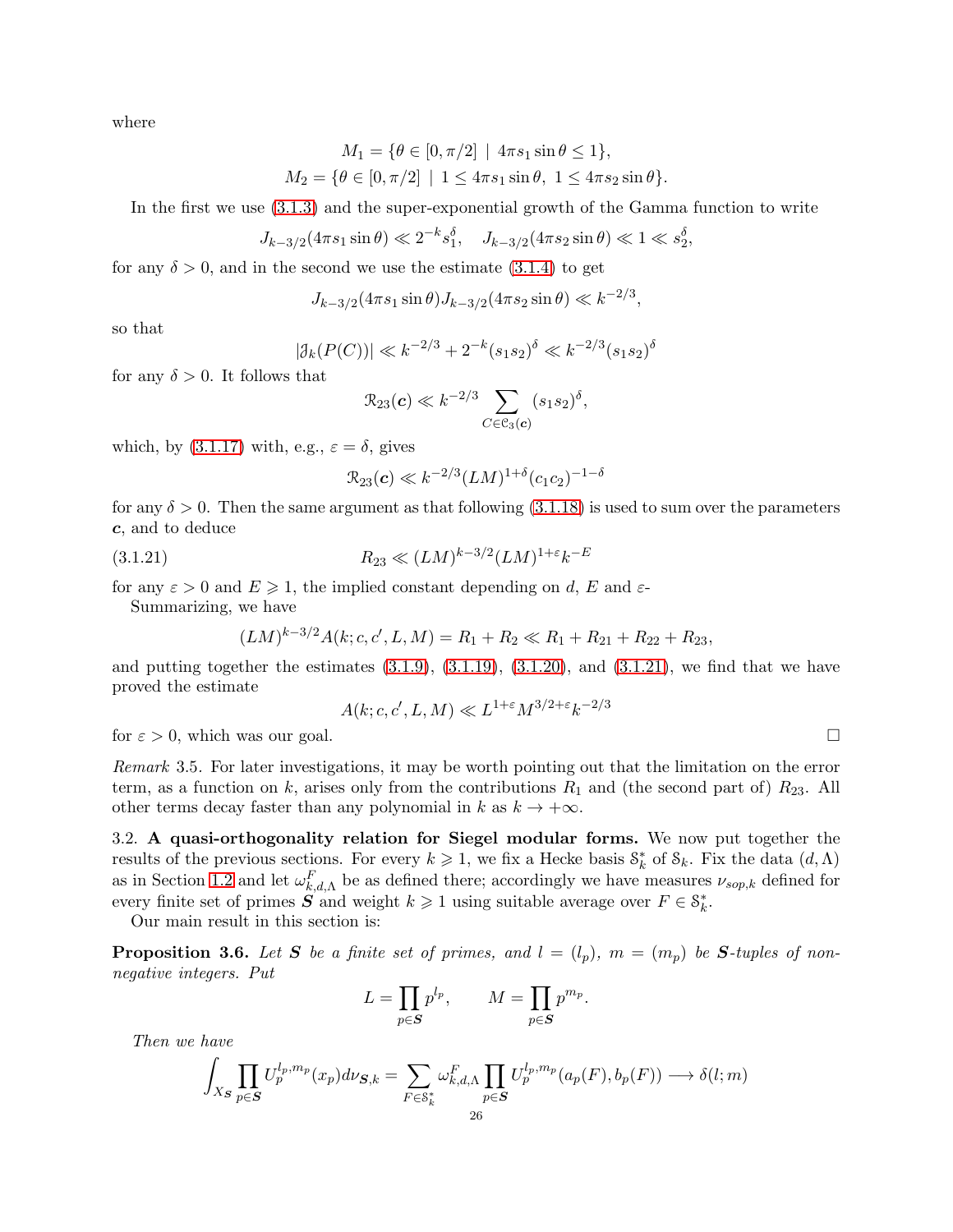as  $k \to \infty$  over the even integers, where

$$
\delta(l;m) = \begin{cases} 1 & \text{if } L = M = 1, \text{ i.e. all } l_p \text{ and } m_p \text{ are } 0, \\ 0 & \text{otherwise.} \end{cases}
$$

<span id="page-26-1"></span>More precisely, for any even k we have

$$
(3.2.1) \qquad \sum_{F \in \mathcal{S}_k^*} \omega_{k,d,\Lambda}^F \prod_{p \in \mathcal{S}} U_p^{l_p, m_p}(a_p(F), b_p(F)) = \delta(l;m) + O\left(\frac{L^{1+\varepsilon} M^{3/2+\varepsilon}}{k^{\frac{2}{3}}}\right),
$$

for any  $\varepsilon > 0$ , where the implied constant depends only on d and  $\varepsilon$ .

We will first prove a lemma which is easy, but where the distinction between  $SL(2,\mathbb{Z})$  and  $GL(2,\mathbb{Z})$ -equivalence of quadratic forms is important.

<span id="page-26-0"></span>**Lemma 3.7.** For  $c, c' \in \text{Cl}_d$ , put

$$
\delta(c, c') = \begin{cases} 1 & \text{if } c \text{ is GL}(2, \mathbb{Z})\text{-}equivalent to } c', \\ 0 & \text{otherwise.} \end{cases}
$$

Then we have

$$
\sum_{c,c' \in \text{Cl}_d} \Lambda(c) \overline{\Lambda(c')} \delta(c,c') |\operatorname{Aut}(c)| = \frac{2h(-d)w(-d)}{d_{\Lambda}}
$$

where

$$
d_{\Lambda} = \begin{cases} 1 & \text{if } \Lambda^2 = 1, \\ 2 & \text{otherwise.} \end{cases}
$$

*Proof.* Let  $H \subset \mathrm{Cl}_d$  be the group of 2-torsion elements. The classes c' which are  $GL(2,\mathbb{Z})$ -equivalent to a given class c are c and  $c^{-1}$ , hence there are either one or two, depending on whether  $c \in H$ or not. Similarly,  $|\text{Aut}(c)|$  (which is the order of  $GL(2,\mathbb{Z})$ -automorphisms of a representative of c) equals either  $2w(-d)$  or  $w(-d)$ , depending on whether c lies in H or not.

Therefore, we have

$$
\sum_{c,c'\in\text{Cl}_d} \Lambda(c)\overline{\Lambda(c')} \delta(c,c')|\operatorname{Aut}(c)| = \sum_{c\in\text{Cl}_d} \Lambda(c)|\operatorname{Aut}(c)| \sum_{c'} \overline{\Lambda(c')} \delta(c,c')
$$
  

$$
= \sum_{c\in H} |\operatorname{Aut}(c)|\Lambda(c)^2 + \sum_{c\notin H} |\operatorname{Aut}(c)|\Lambda(c)(\Lambda(c) + \Lambda(c^{-1}))
$$
  

$$
= w(-d) \sum_c (1 + \Lambda^2(c))
$$

by writing  $2 = 1 + \Lambda(c^2) = 1 + \Lambda^2(c)$  when  $c \in H$ . The result follows immediately.

Now we come to the proof of Proposition [3.6.](#page-25-0)

*Proof.* For brevity, we drop the subscripts d and  $\Lambda$  here. For  $F \in \mathcal{S}_k^*$ , by definition of  $\omega_k^F$ , we have

$$
\omega_{k}^{F} \prod_{p \in S} U_{p}^{l_{p},m_{p}}(a_{p}(F),b_{p}(F)) = \frac{4c_{k}d_{\Lambda}(d/4)^{\frac{3}{2}-k}}{w(-d)h(-d)} \frac{|a(d,\Lambda;F)|^{2}}{\langle F,F \rangle} \prod_{p \in S} U_{p}^{l_{p},m_{p}}(a_{p}(F),b_{p}(F)).
$$

Now, we write

$$
|a(d, \Lambda; F)|^2 = a(d, \Lambda; F)\overline{a(d, \Lambda; F)}
$$
<sup>27</sup>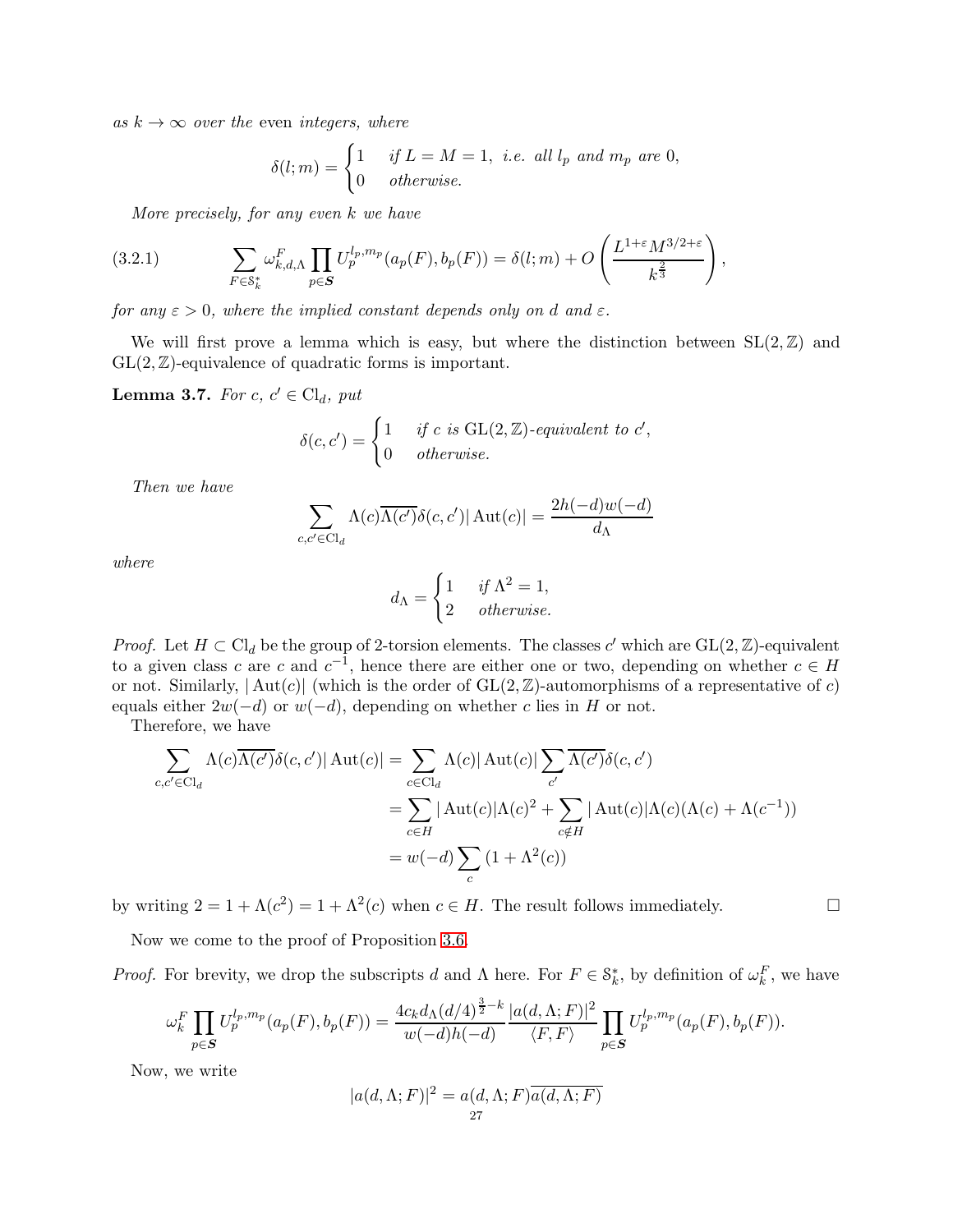and using [\(1.2.3\)](#page-5-0) to express the first term, we get

$$
\frac{|a(d,\Lambda;F)|^2}{\langle F,F\rangle}\prod_{p\in\mathcal{S}}U_p^{l_p,m_p}(a_p(F),b_p(F))=\frac{\overline{a(d,\Lambda;F)}}{\langle F,F\rangle}\sum_{c\in\text{Cl}_d}\overline{\Lambda(c)}a(F,S_c)\prod_{p\in\mathcal{S}}U_p^{l_p,m_p}(a_p(F),b_p(F)).
$$

Now Theorem [2.10](#page-16-2) applies to transform this into

$$
\frac{|a(d,\Lambda;F)|^2}{\langle F,F\rangle} \prod_{p\in\mathcal{S}} U_p^{l_p,m_p}(a_p(F),b_p(F)) = \frac{|\operatorname{Cl}_d|}{|\operatorname{Cl}_d(M)|} \frac{L^{\frac{3}{2}-k} M^{2-k} \overline{a(d,\Lambda;F)}}{\langle F,F\rangle} \sum_{c'\in\operatorname{Cl}_d(M)} \overline{\Lambda(c')a(F,S_{c'}^{L,M})}
$$

$$
= \frac{|\operatorname{Cl}_d|L^{3/2-k} M^{2-k}}{|\operatorname{Cl}_d(M)|} \sum_{\substack{c\in\operatorname{Cl}_d \\ c'\in\operatorname{Cl}_d(M)}} \Lambda(c) \overline{\Lambda(c')} \cdot \frac{\overline{a(F,S_c)}a(F,S_{c'}^{L,M})}{\langle F,F\rangle},
$$

after expanding  $\overline{a(d,\Lambda;F)}$  using its definition. We are now reduced to a quantity involving only Fourier coefficients.

We then apply the basic property of the Poincaré series  $(3.1.1)$  to express these Fourier coefficients in terms of inner product with Poincaré series: we have

$$
\overline{\langle F, P_{k,S_c} \rangle} = 8c_k \left(\frac{d}{4}\right)^{-k+3/2} \overline{a(F, S_c)},
$$
  

$$
\langle F, P_{k,S_{c'}^{L,M}} \rangle = 8c_k (LM)^{-2k+3} \left(\frac{d}{4}\right)^{-k+3/2} a(F, S_{c'}^{L,M})
$$

for  $c \in \text{Cl}_d$ ,  $c' \in \text{Cl}_d(M)$ , and multiplying out with the normalizing constants, we get

$$
\omega_k^F \prod_{p \in S} U_p^{l_p, m_p}(a_p(F), b_p(F)) = \frac{M^{k-1} L^{k-3/2} d_{\Lambda}(d/4)^{k-\frac{3}{2}}}{16 c_k w(-d) |\operatorname{Cl}_d(M)|} \sum_{\substack{c \in \operatorname{Cl}_d \\ c' \in \operatorname{Cl}_d(M)}} \Lambda(c) \overline{\Lambda(c')} \frac{\langle F, P_{k,S_c} \rangle \langle F, P_{k,S_{c'}} \rangle}{\langle F, F \rangle}.
$$

.

for every  $F \in \mathcal{S}_k^*$ .

We now sum over F and exchange the summation to average over F first. Since  $\{F/\Vert F\Vert\}$  is an orthonormal basis of the vector space  $S_k$ , we have

$$
\sum_{F \in \mathcal{S}_k^*} \frac{1}{\|F\|^2} \overline{\langle F, P_{k,S_c} \rangle} \langle F, P_{k,S_{c'}^{L,M}} \rangle = \langle P_{k,S_c}, P_{k,S_{c'}^{L,M}} \rangle.
$$

Now, according to [\(3.1.1\)](#page-17-1) again, we have

$$
\langle P_{k,S_c},P_{k,S_{c'}^{L,M}}\rangle=8c_k\Big(\frac{dL^2M^2}{4}\Big)^{-k+\frac{3}{2}}a(k;c,c',L,M)
$$

where  $a(k; c, c', L, M)$  denotes, as before, the  $S_{c'}^{L, M}$ <sup>L,M</sup>-th Fourier coefficient of the Poincaré series  $P_{k,S_c}$ . Applying this and the formal definition

$$
a(k;c,c',L,M) = |\operatorname{Aut}(c)|\delta(c,c';L;M) + L^{k-3/2}M^{k-2}A(k;c,c',L,M),
$$

as in Proposition [3.1,](#page-17-2) we obtain first, using Lemma [3.7](#page-26-0) that

$$
\sum_{F \in \mathcal{S}_k^*} \omega_k^F \prod_{p \in \mathcal{S}} U_p^{l_p, m_p}(a_p(F), b_p(F)) = \delta(l; m) +
$$
\n
$$
L^{-k+3/2} M^{-k+2} \frac{d_\Lambda}{2h(-d)w(-d)|\operatorname{Cl}_d(M)} \sum_{\substack{c \in \operatorname{Cl}_d \\ c' \in \operatorname{Cl}_d(M)}} \Lambda(c) \overline{\Lambda(c')} A(k; c, c', L, M),
$$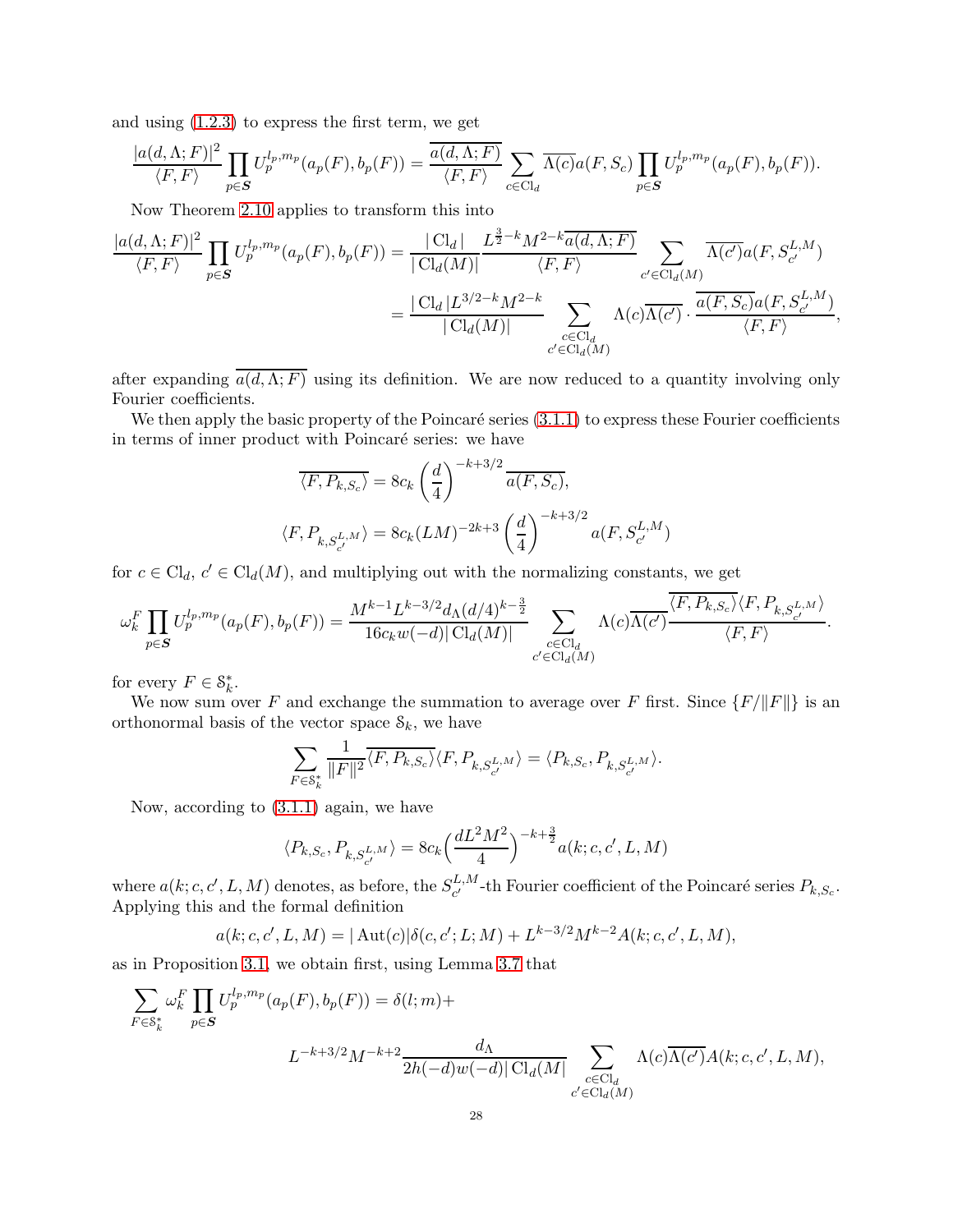Remark 3.8. In the case of cusp forms on  $SL(2,\mathbb{Z})$  and its congruence subgroups, one can write the Petersson formula in a way which is suitable for further transformations (with "off-diagonal terms" involving Kloosterman sums), as first investigated by Duke, Friedlander and Iwaniec. These are of crucial importance in, e.g., the extension of the range of test functions for low-lying zeros in [\[24\]](#page-44-2)). In our case, the complexity of the analogue expansion (which is only implicit in Kitaoka's work) for Siegel cusp forms makes this a rather doubtful prospect, at least at the moment.

## 4. Local equidistribution

<span id="page-28-0"></span>To pass from Proposition [3.6](#page-25-0) to a local equidistribution result, we must understand how the test functions considered there relate to the space of all continuous functions on  $Y<sub>S</sub>$ . This is the purpose of this section.

4.1. Symmetric functions and polynomials. We first observe explicitly that the Laurent polynomials

$$
U_p^{l,m}(a,b) \in \mathbb{C}[a,b,a^{-1},b^{-1}]
$$

of Theorem [2.5](#page-14-0) are invariant under the transformations

$$
(a,b) \mapsto (b,a), \qquad (a,b) \mapsto (a^{-1},b), \qquad (a,b) \mapsto (a,b^{-1}),
$$

which means that they can be interpreted as functions (also denoted  $U_p^{l,m}$ ) on the space  $Y_p$  or on the set  $X_p$  of unramified principal series of  $G(\mathbb{Q}_p)$ . We first state a simple consequence of Proposition [2.7.](#page-15-0)

<span id="page-28-1"></span>Corollary 4.1. Let  $S$  be a fixed finite set of primes, and let  $Y_S$  be as before. The linear span of the functions

$$
(a_p, b_p)_{p \in \mathcal{S}} \mapsto \prod_{p \in \mathcal{S}} U_p^{l_p, m_p}(a_p, b_p),
$$

where  $(l_p)$ ,  $(m_p)$  run over non-negative integers indexed by S, is dense in the space  $C(Y_S)$  of  $continuous$  functions on  $Y_{\mathbf{S}}$ .

Proof. By the Stone-Weierstrass Theorem, this follows immediately from Proposition [2.7,](#page-15-0) using the product structure to go from a single prime to a finite set of primes.

The point of this, in comparison with Proposition [3.6,](#page-25-0) is of course the following fact:

<span id="page-28-2"></span>**Proposition 4.2.** Let S be any fixed finite set of primes, and let  $\mu_S$  be the associated Plancherel measure on  $Y_{\mathbf{S}}$ , defined in the introduction. We have

$$
\int_{Y_{\mathcal{S}}} \prod_{p \in \mathcal{S}} U_p^{l_p, m_p}(a_p, b_p) d\mu_{\mathcal{S}} = \begin{cases} 1 & \text{if } l_p = m_p = 0 \text{ for all } p \in \mathcal{S}, \\ 0 & \text{otherwise}, \end{cases}
$$

for all non-negative integers  $(l_p)$ ,  $(m_p)$  indexed by primes in  $S$ .

Proof. Since we work with product measures and product functions, it is enough to prove this for the case  $n = 1$ . But that follows directly from [\[17,](#page-43-11) equation (8)].

Remark 4.3. This fact can also be proved by direct contour integration via Cauchy's formula using the generating function description for  $U_p^{l,m}(a, b)$  (given by Theorem [2.5\)](#page-14-0).

It is now a simple matter to conclude the proof of Theorem [1.6.](#page-7-0)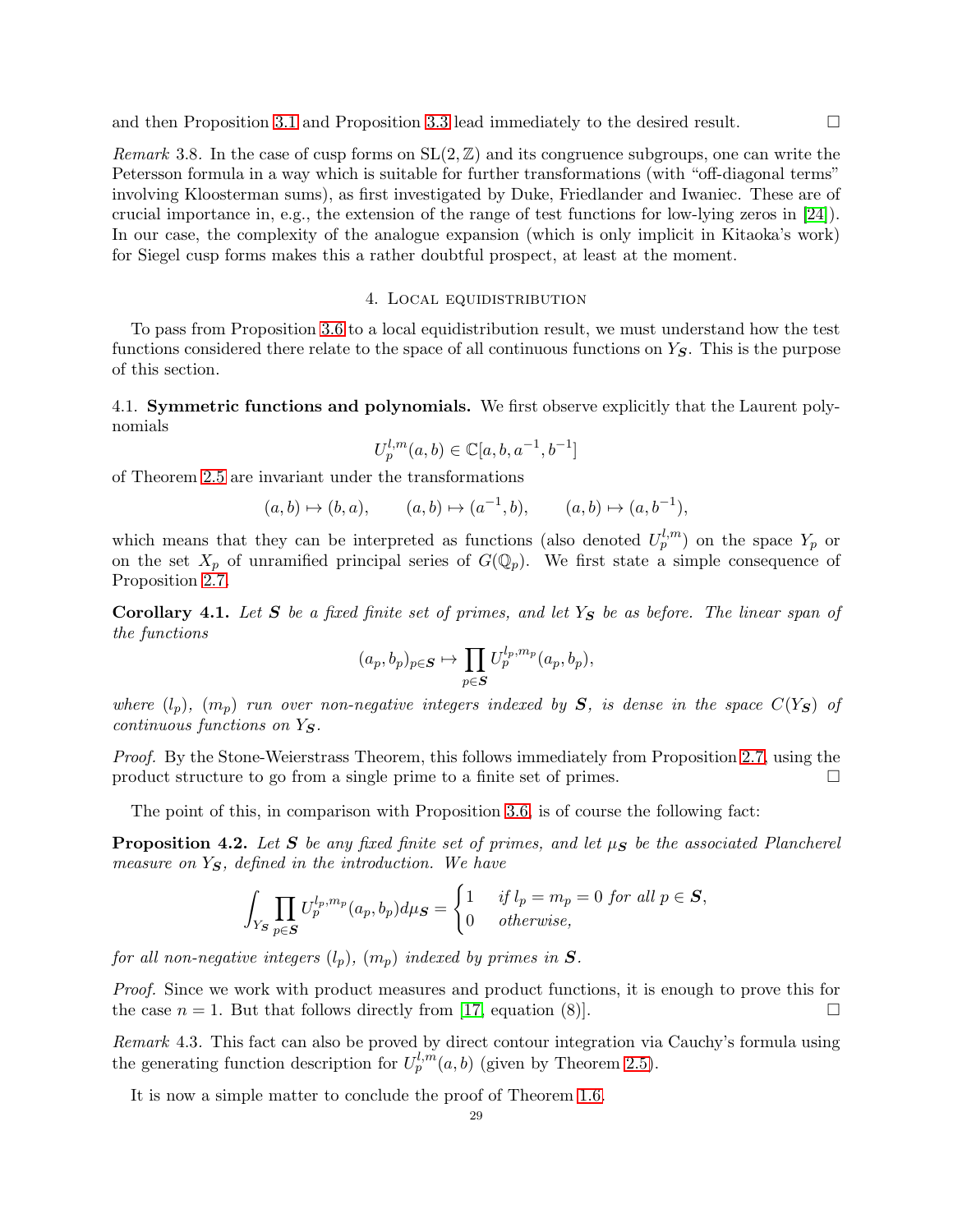*Proof of Theorem [1.6.](#page-7-0)* Fix a finite set of primes  $S$ . Using the Weyl equidistribution criterion, in order to prove that  $\nu_{\mathbf{S},k}$  converges weakly to  $\mu_{\mathbf{S}}$  as  $k \to +\infty$  over even integers, it suffices to show that

(4.1.1) 
$$
\lim_{k \to +\infty} \int_{Y_{\mathbf{S}}} \varphi((x_p)) d\nu_{\mathbf{S},k} = \int_{Y_{\mathbf{S}}} \varphi(x) d\mu_{\mathbf{S}}(x)
$$

for all functions  $\varphi$  taken from a set of continuous functions whose linear combinations span  $C(Y<sub>S</sub>)$ . By Corollary [4.1,](#page-28-1) the functions

<span id="page-29-0"></span>
$$
\varphi((a_p, b_p)) = \prod_{p \in S} U_p^{l_p, m_p}(a_p, b_p),
$$

where  $(l_p)$ ,  $(m_p)$  are non-negative integers indexed by S, form such a set. But for  $\varphi$  of this type, the desired limit [\(4.1.1\)](#page-29-0) is obtained by combining Proposition [4.2](#page-28-2) and Proposition [3.6.](#page-25-0)

Now, for the proof of the quantitative version [\(1.2.6\)](#page-7-1). First of all, we can assume that all polynomials  $\varphi_p$  are non-constant, i.e., that  $d_p \geq 1$  for each  $p \in S$ , by working with a smaller S if necessary (and incorporating the constant functions at a single prime). The polynomials  $\varphi_p$  are finite linear combinations, say

$$
\varphi_p(a_p,b_p)=\sum_{0\leqslant l_p\leqslant e_p}\sum_{0\leqslant m_p\leqslant f_p}\hat{\varphi}_p(l_p,m_p)U_p^{l_p,m_p}(a,b)
$$

of the basis polynomials  $U_p^{l_p, m_p}$ , for some  $e_p, f_p \geq 0$  with  $\max(e_p, f_p) \geq 1$ .

Taking the product of these expressions over  $S$ , summing over  $F$ , and using [\(3.2.1\)](#page-26-1) we get

(4.1.2) 
$$
\sum_{F \in \mathcal{S}_{2k}^*} \omega_{2k}^F \varphi((a_p(F), b_p(F))_{p \in S}) = \int_{Y_S} \varphi(x) d\mu_S(x) + k^{-2/3} R
$$

where we see that the remainder  $R$  can be bounded by

$$
|R| \ll \sum_{L|L_{\varphi}} \sum_{M|M_{\varphi}} L^{1+\varepsilon} M^{3/2+\varepsilon} \prod_{p \in \mathcal{\boldsymbol{S}}} |\hat{\varphi}_p(\boldsymbol{v}_p(L),\boldsymbol{v}_p(M))|
$$

for any  $\varepsilon > 0$ , where the implied constant depends only on  $\varepsilon$  and

$$
L_{\varphi} = \prod_{p \in S} p^{e_p}, \qquad M_{\varphi} = \prod_{p \in S} p^{f_p}.
$$

The coefficients in the expansion are obtained as inner products

$$
\hat{\varphi}_p(l,m) = \langle \varphi_p, U_p^{l,m} \rangle
$$

in  $L^2(Y_p, d\mu_p)$ , by orthogonality of the polynomials  $U_p^{l,m}$ . Since the underlying measure  $\mu_p$  is a probability measure supported on the tempered subset  $X \subset Y_p$ , those coefficients may be bounded by

$$
|\hat{\varphi}_p(v_p(L), v_p(M))| \leq \|\varphi_p U_p^{l_p, m_p}\|_{\infty} \leq C(v_p(L) + 3)^3 (v_p(M) + 3)^3 \|\varphi_p\|_{\infty},
$$

by Lemma [2.8.](#page-15-1) Therefore, we get the estimate

$$
|R| \ll L_{\varphi}^{1+\varepsilon} M_{\varphi}^{3/2+\varepsilon} \eta(LM) \prod_{p \in S} \|\varphi_p\|_{\infty} = L_{\varphi}^{1+\varepsilon} M_{\varphi}^{3/2+\varepsilon} \eta(LM) \|\varphi\|_{\infty}
$$

where  $\eta(n)$  is the multiplicative function such that

$$
\eta(p^{\nu}) = C(\nu+1)^6
$$

for p prime and  $\nu \geq 0$  (here we use the fact that  $\max(e_p, f_p) \geq 1$  for each p). This is a divisor-like function, i.e., it satisfies

$$
\eta(n) \ll n^{\varepsilon}
$$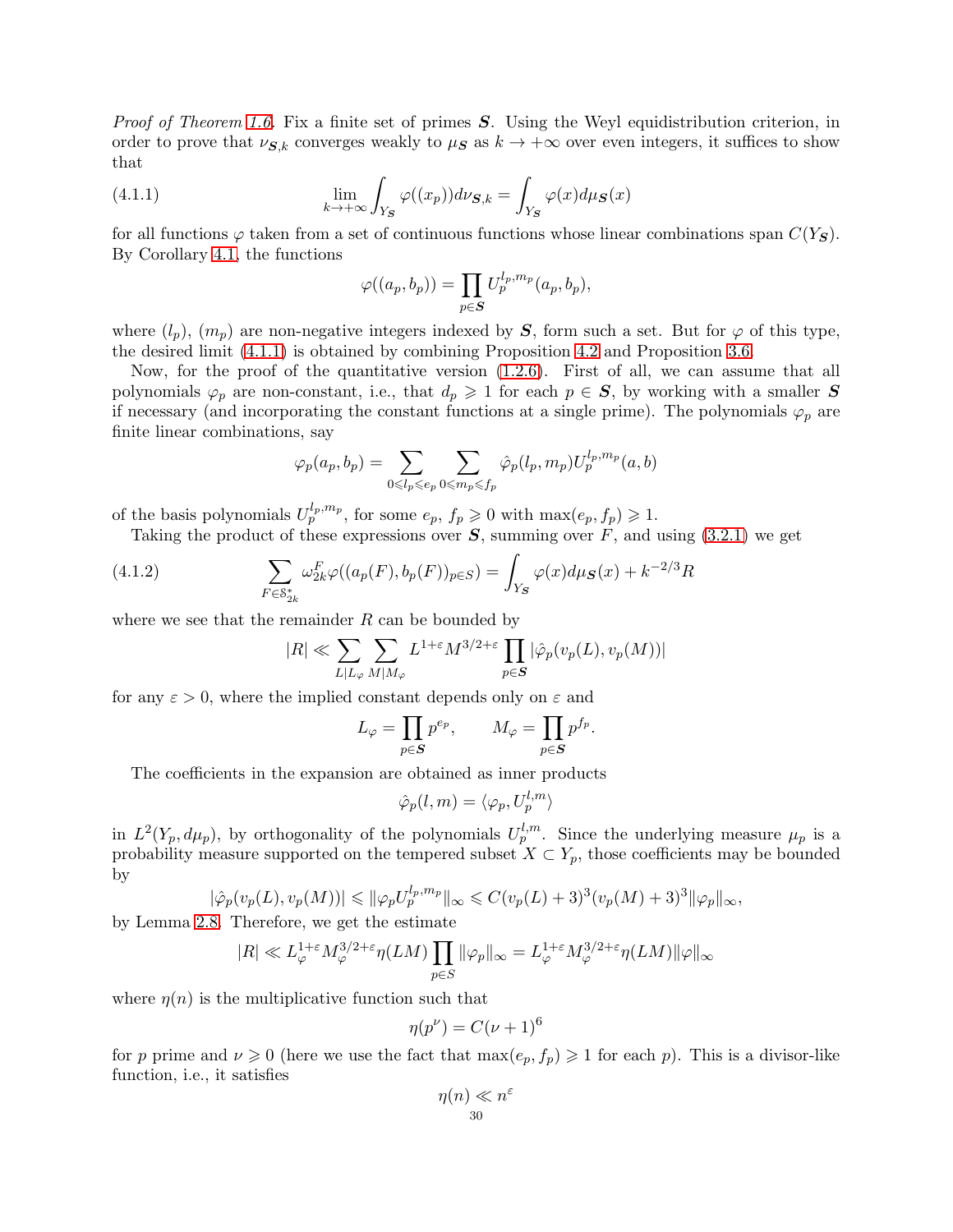for any  $\varepsilon > 0$ , the implied constant depending only on  $\varepsilon$ . Therefore we get

$$
|R| \ll L_{\varphi}^{1+\varepsilon} M_{\varphi}^{3/2+\varepsilon} \|\varphi\|_{\infty},
$$

for any  $\varepsilon > 0$ , where the implied constant depends only on  $\varepsilon > 0$ .

To derive [\(1.2.6\)](#page-7-1), we observe that, by the second part of Proposition [2.7,](#page-15-0) the linear decomposition of  $\varphi_p$  holds with

$$
e_p + 2f_p \leqslant d_p,
$$

where  $d_p$  is the total degree of  $\varphi_p$  as polynomial in  $(a+a^{-1},b+b^{-1})$ . Thus, at the cost of worsening the factor involving  $M$ , we obtain  $(1.2.6)$ .

Remark 4.4. The proof shows that if we know that the factors  $\varphi_p$  are combinations of polynomials  $U_p^{l,m}$  with  $l \leqslant l_p, m \leqslant m_p$ , we have the stronger estimate

$$
\sum_{F \in \mathcal{S}_{2k}^*} \omega_{2k}^F \varphi((a_p(F), b_p(F))_{p \in S}) = \int_{Y_{\mathbf{S}}} \varphi(x) d\mu_{\mathbf{S}}(x) + O\Big(k^{-2/3} L^{1+\varepsilon} M^{3/2+\varepsilon} \|\varphi\|_{\infty}\Big)
$$

for any  $\varepsilon > 0$ , where

$$
L = \prod_{p \in S} p^{l_p}, \qquad M = \prod_{p \in S} p^{m_p}.
$$

## 5. Applications

<span id="page-30-0"></span>We now gather some applications of the local equidistribution theorem. To emphasize the general principles involved, and their expected applicability to the most general "families" of L-functions, we denote

$$
\mathbf{E}_{k}(\alpha(F)) = \frac{1}{\sum_{F \in \mathcal{S}_{k}^{*}} \omega_{k}^{F}} \sum_{F \in \mathcal{S}_{k}^{*}} \omega_{k}^{F} \alpha(F)
$$

for  $k \geqslant 2$  even and for any complex numbers  $(\alpha(F))$ . This is the averaging operator for a probability measure depending on  $k$ , and we know from the previous results that

$$
\mathbf{E}_k(\alpha(F)) \sim \sum_{F \in \mathcal{S}_k^*} \omega_k^F \alpha(F)
$$

as  $k \to +\infty$  over even integers. We denote by  $P_k(\bullet)$  the associated probability. We also recall that  $S_{2k}^{\flat}$  is the set of cusp forms which are not Saito-Kurokawa forms, and we denote by  $S_{2k}^{\sharp}$  $\frac{1}{2k}$  the complementary set of Saito-Kurokawa lifts.

<span id="page-30-2"></span>5.1. Direct applications. We start with direct consequences of the local equidistribution. The first is partly superseded by the proof of the generalized Ramanujan conjecture in our case [\[50\]](#page-44-7), but it may still be taken as an indication that the special Saito-Kurokawa modular forms which fail to satisfy it are "few", even when counted with our special weights.

<span id="page-30-1"></span>**Proposition 5.1.** (1) Fix a prime p. Then "most"  $F \in \mathcal{S}_k^*$  satisfy the generalized Ramanujan conjecture at p, in the sense that we have

$$
\mathbf{P}_{2k}(\pi_p(F) \text{ is not tempered}) = \mathbf{P}_{2k}(\pi_p(F) \notin X \subset X_p) \longrightarrow 0
$$

as  $k \to +\infty$ .

(2) Let  $\alpha(F)$  be any bounded function defined for F which are Saito-Kurokawa lifts, i.e.,  $F \in \mathcal{S}_k^{\sharp}$  $\frac{1}{k}$ . Then we have

$$
\lim_{k \to +\infty} \mathbf{E}_{2k}(\alpha(F) \mathbf{1}_{\{F \in \mathcal{S}_{2k}^{\sharp}\}}) = 0.
$$

*Proof.* Since the limiting measure  $\mu_p$  is supported on  $X \subset X_p$ , this is immediate.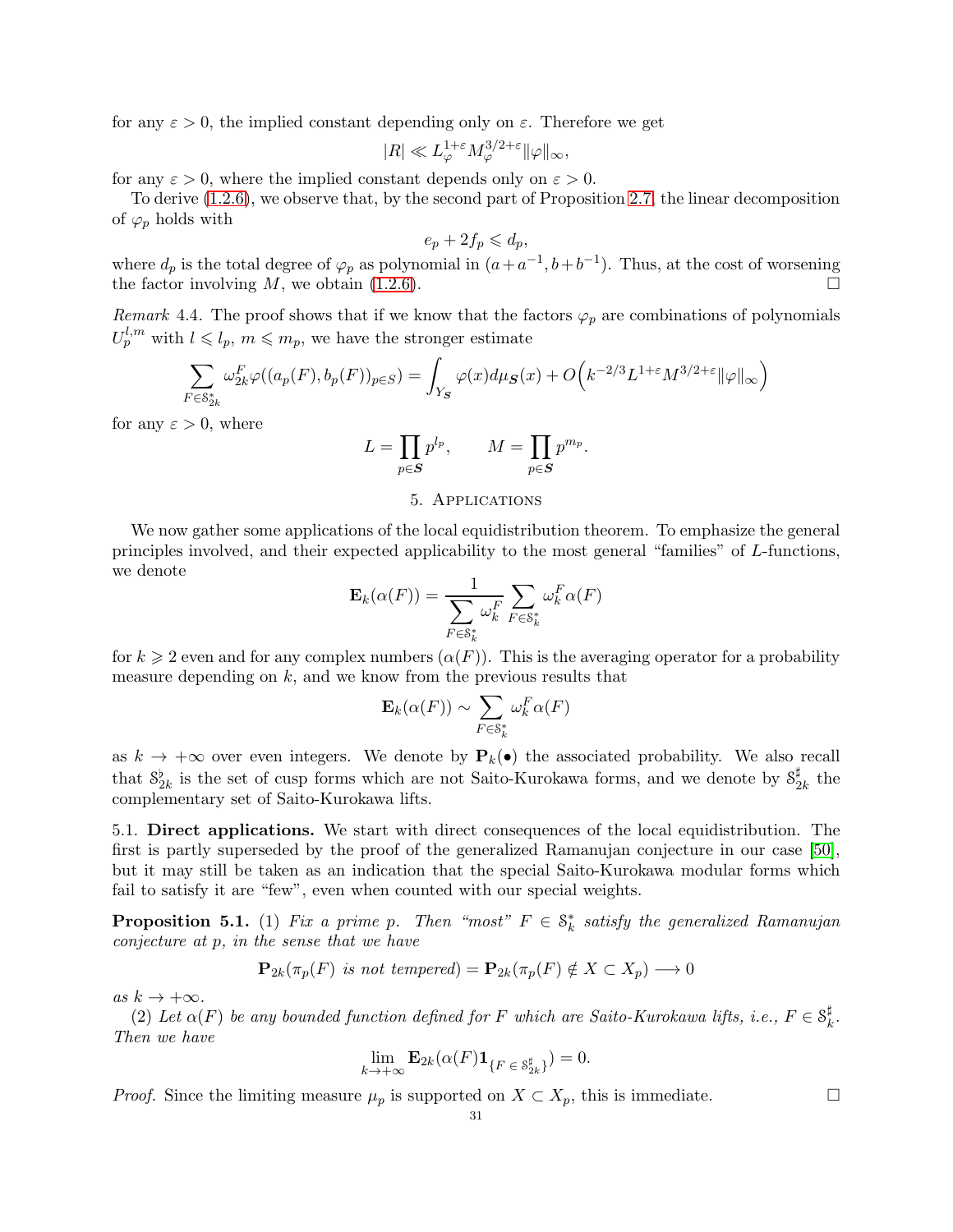In particular, it follows that the measure  $\nu_{S,k}^{\flat}$  defined as  $\nu_{S,k}$ , but with F restricted to  $S_k^{\flat}$ , also converge weakly, as  $k \to +\infty$ , to  $\mu_{\mathcal{S}}$ . We will denote by  $\mathbf{E}_k^{\flat}(\alpha(F))$  the average

$$
\mathbf{E}_{k}^{\flat}(\alpha(F)) = \mathbf{E}_{k}(\alpha(F)\mathbf{1}_{\{F \in \mathcal{S}_{k}^{\flat}\}}),
$$

so that the previous result means that this is still, asymptotically, a probability average.

The next result has the feel of a "Strong Approximation" theorem:

<span id="page-31-1"></span>Proposition 5.2 ("Strong approximation"). (1) Let Aut denote the set of all cuspidal automorphic representations on GSp(4, A). Then for any finite set of primes S, the local components  $\pi_S$  for those  $\pi \in$  Aut unramified at the primes in S form a dense subset of  $X^S$ .

(2) Fix a finite set of prime S, and let  $(\varepsilon_p)_{p\in\mathbf{S}}$  be signs  $\pm 1$ . There exist infinitely many Siegel cusp forms F of level 1 which are Hecke-eigenforms such that the Hecke eigenvalues at all  $p \in S$ have sign  $\varepsilon_p$ .

*Proof.* (1) The support of the limiting measure  $\mu$ s is  $X^S$ , hence the result is again immediate (with the much more precise information that denseness holds already for  $\pi$  associated to Siegel cusp forms of full level).

(2) This sample application follows from the fact that the Hecke eigenvalue at a prime  $p$  is  $a_p + a_p^{-1} + b_p + b_p^{-1}$  for  $F \in \mathcal{S}_k^*$ , and it is clear from the formulas for the Haar measure  $\mu$  [\(1.2.4\)](#page-6-0) and for the density function  $\Delta_p$  [\(1.2.5\)](#page-6-1) that

 $\mu_p(\{(a_p, b_p)_{p \in \mathcal{S}} \mid \text{the sign of } a_p + a_p^{-1} + b_p + b_p^{-1} \text{ is } \varepsilon_p\}) > 0$ 

for any prime  $p$  and hence

$$
\mu_S(\{(a_p, b_p)_{p\in S} \mid \text{the sign of } a_p + a_p^{-1} + b_p + b_p^{-1} \text{ is } \varepsilon_p \text{ for } p \in S\}) > 0
$$

(and hence, for k large enough, at least one  $F \in \mathcal{S}_k^*$  satisfies those local conditions).

Remark 5.3. In fact, our local equidistribution shows much more. For instance, for any nonnegligible subset of T of  $X^S$  and any fundamental discriminant  $-d$ , our result shows that one can find infinitely many Siegel modular forms whose local components at  $S$  lie in  $T$  and the sum of whose Fourier coefficients of discriminant  $-d$  is non-zero. Since such sums of Fourier coefficients of Siegel modular forms are conjecturally related to central critical L values of the twisted forms — see Section [5.4](#page-36-0) — this can be interpreted as a (conditional) result on the plentitude of Siegel modular forms with prescribed local behavior and non-vanishing central critical values.

<span id="page-31-0"></span>5.2. Averaging L-functions. The spin L-function associated to  $F \in \mathcal{S}_k^*$  is defined, in terms of the Satake parameters  $(a_p, b_p)$ , by the Euler product

$$
L(F,s) = \prod_p (1 - a_p p^{-s})^{-1} (1 - b_p p^{-s})^{-1} (1 - a_p^{-1} p^{-s})^{-1} (1 - b_p^{-1} p^{-s})^{-1} ;
$$

it is explained in [\[2\]](#page-43-13) that this is a Langlands L-function associated with the Spin representation  $Spin(5,\mathbb{C}) \rightarrow GL(4,\mathbb{C})$ . This Spin group is the Langlands dual group of  $Sp(4)$ , and since  $Spin(5) \simeq Sp(4)$ , this is natural in view of the parametrization of the local representations in terms of semisimple conjugacy classes of  $\mathrm{USp}(4,\mathbb{C})$  which is described in the introduction. From the point of view of  $Sp(4)$ , this is the Langlands L-function corresponding to the natural representation  $GSp(4) \subset GL(4)$ .

The idea is that in the region of absolute convergence (which is  $Re(s) > 1$ , for F not a Saito-Kurokawa lift), the average of such a product is the average of asymptotically independent random variables, and hence will be the product of the averages for the limiting distributions at each p. Saito-Kurokawa lifts, being asymptotically negligible, do not cause much trouble in that case.

To go to the details, we first recall that, from work of Andrianov [\[1\]](#page-43-14), it is known that  $L(F, s)$ has the basic standard analytic properties expected from an L-function; it is self-dual with root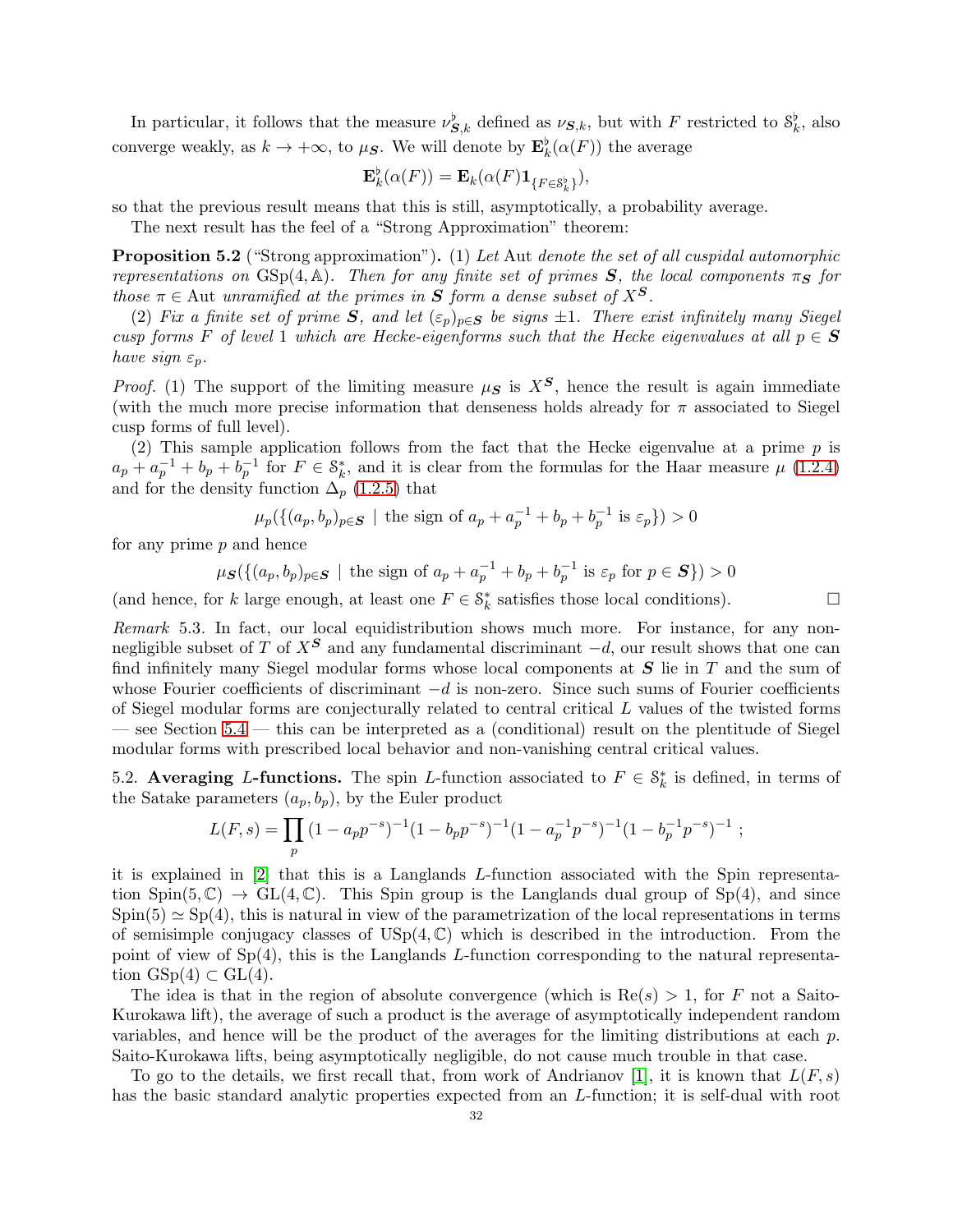number  $(-1)^k$  and unramified at finite places; it extends to a meromorphic function of s, and the completed L-function

$$
\Lambda(F,s) = (2\pi)^{-2s} \Gamma(s+1/2) \Gamma(s+k-3/2) L(F,s)
$$

satisfies

<span id="page-32-0"></span> $\Lambda(F,s) = (-1)^k \Lambda(F,1-s).$ 

Furthermore, if k is odd, the L-function is entire; otherwise, it may have poles at  $s = 3/2$  and  $s = -1/2$ , and this happens precisely when F is a Saito-Kurokawa lift (i.e., if  $F \in \mathcal{S}_k^{\sharp}$  $\frac{u}{k}$ , using the notation of Theorem [1.1\)](#page-0-1). In that case, the  $L$ -function is given by

(5.2.1) 
$$
L(F,s) = \zeta(s-1/2)\zeta(s+1/2)L(f,s)
$$

for some classical cusp form f of weight  $2k-2$  on  $SL(2,\mathbb{Z})$  (the L-function of which is also normalized so that the critical line is  $\text{Re}(s) = 1/2$ . Note that although, in general, there are other automorphic forms on GSp(4) where the L-function have poles, the Saito-Kurokawa lifts are the only ones which are holomorphic with level 1 (we refer to Piatetski-Shapiro's paper [\[36\]](#page-44-21) for more details).

Remark 5.4. For completeness, even though we do not need it here, let us recall the corresponding results for the other "standard" L-function, which is the degree-five L-function coming from the projection

$$
\text{pr}: \text{Spin}(5, \mathbb{C}) \to \text{SO}(5, \mathbb{C}) \subset \text{GL}(5, \mathbb{C}).
$$

This L-function has the form  $(5.9.9)$ 

<span id="page-32-1"></span>
$$
L(F, \text{pr}, s) = \prod_{p} \left( (1 - p^{-s})(1 - a_p b_p p^{-s})(1 - a_p b_p^{-1} p^{-s})(1 - a_p^{-1} b_p p^{-s})(1 - (a_p b_p)^{-1} p^{-s}) \right)^{-1}.
$$

From work of Mizumoto [\[34\]](#page-44-22), it is known that  $L(F, \text{pr}, s)$  has the basic standard analytic properties expected from an L-function; it is self-dual with root number 1 and unramified at finite places; it extends to an entire function of s, and the completed L-function

$$
\Lambda(F, \mathrm{pr}, s) = 2^{-2s} \pi^{-5s/2} \Gamma\left(\frac{s+1}{2}\right) \Gamma(s+k-1) \Gamma(s+k-2) L(F, s)
$$

satisfies

$$
\Lambda(F,\mathrm{pr},s) = \Lambda(F,\mathrm{pr},1-s).
$$

Let us now return to the spin  $L$ -function. To average the  $L$ -function, we express it in additive terms. For this purpose, we denote by

$$
\pi_p\,:\,\mathcal{S}_k^*\to X_p
$$

the map  $F \mapsto \pi_p(F)$ , the local component of the automorphic representation  $\pi_F$  associated with F as described earlier, which we identify with  $(a_p(F), b_p(F)) \in Y_p$ .

Expanding the Euler factors in powers of  $p^{-s}$  and then expanding the product into Dirichlet series, we find the expression

$$
L(F,s) = \sum_{n \geqslant 1} \lambda(F,n) n^{-s}
$$

in the region of absolute convergence, where

$$
\lambda(F,n) = \prod_{p|n} H_{v_p(n)}(\pi_p(F)), \quad \text{for} \quad n = \prod_{p|n} p^{v_p(n)},
$$

in terms of functions  $H_m$ ,  $m \geq 0$ , on  $Y_p$  given by the symmetric functions

$$
H_m(a,b) = \sum_{\substack{k_1+k_2+k_3+k_4=m\\33}} a^{k_1-k_3} b^{k_2-k_4}
$$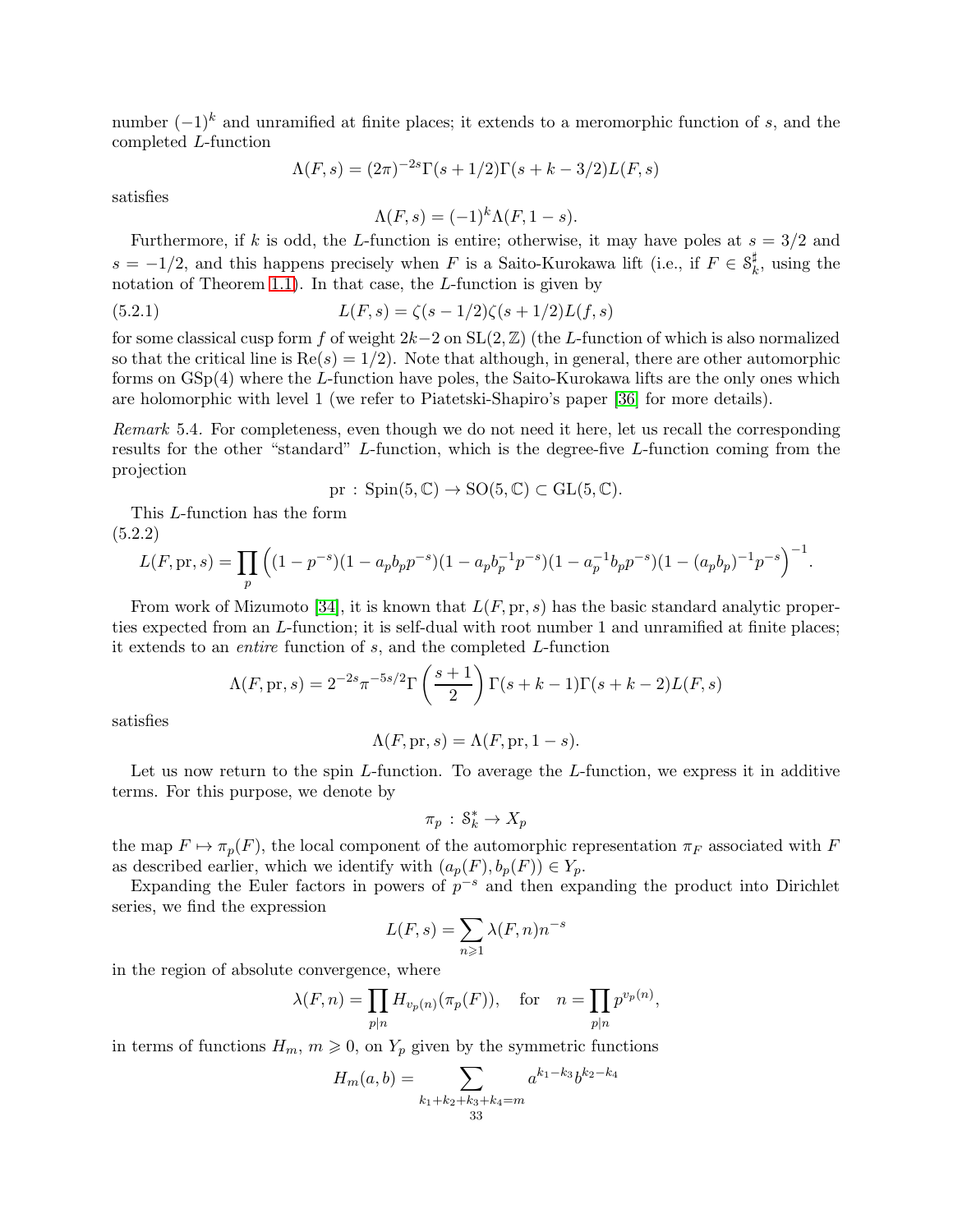(note that  $H_m$  is independent of p, though that is not crucial in what follows, and that it is well-defined on  $X_p$  since it is invariant under the Weyl group).

If  $\text{Re}(s) > 1$ , the series  $L(F, s)$  converge absolutely at s for  $F \in \mathcal{S}_{2k}^{\flat}$ , and we have

$$
\mathbf{E}_{2k}^{\flat}(L(F,s)) = \sum_{n\geq 1} \mathbf{E}_{2k}^{\flat}(\lambda(F,n))n^{-s}.
$$

Fix n first, and factor it as before

$$
n = \prod_{p|n} p^{v_p}.
$$

By our local equidistribution theorem applied to  $\nu_{\mathbf{S},2k}^{\flat}$ , we have

$$
\mathbf{E}_{2k}^{\flat}(\lambda(F,n)) = \mathbf{E}_{2k}^{\flat} \Big( \prod_{p|n} H_{v_p}(\pi_p(F)) \Big) \to \prod_{p|n} \int_{X_p} H_{v_p}(x) d\mu_p(x)
$$

as  $k \to +\infty$ . Therefore, by the dominated convergence theorem, we have

$$
\sum_{n\geqslant 1} \mathbf{E}_{2k}^{\flat}(\lambda(F,n))n^{-s} \to \sum_{n\geqslant 1} \left(\prod_{p|n} \int_{X_p} H_{v_p}(x)d\mu_p(x)\right)n^{-s}
$$

since, using the formula

$$
\frac{1}{6}(m+1)(m+2)(m+3)
$$

for the number of monomials of degree m in 4 variables (the number of terms in  $H_m$ ) we have

$$
\left| \mathbf{E}_{2k}^{\flat}(\lambda(F,n))n^{-s} \right| \leqslant n^{-\sigma} \prod_{p|n} (v_p + 3)^3
$$

for all  $n \geq 1$  and k, which defines an absolutely convergent series for  $\sigma = \text{Re}(s) > 1$ . (We use here the generalized Ramanujan conjecture, proved in this case by Weissauer [\[50\]](#page-44-7).)

Now we refold back the limiting expression as an Euler product:

$$
\sum_{n\geqslant 1} \left( \prod_{p|n} \int_{X_p} H_{v_p}(x) d\mu_p(x) \right) n^{-s} = \prod_p \sum_{l\geqslant 0} p^{-ls} \int_{X_p} H_l(x) d\mu_p(x)
$$

$$
= \prod_p \int_{X_p} L_p(x, s) d\mu_p(x),
$$

where  $L_p(x, s)$  is the local L-factor of a local representation  $x = (a, b) \in X_p$  defined in the lemma above (the Euler expansion is justified again by the fact that the series on the left is absolutely convergent, as we checked in the lemma). Thus we have proved

(5.2.3) 
$$
\lim_{k \to +\infty} \mathbf{E}_{2k}^{\flat}(L(F,s)) = \prod_{p} \int_{X_p} L_p(x,s) d\mu_p(x).
$$

Now assume  $\text{Re}(s) > 1$  and  $s \neq 3/2$ . Then all spin L-functions of Saito-Kurokawa lifts are welldefined at s, and we therefore also want to have average formulas involving them. If  $\text{Re}(s) > 3/2$ , this is immediate by the previous argument. Otherwise, we have

<span id="page-33-0"></span>
$$
\sum_{F \in \mathcal{S}_{2k}^{\sharp}} \omega_{2k}^{F} L(F, s) = \zeta(s - 1/2) \zeta(s + 1/2) \sum_{F \in \mathcal{S}_{2k}^{\sharp}} \omega_{2k}^{F} L(f_F, s),
$$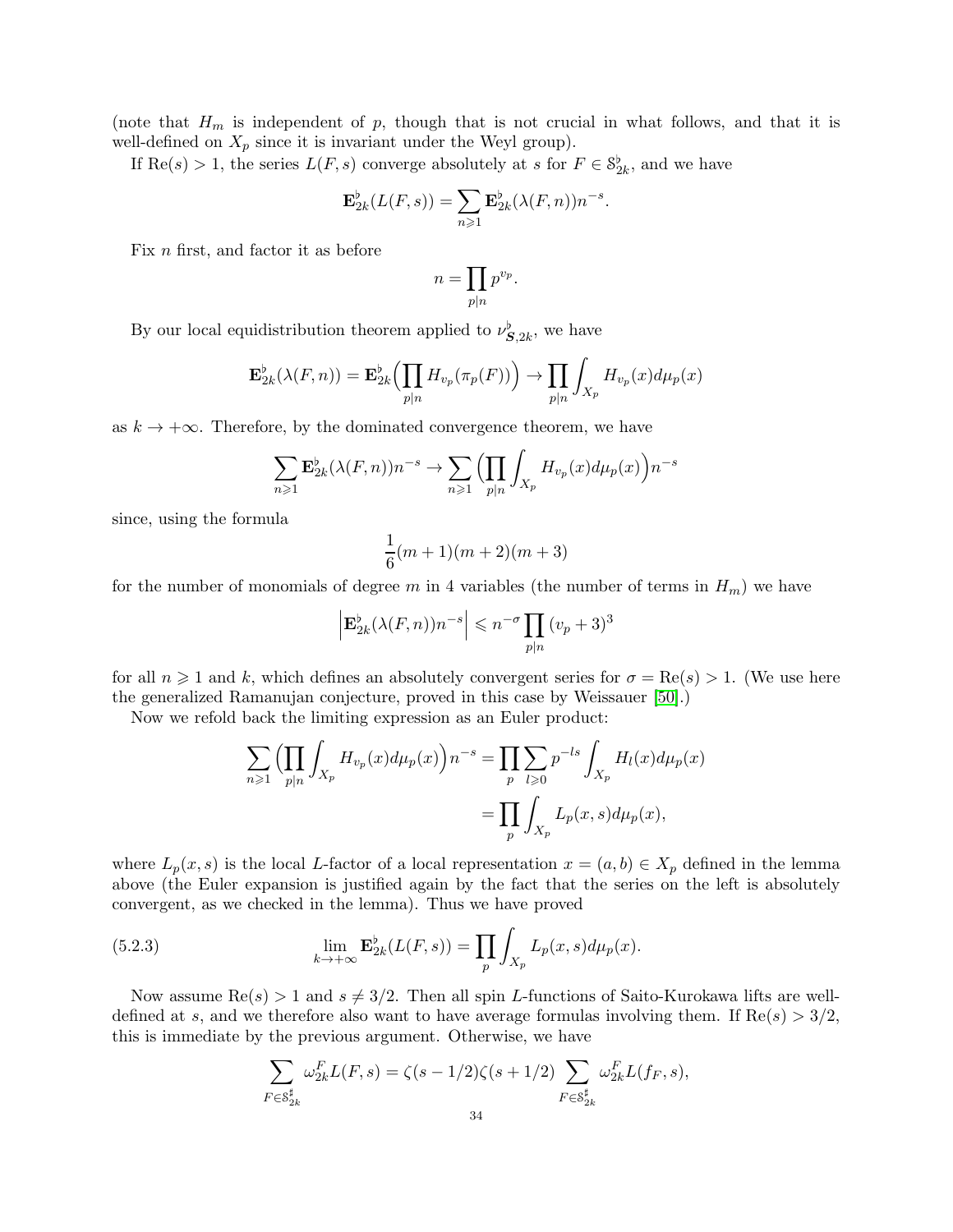where  $f_F$  is a classical modular form from which F arises. The L-function  $L(f_F, s)$  is now absolutely convergent, and its values are bounded for all Saito-Kurokawa lifts (by the generalized Ramanujan conjecture, for instance). Thus we have

$$
\lim_{k \to +\infty} \sum_{F \in \mathcal{S}_{2k}^{\sharp}} \omega_{2k}^{F} L(F, s) = 0
$$

by Proposition [5.1,](#page-30-1) (2), and this combined with [\(5.2.3\)](#page-33-0) gives the result

$$
\lim_{k \to +\infty} \mathbf{E}_{2k}(L(F,s)) = \prod_{p} \int_{X_p} L_p(x,s) d\mu_p(x).
$$

At this point, it is clear how to extend this to other Langlands L-functions. Indeed, let

$$
\rho : GSp(4,\mathbb{C}) \to GL(r,\mathbb{C})
$$

be an algebraic representation. The Langlands L-function is defined by

$$
L(F, \rho, s) = L(\pi_F, \rho, s) = \prod_p \det(1 - \rho(x_p(F))p^{-s})^{-1}
$$

where

$$
x_p(F) = x_p(a_p, b_p) = \begin{pmatrix} a_p & & & \\ & b_p & & \\ & & a_p^{-1} & \\ & & & b_p^{-1} \end{pmatrix}
$$

is the semisimple conjugacy class of  $GSp(4,\mathbb{C})$  associated with  $\pi_p(F)$ . We can expand

$$
\det(1 - \rho(x_p(F))p^{-s})^{-1} = \prod_{1 \le j \le r} (1 - \alpha_j(a_p, b_p)p^{-s})^{-1}
$$

for some polynomial functions  $\alpha_j$  on  $X_p$ , and then we can repeat the same argument to derive [\(1.1.3\)](#page-1-1) with

$$
\lim_{k \to +\infty} \mathbf{E}_{2k}(L(F,\rho,s)) = \prod_p \int_X \det(1 - \rho(x_p(a,b))p^{-s})^{-1} d\mu_p(a,b),
$$

when s is in the region of common absolute convergence of all F.

Finally, to get the precise expression in Theorem [1.1](#page-0-1) for the spin L-function, we note that the special case [\(2.3.7\)](#page-14-2) of Sugano's formula (Theorem [2.5\)](#page-14-0), with  $Y = p^{-s}$ , gives the explicit decomposition

$$
L_p(x,s) = \left(1 - \lambda_p p^{-1/2-s} + \left(\frac{\mathcal{K}}{p}\right) p^{-1-2s}\right)^{-1} \left(\sum_{l \ge 0} U_p^{l,0}(a,b) p^{-ls}\right)
$$

for any prime p. Applying Proposition [4.2,](#page-28-2) we get therefore the simple expression

$$
\int_{X_p} L_p(x, s) d\mu_p(x) = \frac{1}{1 - \lambda_p p^{-1/2 - s} + \left(\frac{x}{p}\right) p^{-1 - 2s}},
$$

and (using the definition of  $\lambda_p$ ) we recognize that this is

 $L(\Lambda, s+1/2),$ 

where  $\Lambda$  is the class group character of  $\mathcal{K} = \mathbb{Q}(\sqrt{-d})$  defining our fixed Bessel models. When  $d = 4$ and  $\Lambda$  is trivial, this is  $\zeta(s+1/2)L(\chi_4,s+1/2)$ , which is the formula [\(1.1.2\)](#page-1-2).

Remark 5.5. In fact, this second argument for the spin L-function can be used to bypass the first one (which therefore requires only that we work with the family of functions  $U_p^{l,0}(a, b)$ ).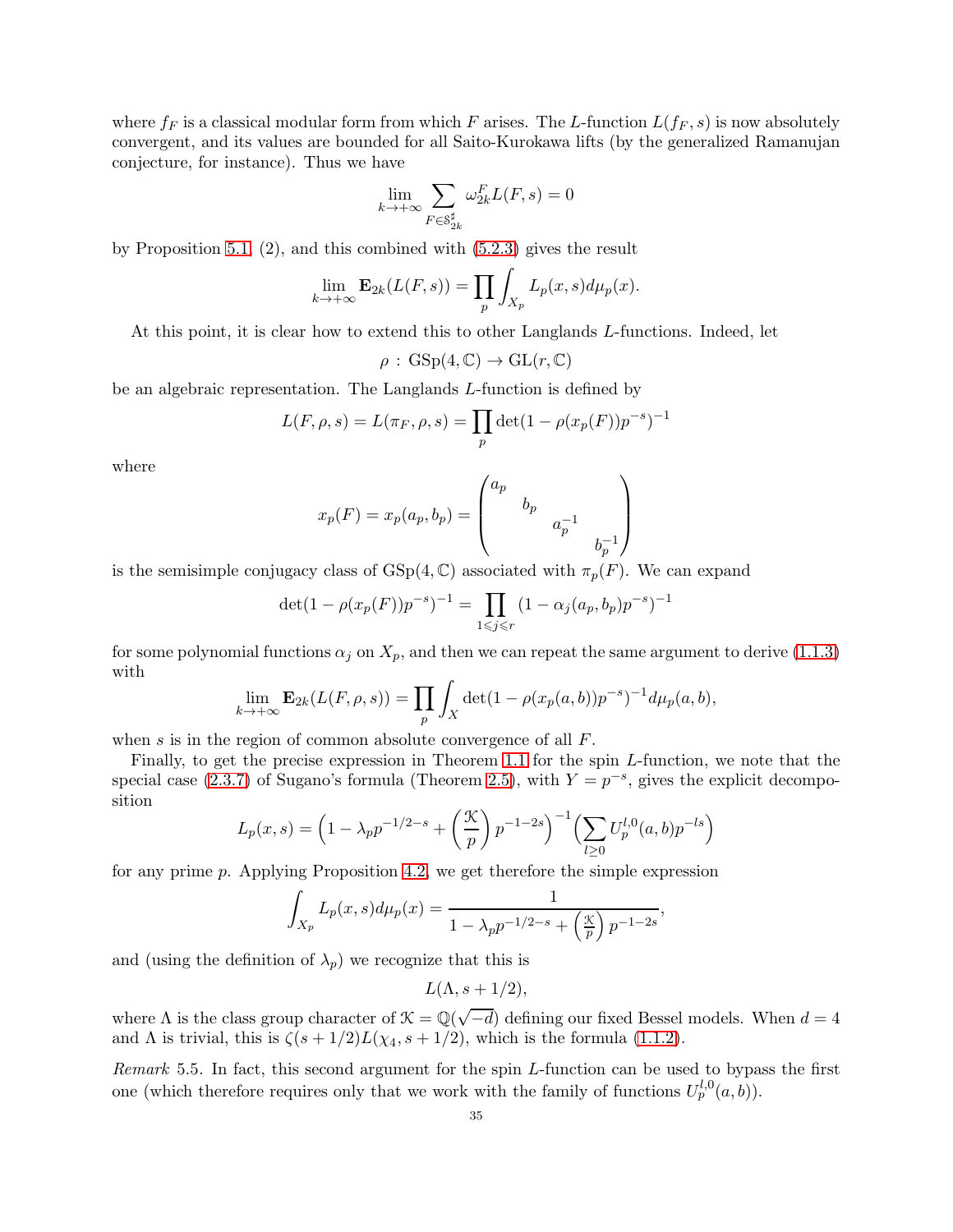Remark 5.6. Note that although Theorem [1.1](#page-0-1) was stated in the introduction only for averages with respect to the weight  $\omega_k^F := \omega_{k,d,\Lambda}^F$  in the special case  $d = 4, \Lambda = 1$ , our proof actually works for general d and  $Λ$ .

The proof also gives the following fact concerning the limit averages:

**Lemma 5.7.** For p prime, let  $\mu_p$  be the limiting measure in the local equidistribution result and let

$$
L_p(x,s) = \prod_p (1 - ap^{-s})^{-1} (1 - bp^{-s})^{-1} (1 - a^{-1}p^{-s})^{-1} (1 - b^{-1}p^{-s})^{-1}
$$

be the local L-function for  $x \in X_p$ . Then the Euler product

$$
\prod_{p}\int_{X_p}L_p(x,s)d\mu_p(x)
$$

is absolutely convergent for  $\text{Re}(s) > 1/2$ .

Proof. According to what we have said, we have

$$
\int_{Y_p} L_p(x, s) d\mu_p(x) = \frac{1}{1 - \lambda_p p^{-1/2 - s} + \left(\frac{x}{p}\right) p^{-1 - 2s}}
$$

and the result is then obvious.

5.3. Weights and averages over Saito-Kurokawa lifts. In this section, we will explicitly compute  $\omega_k^F := \omega_{k,d,\Lambda}^F$  when F is a Saito-Kurokawa lift. This will lead to a stronger version of the second part of Proposition [5.1.](#page-30-1) This simple fact is included because it may be helpful for further investigations.

Let  $k > 2$  be even and let  $\mathcal{H}_{2k-2}^*$  denote the Hecke basis of the space of holomorphic cusp forms on GL(2) of weight  $2k-2$  and full level. Let  $F \in \mathcal{S}_k^*$  be the (unique) Saito-Kurokawa lift of  $f \in \mathfrak{H}_{2k-2}^*$ , so that the spinor L-function is given by [\(5.2.1\)](#page-32-0). As usual, we let

$$
F(Z) = \sum_{T>0} a(F,T)e(\text{Tr}(TZ))
$$

be the Fourier expansion of F. It is well-known (see [\[13\]](#page-43-5) for instance) that  $a(F,T)$  then depends only on the determinant of T. In particular, it follows that  $\omega_{k,d,\Lambda}^F = 0$  whenever  $\Lambda \neq 1$ . So, we assume that  $\Lambda = 1$  and shorten  $\omega_{k,d,1}^F$  to  $\omega_k^F$ .

Let

<span id="page-35-0"></span>
$$
\tilde{f}(z) = \sum_{n>0} c(n)e(nz)
$$

be the cusp form of half-integer weight  $k - \frac{1}{2}$  on  $\Gamma_0(4)$  that is associated to f via the Shimura correspondence. Then, by  $[13, Th. 6.2, equation (6)],$  we have

$$
(5.3.1) \qquad \qquad a(T) = c(d)
$$

for any positive-definite semi-integral matrix T of determinant  $d/4$ . On the other hand, by [\[4\]](#page-43-15), we have

(5.3.2) 
$$
\langle F, F \rangle = \frac{k-1}{2^4 \cdot 3^2 \cdot \pi} \cdot \frac{|c(d)|^2}{d^{k-\frac{3}{2}}} \cdot \frac{L(f, 1)}{L(f \times \chi_d, \frac{1}{2})} \langle f, f \rangle,
$$

whenever  $c(d)$  is non-zero.

Using [\(5.3.1\)](#page-35-0), [\(5.3.2\)](#page-35-1) and the definition of  $\omega_k^F$ , it follows that

<span id="page-35-1"></span>
$$
\omega_k^F = \frac{(48\pi)^2 h(-d)}{w(-d)(k-1)(k-2)} \frac{\Gamma(2k-3)}{(4\pi)^{2k-3} \langle f, f \rangle} \frac{L(f \times \chi_d, \frac{1}{2})}{L(f, 1)}.
$$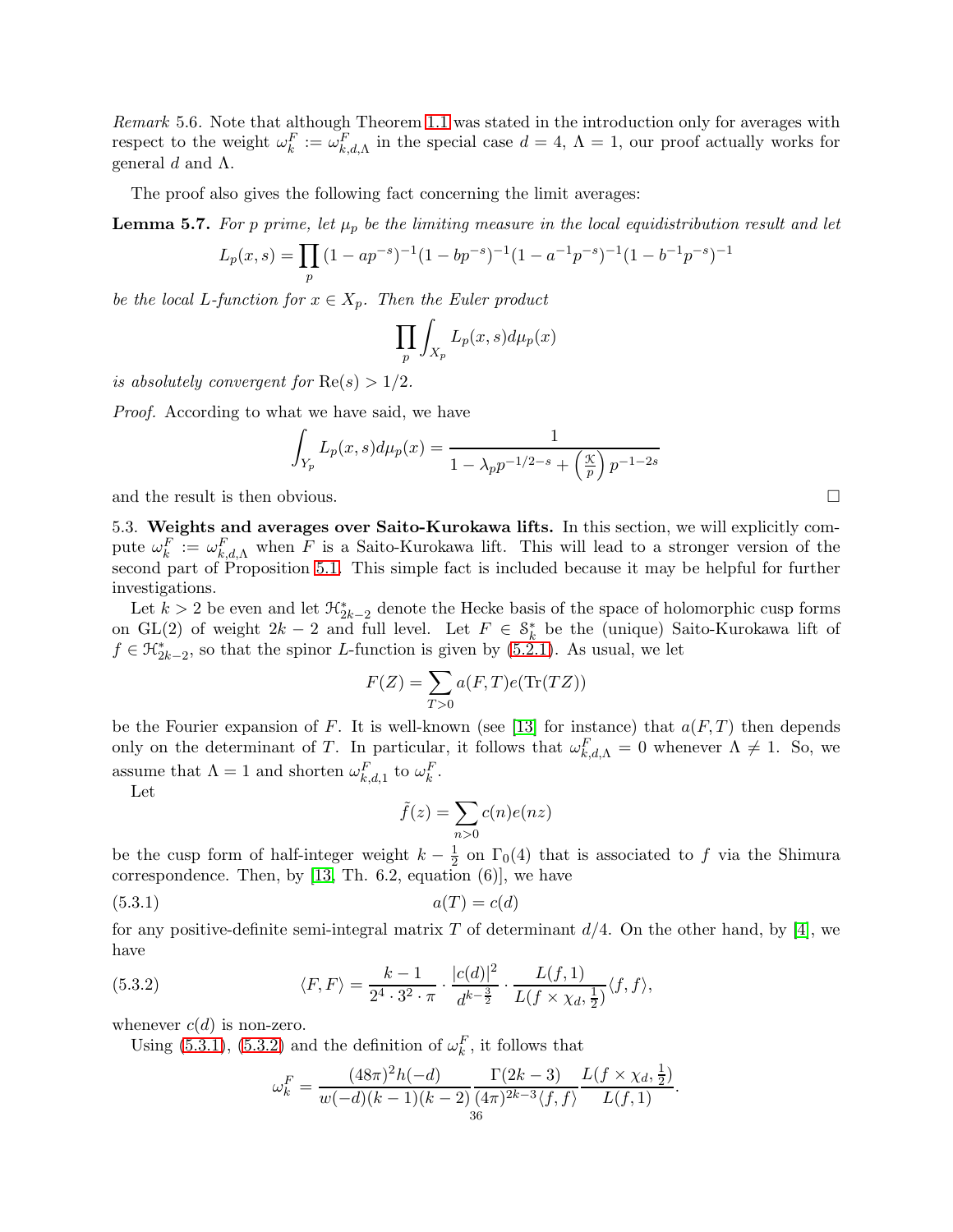Now we consider the average

$$
\sum_{f \in \mathcal{H}_{2k-2}^*} \frac{\Gamma(2k-3)}{(4\pi)^{2k-3} \langle f, f \rangle} \frac{L(f \times \chi_d, \frac{1}{2})}{L(f, 1)}.
$$

It is very likely that one can prove an asymptotic formula for this quantity as  $k \to +\infty$  (possibly using the methods of Ramakrishnan and Rogawski in [\[40\]](#page-44-23)). However, to deal with it quickly, we observe first that  $L(f \times \chi_d, \frac{1}{2})$  $\frac{1}{2}$ ) and  $L(f, 1)$  are both non-negative (e.g., because  $L(f, s)$  is real-valued, has no zero with  $\text{Re}(s) > 1$  and tends to 1 as  $s \to +\infty$ , and the ratio is non-negative by the above). Then, using the fact that  $L(f, s)$  has no Siegel zeros (a result of Hoffstein and Ramakrishnan [\[20\]](#page-43-16)), one gets in the usual way a lower bound

$$
L(f, 1) \gg \frac{1}{\log k},
$$

and therefore

$$
\sum_{f \in \mathfrak{K}_{2k-2}^*} \frac{\Gamma(2k-3)}{(4\pi)^{2k-3}\langle f,f \rangle} \frac{L(f \times \chi_d, \frac{1}{2})}{L(f,1)} \ll (\log k) \sum_{f \in \mathfrak{K}_{2k-2}^*} \frac{\Gamma(2k-3)}{(4\pi)^{2k-3}\langle f,f \rangle} L(f \times \chi_d, \frac{1}{2}).
$$

Next, from the results of Duke [\[12\]](#page-43-17), one gets

$$
\sum_{f \in \mathcal{H}_{2k-2}^*} \frac{\Gamma(2k-3)}{(4\pi)^{2k-3} \langle f, f \rangle} L(f \times \chi_d, \frac{1}{2}) \ll 1
$$

for  $k \geqslant 2$ , where the implied constant depends on d. The following Proposition, which strengthens Proposition [5.1,](#page-30-1) (2), is then an immediate consequence:

**Proposition 5.8.** Suppose  $\alpha(F)$  is a complex valued function defined for Saito-Kurokawa lifts and satisfying for some  $\delta > 0$  the inequality

$$
\alpha(F) \ll k^{2-\delta}
$$

for  $F \in \mathcal{S}_2^{\sharp}$  $\frac{1}{2k}$ . Then

$$
\lim_{k \to +\infty} \mathbf{E}_k(\alpha(F) \mathbf{1}_{\{F \in \mathcal{S}_k^{\sharp}\}}) = 0.
$$

Using weak bounds, like the convexity bound, this applies for instance to  $\alpha(F) = L(F, 1/2 + it)$ for fixed  $t \neq 0$ .

<span id="page-36-0"></span>5.4. Low-lying zeros, Katz-Sarnak symmetry type and Böcherer's conjecture. The determination of the distribution of low-lying zeros of the spin L-functions (assuming the Generalized Riemann Hypothesis) for restricted test functions is not difficult once a quantitative equidistribution statement is known. Conjecturally, the answer indicates which "symmetry type" (in the sense of Katz-Sarnak) arises for the family. However, we will see that the answer in our case is surprising, and gives some global evidence towards a well known conjecture of Böcherer.

We now prove Theorem [1.2.](#page-1-0) This type of computation is quite standard by now, and is known to succeed as soon as "approximate orthogonality" has been proved with a power saving with respect to the analytic conductor, which is the case thanks to our quantitative equidistribution theorem (precisely, from [\(3.2.1\)](#page-26-1)). We may therefore be brief, as far as technical details are concerned (we refer to, e.g., [\[11\]](#page-43-0), where families derived from classical  $GL(2)$  cusp forms are treated with respect to the weight). However, since the main term arising from this computation has some meaning, we must justify it carefully.

As before, note that although Theorem [1.2](#page-1-0) was stated in the introduction only for averages with respect to the weight  $\omega_k^F := \omega_{k,d,\Lambda}^F$  in the special case  $d = 4, \Lambda = 1$ , we actually prove it for any d (we stick to  $\Lambda = 1$ ).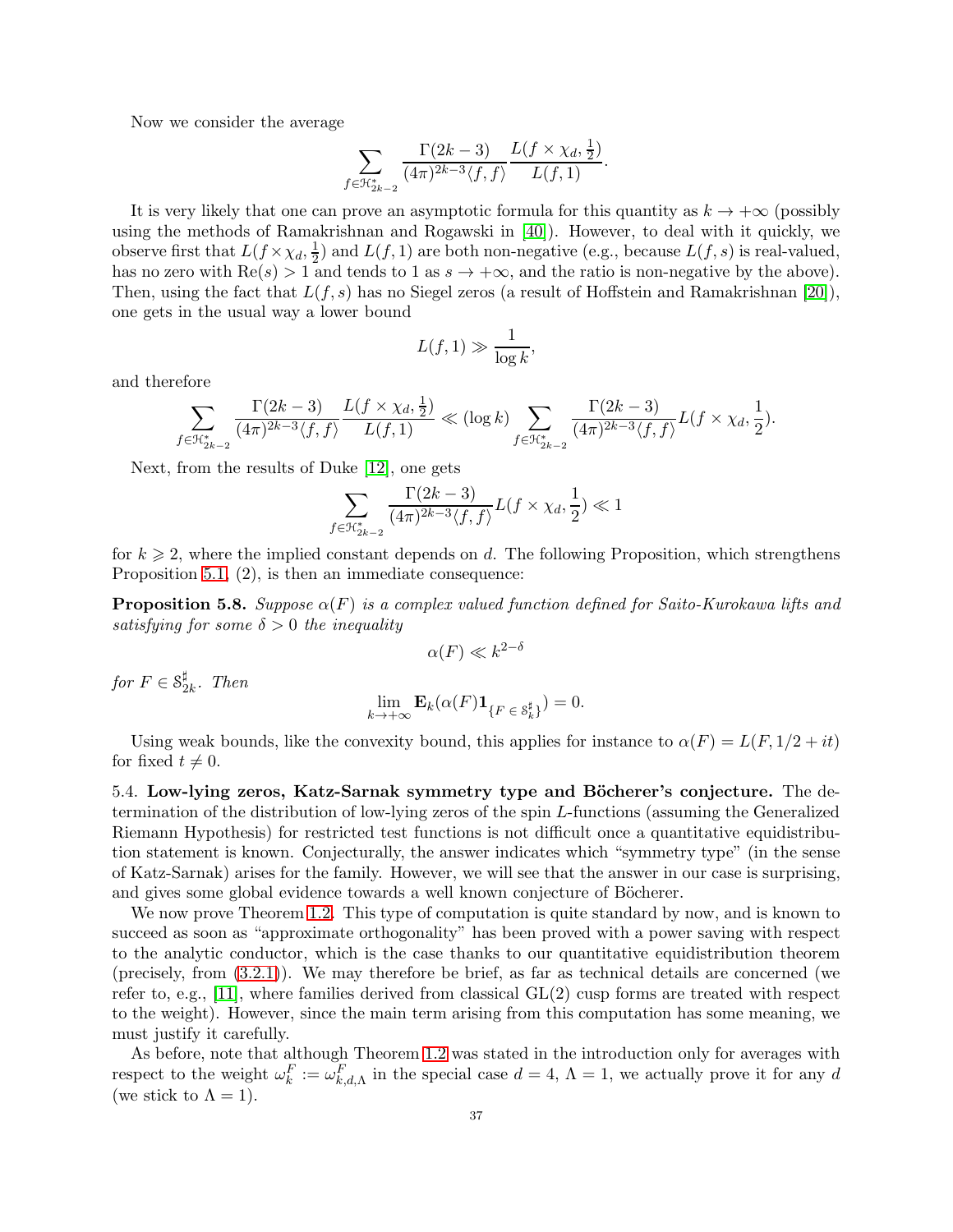*Proof of Theorem [1.2.](#page-1-0)* Throughout this proof,  $\omega_k^F$  denotes  $\omega_{k,d,1}^F$ . For given F, we write

$$
-\frac{L'}{L}(F,s) = \sum_{n\geq 1} c(F,n)\Lambda(n)n^{-s}
$$

the logarithmic derivative of the spinor L-function which is supported on powers of primes and where  $\Lambda(n)$  is the von Mangoldt function and, for  $n = p^m$ ,  $m \geq 1$ , we have

$$
c(F, pm) = a_pm + a_p-m + b_pm + b_p-m = \text{Tr}(\pi_p(F)m),
$$

where  $\pi_p(F)$  is interpreted as a conjugacy class in USp(4, C).

We can apply the following form of the "explicit formula" (see, e.g., [\[23,](#page-44-4) Th. 5.12]) to relate sums over zeros to sums over primes involving those coefficients: denoting

$$
\gamma(s) = (2\pi)^{-2s} \Gamma(s+1/2) \Gamma(s+k-3/2)
$$

the common gamma factor for all  $L(F, s)$ , for any test-function  $\psi$  which is even and of Schwartz class on R, we have

$$
\sum_{\rho} \psi\left(\frac{\gamma}{2\pi}\right) = \frac{1}{2\pi} \int_{\mathbb{R}} \left(\frac{\gamma'}{\gamma} (1/2 + it) + \frac{\gamma'}{\gamma} (1/2 - it)\right) \psi(x) dx - 2 \sum_{n} \hat{\psi}(\log n) \frac{c(F, n) \Lambda(n)}{\sqrt{n}}.
$$

We apply this to

$$
\psi(x) = \varphi\left(\frac{x}{2\pi} \log(k^2)\right), \qquad \hat{\psi}(t) = \frac{\pi}{\log k} \hat{\varphi}\left(\frac{\pi t}{\log k}\right)
$$

where  $\varphi$  is an even Schwartz function with Fourier transform supported in  $[-\alpha, \alpha]$ . After treating the gamma factor using the formula

$$
\frac{\Gamma'}{\Gamma}(k-1+it) + \frac{\Gamma'}{\Gamma}(k-2-it) = 2\log k + O(t^2k^{-2}),
$$

which follows from Stirling's formula (see, e.g.,  $[11, \S3.1.1, \S3.1.2]$  for precise details of these computations) and spelling out the von Mangoldt function, we obtain

$$
(5.4.1) \t D_{\varphi}(F) = \int_{\mathbb{R}} \varphi(x) dx - \frac{2}{\log(k^2)} \sum_{m \geq 1} \sum_{p} \frac{\log p}{p^{m/2}} c(F, p^m) \hat{\varphi}\Big( m \frac{\log p}{\log(k^2)} \Big) + O((\log k)^{-1}).
$$

Averaging over  $F$  leads to

$$
\mathbf{E}_{k}(D_{\varphi}(F)) = \hat{\varphi}(0) - \frac{2}{\log(k^2)} \sum_{m \geq 1} \sum_{p} \frac{\log p}{p^{m/2}} \mathbf{E}_{k}(c(F, p^m)) \hat{\varphi}\left(m \frac{\log p}{\log(k^2)}\right) + O((\log k)^{-1}).
$$

As usual, easy estimates give

$$
\lim_{k \to +\infty} \frac{1}{\log(k^2)} \sum_{m \ge 3} \sum_{p} \frac{\log p}{p^{m/2}} \mathbf{E}_k(c(F, p^m)) \hat{\varphi}\left(m \frac{\log p}{\log(k^2)}\right) = 0
$$

(the series over primes being convergent even without the compactly-supported test function).

In the term  $m = 1$ , we have

<span id="page-37-0"></span>(5.4.2)  
\n
$$
\mathbf{E}_k(c(F, p)) = \mathbf{E}_k(a_p + b_p + a_p^{-1} + b_p^{-1})
$$
\n
$$
= \mathbf{E}_k(U_p^{1,0}(\pi_p(F))) + \frac{\lambda_p}{\sqrt{p}} = \frac{\lambda_p}{\sqrt{p}} + O(p^{1+\epsilon}k^{-2/3})
$$

by  $(2.3.6)$  and  $(3.2.1)$ , and hence the contribution of  $m = 1$ , which is given by

$$
\frac{2}{\log(k^2)} \sum_{p} \frac{\log p}{p^{1/2}} \mathbf{E}_k(c(F, p)) \hat{\varphi} \left( \frac{\log p}{\log(k^2)} \right)
$$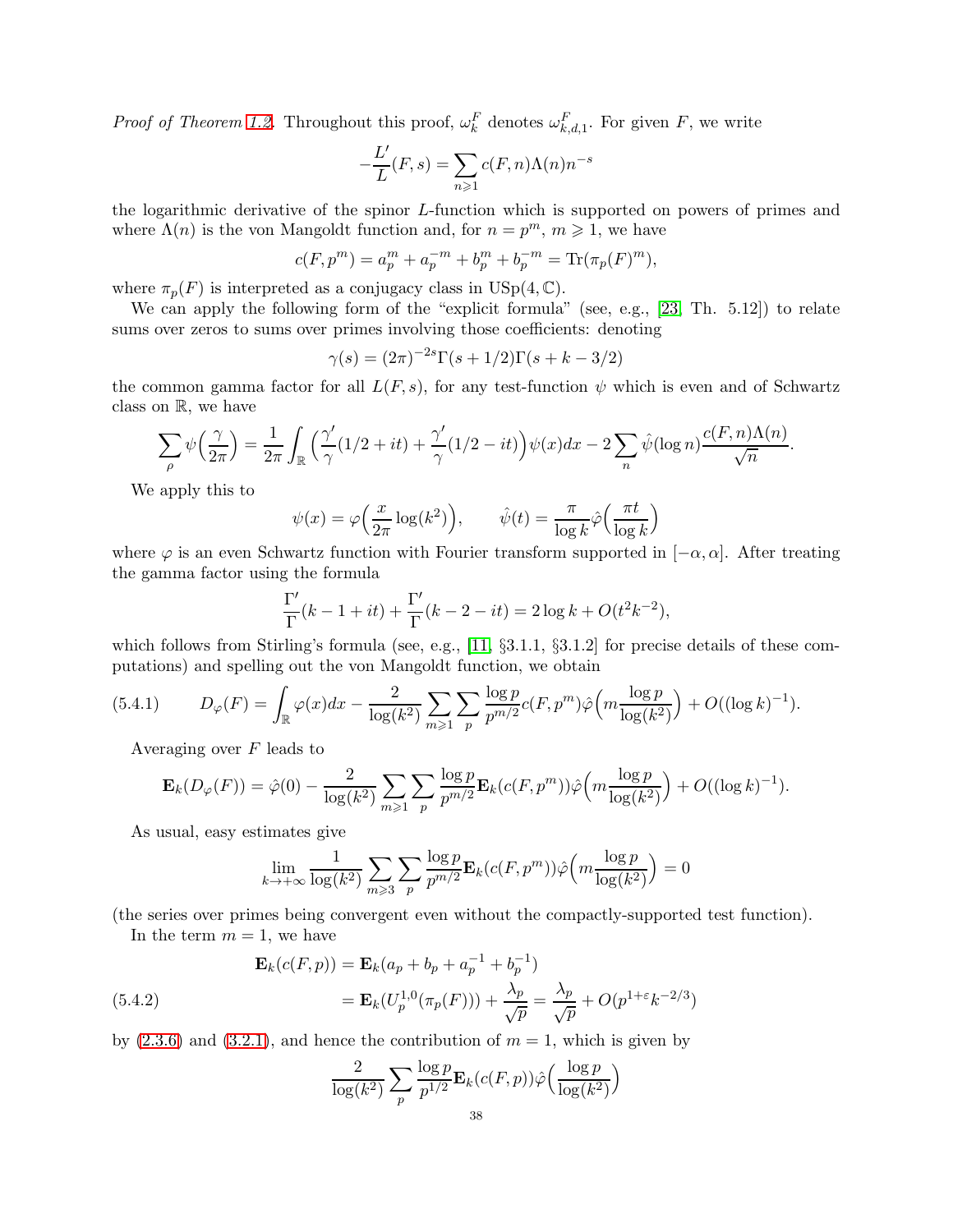is equal to

$$
\frac{2}{\log(k^2)}\sum_{p}\frac{\lambda_p \log p}{p}\hat{\varphi}\Big(\frac{\log p}{\log(k^2)}\Big) + O\Big(\frac{1}{k^{2/3}\log k}\sum_{p \leq k^{2\alpha}} p^{1/2+\varepsilon}\Big) = M_k(\varphi) + O(k^{5\alpha/2 - 2/3 + \varepsilon}).
$$

for any  $\varepsilon > 0$ , where

$$
M_k(\varphi) = \frac{2}{\log(k^2)} \sum_p \frac{\lambda_p \log p}{p} \hat{\varphi} \left( \frac{\log p}{\log(k^2)} \right)
$$
  
= 
$$
2 \int_{[1, +\infty[} \hat{\varphi} \left( \frac{\log y}{\log(k^2)} \right) \frac{1}{\log(k^2)} \frac{dy}{y} + o(1)
$$
  
= 
$$
2 \int_{[0, +\infty[} \hat{\varphi}(x) dx = \varphi(0) + o(1),
$$

(since  $\varphi$  is even), by summation by parts using the Prime Number Theorem and the fact that  $\lambda_p = 2$  or 0 for primes with asymptotic density 1/2 each, so the average value is 1 (see, e.g., [\[11,](#page-43-0) Lemma 2.7]).

Now we consider the term  $m = 2$ . Although we could appeal to the general estimate [\(1.2.6\)](#page-7-1), we will use an explicit decomposition and  $(3.2.1)$ . First, using  $(2.3.7)$ , we have

<span id="page-38-0"></span>(5.4.3) 
$$
U_p^{2,0}(\pi_p(F)) = 1 - \frac{\lambda_p}{\sqrt{p}} U_p^{1,0}(\pi_p(F)) + c(F, p^2) + \tau(\pi_p(F)) + O(p^{-1})
$$

where the implied constant is absolute and

$$
\tau(a,b) = 1 + ab + ab^{-1} + a^{-1}b + (ab)^{-1}
$$

as in Theorem [2.5.](#page-14-0) By  $(2.3.8)$ , we have

$$
\tau(\pi_p(F))(1+\alpha_p) = U_p^{0,1}(\pi_p(F)) + \beta_p \sigma(\pi_p(F)) + O(p^{-1})
$$

where the quantities  $\alpha_p \ll p^{-1}$ ,  $\beta_p \ll p^{-1/2}$  do not depend on F, and the implied constants are absolute. Averaging (with  $\mathbf{E}_k(\cdot)$ ) from this last formula and using [\(5.4.2\)](#page-37-0), we find

$$
\mathbf{E}_k(\tau(\pi_p(F))) \ll p^{-1} + p^{3/2 + \varepsilon} k^{-2/3},
$$

and from [\(5.4.3\)](#page-38-0), we therefore derive

$$
\mathbf{E}_k(c(F, p^2)) = -1 + O(p^{-1} + p^{2+\epsilon}k^{-2/3})
$$

for any  $\varepsilon > 0$ . Consequently, we see that the term  $m = 2$ , after averaging, is given by

$$
\frac{2}{\log(k^2)} \sum_{p} \frac{\log p}{p} \mathbf{E}_k(c(F, p^2)) \hat{\varphi} \left( 2 \frac{\log p}{\log(k^2)} \right) = -\frac{2}{\log(k^2)} \sum_{p} \frac{\log p}{p} \hat{\varphi} \left( 2 \frac{\log p}{\log(k^2)} \right) +
$$

$$
+ O \left( \frac{1}{k^{2/3} \log k} \sum_{p \le k^{\alpha}} p^{1+\varepsilon} + (\log k)^{-1} \right)
$$

$$
= -N_k(\varphi) + O((\log k)^{-1} + k^{2\alpha - 2/3 + \varepsilon}),
$$

where

$$
N_k(\varphi) = \frac{2}{\log(k^2)} \sum_{p} \frac{\log p}{p} \hat{\varphi} \left( 2 \frac{\log p}{\log(k^2)} \right) = \frac{\varphi(0)}{2} + o(1),
$$

by computations similar to that of  $M(\varphi)$  before.

We notice that the contribution of the main terms for  $m = 1$  and  $m = 2$  together are

$$
-\varphi(0) + \frac{\varphi(0)}{\frac{2}{39}} = -\frac{\varphi(0)}{2},
$$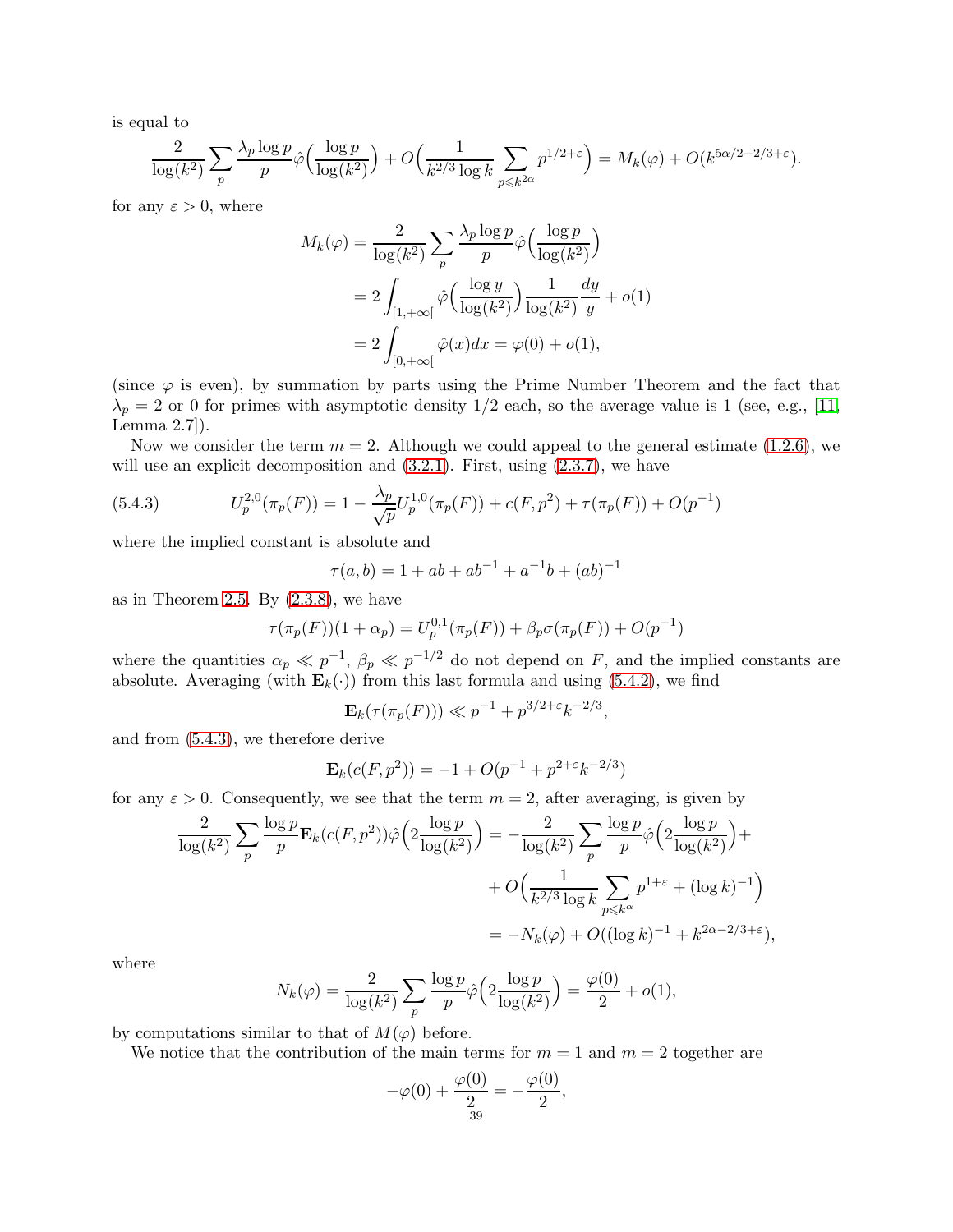which gives a main term

$$
\hat{\varphi}(0) - \frac{\varphi(0)}{2} = \int_{\mathbb{R}} \varphi(x) d\sigma_{Sp}(x).
$$

Moreover, the error terms in both are negligible as long as  $5\alpha/2-2/3 < 0$ , i.e.,  $\alpha < 4/15$ . Under this condition, we obtain therefore

$$
\mathbf{E}_k(D_\varphi(F)) = \int_{\mathbb{R}} \varphi(x) dx + o(1),
$$

as  $k \to +\infty$ , which is the desired conclusion.

Remark 5.9. It is interesting to note that, to understand the logarithmic derivative of the spin L-function  $L(F, s)$ , one needs to involve the average of the quantity

$$
\tau(\pi_p(F)) = 1 + a_p b_p + a_p b_p^{-1} + a_p^{-1} b_p + (a_p b_p)^{-1},
$$

which is the coefficient of  $p^{-s}$  in the projection L-function  $L(F, \text{pr}, s)$  (see [\(5.2.2\)](#page-32-1)). This illustrates the fact that, in the study of automorphic forms on groups of rank  $r \geq 2$ , all Langlands Lfunctions (or, at least, those associated with the  $r$  fundamental representations of the dual group) are intimately linked, and must be considered together.

We now comment on the relation of Theorem [1.2](#page-1-0) with Böcherer's conjecture. In the literature, a density of low-lying zeros given by the measure  $d\sigma_{Sp}$  (as we proved is the case) is taken as an indication of symplectic symmetry type (the basic example being the family of real Dirichlet characters). Intuitively, these are families of central L-values of self-dual L-functions with sign of functional equation +1 for which the central point of evaluation has no special meaning. However, although our families are indeed self-dual, a symplectic symmetry seems very unlikely for our family, for at least two reasons: first,  $1/2$  is a critical point in the sense of Deligne, and second, the forms of odd weight have functional equations with sign −1.

There is a natural explanation for the discrepancy: the Fourier coefficient  $|a(d, 1; F)|^2$  appearing in the weight

$$
\omega_F^k = c_{k,d} \frac{|a(d, 1; F)|^2}{\langle F, F \rangle}.
$$

involves probably deeper arithmetic content than one might naively think. Indeed, in [\[3\]](#page-43-1), Böcherer made the following remarkable conjecture:

**Conjecture** (Böcherer's Conjecture). For any  $F \in \mathcal{S}_{2k}^*$ , there exists a constant  $C_F$  depending only on F such that for all fundamental discriminants  $-d < 0$  one has

$$
L(F \times \chi_d, \frac{1}{2}) = C_F \cdot d^{1-2k} w(-d)^{-2} \cdot |a(d, 1; F)|^2,
$$

where  $\chi_d$  denotes the quadratic character associated to the extension  $\mathbb{Q}(\sqrt{-d})$ .

Böcherer proved this conjecture for Eisenstein series and Saito-Kurokawa lifts in [\[3\]](#page-43-1). Later, he and Schulze-Pillot proved an analogue of this conjecture (for Siegel modular forms with level) in the case of Yoshida lifts. More recently, works of Furusawa-Shalika [\[19\]](#page-43-2), Furusawa-Martin [\[16\]](#page-43-3) and Furusawa-Martin-Shalika [\[17\]](#page-43-11) have tried to tackle this problem using the relative trace formula.

Böcherer did not make any speculation about the value of the quantity  $C_F$ . However recent works such as [\[16\]](#page-43-3) give some inkling of what to expect.

We now show that a certain assumption on  $C_F$  explains our result on low-lying zeroes. To be more definite, we make the following hypothesis.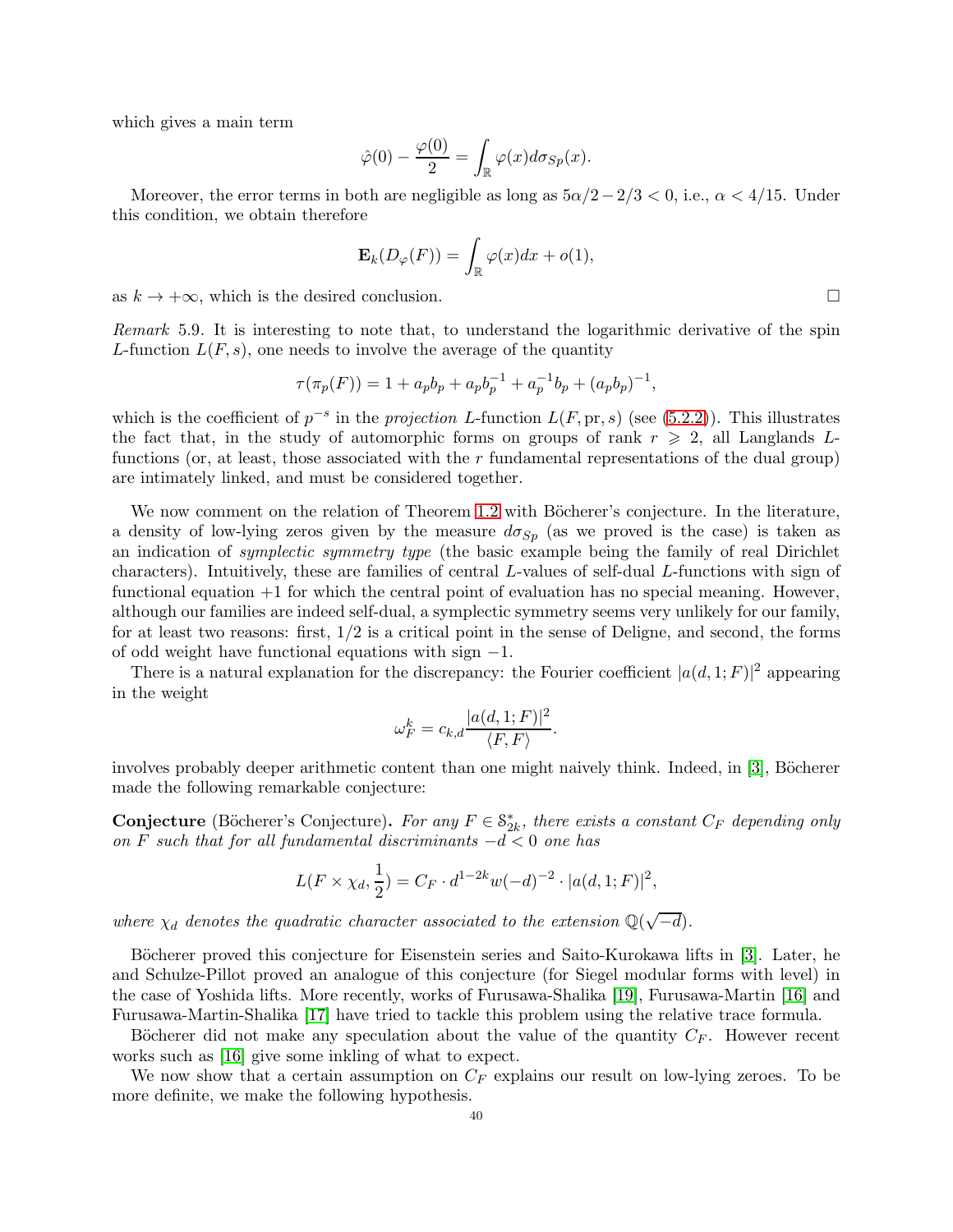**Hypothesis.** For non-Saito-Kurokawa forms  $F \in \mathcal{S}_{2k}^*$ , we have

(5.4.4) 
$$
\omega_F^{2k} = L(F, \frac{1}{2})L(F \times \chi_d, \frac{1}{2})L(\chi_d, 1)^{-1} \gamma(F)
$$

in terms of spinor L-functions, where  $\gamma(F) > 0$  is "well-behaved", in particular

<span id="page-40-0"></span>
$$
\sum_{F\in \mathbf{S}_{2k}^*}\gamma(F)
$$

has a positive limiting average value as  $k \to +\infty$ , and  $\gamma(F)$  is asymptotically independent of the central special L-values.

In terms of Fourier coefficients, this hypothesis is equivalent to the following specific variant of Böcherer's conjecture: for all  $F \in \mathcal{S}_{2k}^*$  that is not a Saito-Kurokawa lift, we should have

<span id="page-40-2"></span>(5.4.5) 
$$
L(F, \frac{1}{2})L(F \times \chi_d, \frac{1}{2}) = 4\pi c_{2k}\gamma(F)^{-1}(d/4)^{1-2k}w(-d)^{-2}\frac{|a(d, 1; F)|^2}{\langle F, F \rangle}.
$$

Remark 5.10. Such a formulation (involving two central values, or in other words a central value for the base-change of F to the quadratic field  $\mathbb{Q}(\sqrt{-d})$  is strongly suggested by [\[16,](#page-43-3) (1.4)] and [\[39\]](#page-44-24). It is also compatible with a conjecture of Prasad and Takloo–Bighash [\[39\]](#page-44-24), which itself is an analogue (for the case of Bessel periods) of the remarkable Ichino-Ikeda conjecture [\[21\]](#page-43-18) dealing with  $(SO(n), SO(n-1))$  periods. In this context, it is also worth mentioning that the question of vanishing of the Bessel period, i.e., the vanishing of  $a(d, \Lambda; F)$ , is closely tied with the Gross-Prasad conjecture for  $(SO(5), SO(2))$ .

Under our stated hypothesis [\(5.4.4\)](#page-40-0), we consider the crucial average

$$
\sum_{F\in \mathcal{S}_{2k}^*}\omega_F^{2k}c(F,p)
$$

for a fixed prime p. Our goal is to show that this allows us to recover naturally the formula  $(5.4.2)$ from which the "mock-symplectic" symmetry-type arose in the proof of Theorem [1.2](#page-1-0) (the contribution of  $p^2$  was consistent with the expected orthogonal symmetry type). Thus, assuming  $(5.4.4)$ , we need to compute the average

$$
\sum_{F \in \mathcal{S}_{2k}^{\sharp}} \gamma(F) L(F, \frac{1}{2}) L(F \times \chi_d, \frac{1}{2}) L(\chi_d, 1)^{-1} c(F, p),
$$

Since  $c(F, p) = \lambda(F, p)$  is also the p-th coefficient of the Dirichlet series  $L(F, s)$ , and since the analytic conductor of both L-functions is about  $k^2$ , we see by applying a suitable Approximate Functional Equation (and recalling that the sign of the functional equation is 1 for both L-functions) that this is roughly

$$
2L(\chi_d, 1)^{-1} \sum_{m,n \leq k} \frac{\chi_d(n)}{\sqrt{mn}} \sum_{F \in \mathcal{S}_{2k}^{\sharp}} \gamma(F) \lambda(F, m) \lambda(F, n) \lambda(F, p)
$$

(the sums should involve a smooth cutoff).

Under the (reasonable) assumption that the coefficients of the Dirichlet series are asymptotically orthogonal under this average,<sup>[8](#page-40-1)</sup> one is led to the guess that the terms which contribute are those with  $m = np$  or  $n = mp$ , and thus one should have

$$
\sum_{F \in \mathcal{S}_{2k}^{\sharp}} \gamma(F)L(F, \frac{1}{2})L(F \times \chi_d, \frac{1}{2})L(\chi_d, 1)^{-1}c(F, p) \approx \frac{1 + \chi_d(p)}{\sqrt{p}} = \frac{\lambda_p}{\sqrt{p}}
$$

,

<span id="page-40-1"></span><sup>&</sup>lt;sup>8</sup> This depends on the hypothesis that  $\gamma(F)$  is innocuous.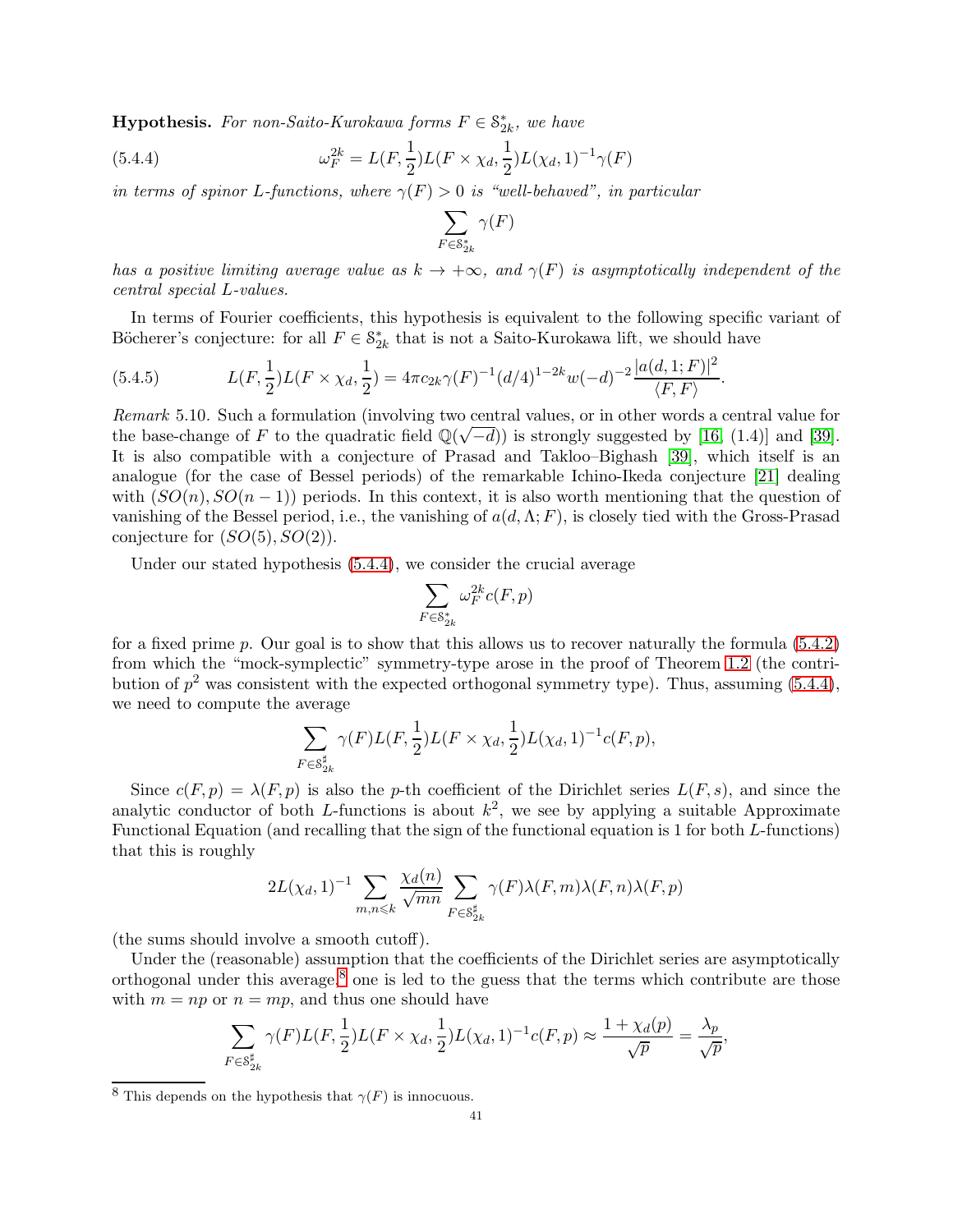as  $k \to +\infty$ , where the  $L(1, \chi_d)$  has cancelled out with

$$
\sum_{m} \frac{\chi_d(m)}{\sqrt{m}} \approx L(1, \chi_d)
$$

(again with a smooth cutoff).

But this is exactly what we proved in [\(5.4.2\)](#page-37-0), and what led to Theorem [1.2.](#page-1-0) We therefore interpret this as a (global, averaged) confirmation of Böcherer's conjecture in the form  $(5.4.5)$ .

## APPENDIX: COMPARISON WITH  $GL(2)$ -FAMILIES

This section is intended to summarize some basic facts about holomorphic Siegel modular forms and their adélic counterparts, by comparison with the case of classical modular forms for congruence subgroups of  $SL(2,\mathbb{Z})$ . We also give references for the  $SL(2)$ -analogues of the results in this paper.

• The closest analogue of our family of cusp forms is the set  $\mathcal{H}_k^*$  of primitive holomorphic cusp forms of weight k for  $SL(2, \mathbb{Z})$ , with trivial nebentypus, counted according to the weight given by

$$
\omega_f = \frac{\Gamma(k-1)}{(4\pi)^{k-1}} \frac{1}{\langle f, f \rangle}.
$$

In contrast with  $S_k^*$ , this set is the unique Hecke-eigenbasis of the space  $\mathcal{H}_k$  of cusp forms of weight  $k$  and level 1; in our context, the corresponding multiplicity one theorem is not known (because the Fourier coefficients are not functions of the Hecke eigenvalues), and so the Hecke basis  $S_k^*$  is not necessarily unique in  $S_k$ .

Another obvious distinction is the presence of the Fourier coefficient  $a(F, 1)$  in [\(1.1.1\)](#page-0-2). As we saw, this has crucial arithmetic content. A way to insert this aspect "by hand" into the classical case is to consider the twisted weights

$$
\omega'_f = \alpha \omega_f L(f, 1/2)
$$
, or  $\omega'_f = \alpha \omega_f L(f, 1/2) L(f \times \chi_d, 1/2)$ ,

where  $\alpha > 0$  is a constant such that

$$
\sum_{f\in\mathfrak{H}_k}\omega'_f\to 1,
$$

as  $k \to +\infty$ . (The existence of the limit that makes this normalization possible is essentially already in Duke's paper [\[12,](#page-43-17) Prop. 2], where the limit is with respect to the level.)

• The local equidistribution theorem for  $\mathfrak{R}_k^*$ , as  $k \to +\infty$ , is the following: for any prime p, the map sending f to the p-component of the associated automorphic representation of  $GL(2, A)$  can be identified with the map

$$
p \mapsto \lambda_f(p) \in \mathbb{R}
$$

where  $p^{\frac{k-1}{2}}\lambda_f(p)$  is the p-th Hecke eigenvalue, or equivalently the p-th Fourier coefficient. By Hecke's bound, we have  $\lambda_f(p) \in [-2\sqrt{p}, 2\sqrt{p}]$ , and the associated representation of  $GL(2,\mathbb{Q}_p)$  is the unramified principal series obtained from the unramified characters  $\alpha$ ,  $\beta$ of  $\mathbb{Q}_p^{\times}$  such that

$$
\alpha(p)\beta(p) = 1, \qquad \alpha(p) + \beta(p) = \lambda_f(p).
$$

Then, for any finite set of primes  $S$ , the measures  $m_{S,k}$  defined as the sum of Dirac measures at  $\lambda_f(p)$  for  $p \in \mathcal{H}_k^*$  converge weakly to the measure

$$
n_{\boldsymbol{S}} = \prod_{\substack{p \in \boldsymbol{S} \\ 42}} \mu_{ST}
$$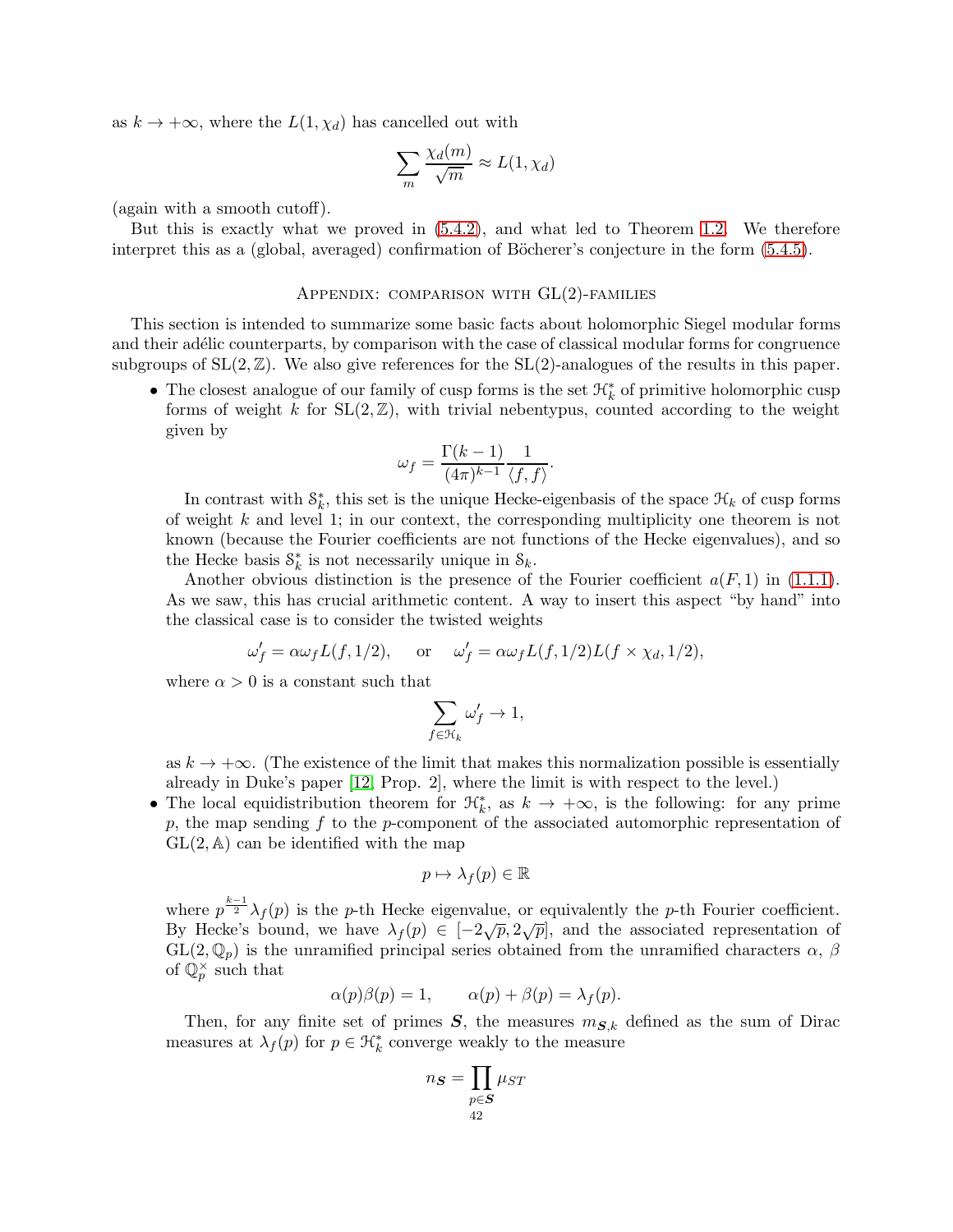where  $\mu_{ST}$  is the Sato-Tate measure, supported on [−2, 2], given there by

$$
\frac{2}{\pi}\sqrt{1-x^2/4}dx.
$$

• The above fact is quite easy to prove. First, the Hecke relations describe  $\lambda_f(L)$  in terms of the factorization of  $L \geq 1$ , namely

$$
\lambda_f(L) = \prod_{p|L} U_{l_p}(\lambda_f(p)),
$$

where  $U_l$  is the *l*-th Chebychev polynomial defined by

$$
U_l(2\cos\theta) = \frac{\sin((l+1)\theta)}{\sin\theta}.
$$

These form a basis of polynomials in one variable, and hence span a dense subset of  $C([-2\sqrt{p}, 2\sqrt{p}]),$  with

$$
\int U_l(x)d\mu_{ST}(x) = \delta(l,1).
$$

• The second ingredient is the Petersson formula; indeed, for any  $l_p \geq 0$ , let

$$
L=\prod_{p\in \boldsymbol{S}}p^{l_p},
$$

and then we have

$$
\sum_{f \in \mathcal{H}_k^*} \omega_f \prod_{p \in S} U_{l_p}(\lambda_f(p)) = \sum_{f \in \mathcal{H}_k^*} \omega_f \lambda_f(L)
$$
  
=  $\delta(L, 1) - 2\pi i^{-k} \sum_{c \ge 1} c^{-1} S(L, 1; c) J_{k-1}\left(\frac{4\pi\sqrt{L}}{c}\right) \longrightarrow \delta(L, 1)$ 

as  $k \to +\infty$ , where  $S(L, 1; c)$  denotes the standard Kloosterman sum. This gives the local equidistribution statement. Note that, in contrast with our results, the limiting measure at  $p$  is independent of  $p$  in this case.

- The Hecke relations are analogues of Sugano's formula (Theorem [2.5\)](#page-14-0); the Petersson formula and the related orthogonality are the analogues of Proposition [3.6.](#page-25-0) On the other hand, the necessary work to go from Fourier coefficients (controlled by Poincaré series) to Hecke eigenvalues is completely absent from the classical case.
- Analogues of the direct applications of Section [5.1](#page-30-2) were proved first, essentially, by Bruggeman [\[5\]](#page-43-19) (analogue of Proposition [5.1](#page-30-1) for Maass forms, where the Ramanujan-Petersson conjecture is not yet known); analogues of Proposition [5.2](#page-31-1) are due to Sarnak [\[43\]](#page-44-25) (Maass forms) and Serre (holomorphic forms), though both counted the cusp forms with the natural weight 1, and used the trace formula instead of the Petersson formula (correspondingly, their limiting distributions was different: at  $p$  they obtained the Plancherel measure for the unramified principal series of  $GL(2,\mathbb{Q}_p)$  with trivial central character).
- Computations tantamount to working with the twisted weight  $\omega'_{f}$  are also classical (in particular, the computation of

$$
\sum_f \omega_f' \lambda_f(m)
$$

for a fixed m is a special case of the first moment computation in [\[30\]](#page-44-26), in the case where the level goes to infinity and the Rankin-Selberg convolution is the weight 1 theta series with L-function  $\zeta(s)L(s,\chi_4)$ ).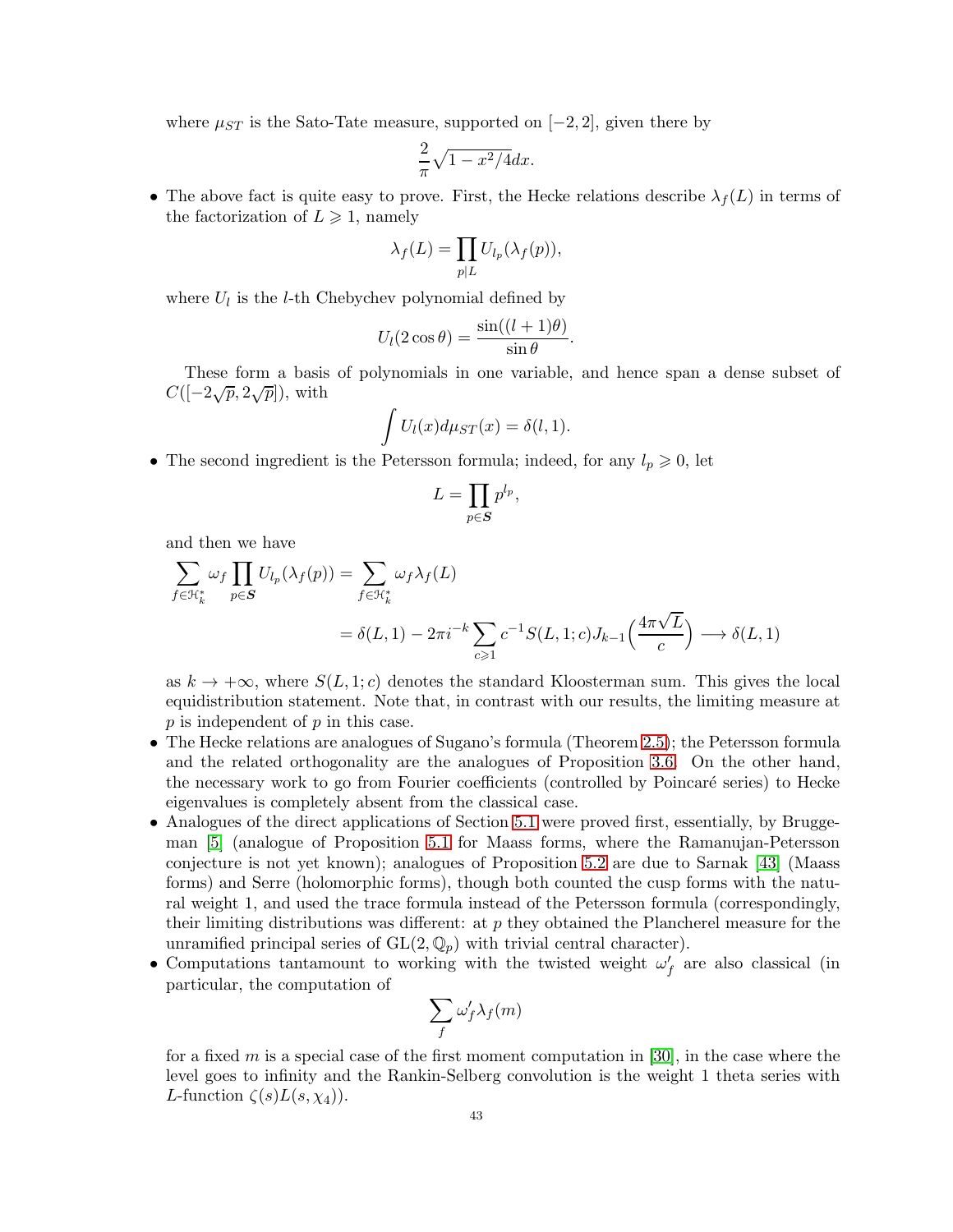- The analogue of Böcherer's conjecture for  $\mathcal{H}_k^*$  is the famous formula of Waldspurger [\[49\]](#page-44-27) which relates the value  $L(f \times \chi_d, \frac{1}{2})$  $\frac{1}{2}$  for  $f \in \mathcal{H}_k^*$  to the squares of Fourier coefficients of modular forms of half-integral weight. However, these special values do not appear in the standard weights used for averaging L-functions. However, a weighted averaged version of Waldspurger's formula was proved by Iwaniec [\[22\]](#page-43-20) using identities for Kloosterman sums, and this may be considered as somewhat analogue to our Theorem [1.1.](#page-0-1)
- The Saito-Kurokawa forms have no analogue in  $\mathcal{H}_k^*$ . Indeed, all cusp forms of GL(2) (or  $GL(n)$  are expected to satisfy the Ramanujan-Petersson conjecture; for forms in  $\mathcal{H}_k^*$ , this is a theorem of Deligne [\[10\]](#page-43-21). On the other hand, Saito-Kurokawa forms do not satisfy the generalized Ramanujan conjecture; this is due to the fact that they are CAP representations [\[36\]](#page-44-21).

## **REFERENCES**

- <span id="page-43-14"></span>[1] Anatoli N. Andrianov. Euler products that correspond to Siegel's modular forms of genus 2. Uspehi Mat. Nauk, 29(3 (177)):43–110, 1974.
- <span id="page-43-13"></span><span id="page-43-1"></span>[2] Mahdi Asgari and Ralf Schmidt. Siegel modular forms and representations. Manuscripta Math., 104(2):173–200, 2001.
- <span id="page-43-15"></span>[3] Siegfried Böcherer. Bemerkungen über die Dirichletreihen von Koecher und Maass. Mathematica Gottingensis, 68:36 pp., 1986.
- <span id="page-43-19"></span>[4] Jim Brown. An inner product relation on Saito-Kurokawa lifts. Ramanujan J., 14(1):89–105, 2007.
- <span id="page-43-10"></span>[5] Roelof Bruggeman. Fourier coefficients of cusp forms. Invent. math., 45:1–18, 1978.
- [6] Daniel Bump, Solomon Friedberg, and Masaaki Furusawa. Explicit formulas for the Waldspurger and Bessel models. Israel J. Math., 102:125–177, 1997.
- <span id="page-43-4"></span>[7] Pierre Cartier. Representations of p-adic groups: a survey. In Automorphic forms, representations and Lfunctions (Proc. Sympos. Pure Math., Oregon State Univ., Corvallis, Ore., 1977), Part 1, Proc. Sympos. Pure Math., XXXIII, pages 111–155. Amer. Math. Soc., Providence, R.I., 1979.
- <span id="page-43-9"></span>[8] Laurent Clozel. On limit multiplicities of discrete series representations in spaces of automorphic forms. Invent. math., 83(2):265–284, 1986.
- <span id="page-43-8"></span>[9] David L. DeGeorge and Nolan R. Wallach. Limit formulas for multiplicities in  $L^2(\Gamma \backslash G)$ . II. The tempered spectrum. Ann. of Math. (2), 109(3):477–495, 1979.
- <span id="page-43-21"></span><span id="page-43-0"></span>[10] Pierre Deligne. La conjecture de Weil. I. Inst. Hautes Études Sci. Publ. Math.,  $(43):273-307$ , 1974.
- [11] Eduardo Dueñez and Steven J. Miller. The low lying zeros of a  $GL(4)$  and a  $GL(6)$  family of L-functions. Compositio Mathematica, 142:1403—-1425, 2006.
- <span id="page-43-17"></span>[12] William Duke. The critical order of vanishing of automorphic L-functions with large level. Invent. math., 119:165 – 174, 1995.
- <span id="page-43-5"></span>[13] Martin Eichler and Don Zagier. The theory of Jacobi forms, volume 55 of Progress in Mathematics. Birkhäuser Boston Inc., Boston, MA, 1985.
- <span id="page-43-6"></span>[14] William Fulton and Joe Harris. Representation theory, volume 129 of Graduate Texts in Mathematics. Springer-Verlag, New York, 1991. A first course, Readings in Mathematics.
- <span id="page-43-12"></span>[15] Masaaki Furusawa. On L-functions for  $GSp(4) \times GL(2)$  and their special values. J. Reine Angew. Math., 438:187– 218, 1993.
- <span id="page-43-3"></span>[16] Masaaki Furusawa and Kimball Martin. On central critical values of the degree four L-functions for Gsp(4): The fundamental lemma, II. American J. Math., to appear, 2010.
- <span id="page-43-11"></span>[17] Masaaki Furusawa, Kimball Martin, and Joseph Shalika. On central critical values of the degree four L-functions for GSp(4): The fundamental lemma III. Forthcoming.
- <span id="page-43-7"></span>[18] Masaaki Furusawa and Joseph A. Shalika. On inversion of the Bessel and Gelfand transforms. Trans. Amer. Math. Soc., 354(2):837–852 (electronic), 2002.
- <span id="page-43-2"></span>[19] Masaaki Furusawa and Joseph A. Shalika. On central critical values of the degree four L-functions for GSp(4), volume 782 of Memoirs of the American Mathematical Society. American Mathematical Society, Providence, 2003.
- <span id="page-43-16"></span>[20] Jeffrey Hoffstein and Dinakar Ramakrishnan. Siegel zeros and cusp forms. International Math. Research Notices,  $(6):279-308, 1995.$
- <span id="page-43-18"></span>[21] Atsushi Ichino and Tamotsu Ikeda. On the periods of automorphic forms on special orthogonal groups and the Gross-Prasad conjecture. Geom. Funct. Anal., 19(5):1378–1425, 2010.
- <span id="page-43-20"></span>[22] Henryk Iwaniec. On Waldspurger's theorem. Acta Arith., 49(2):205–212, 1987.